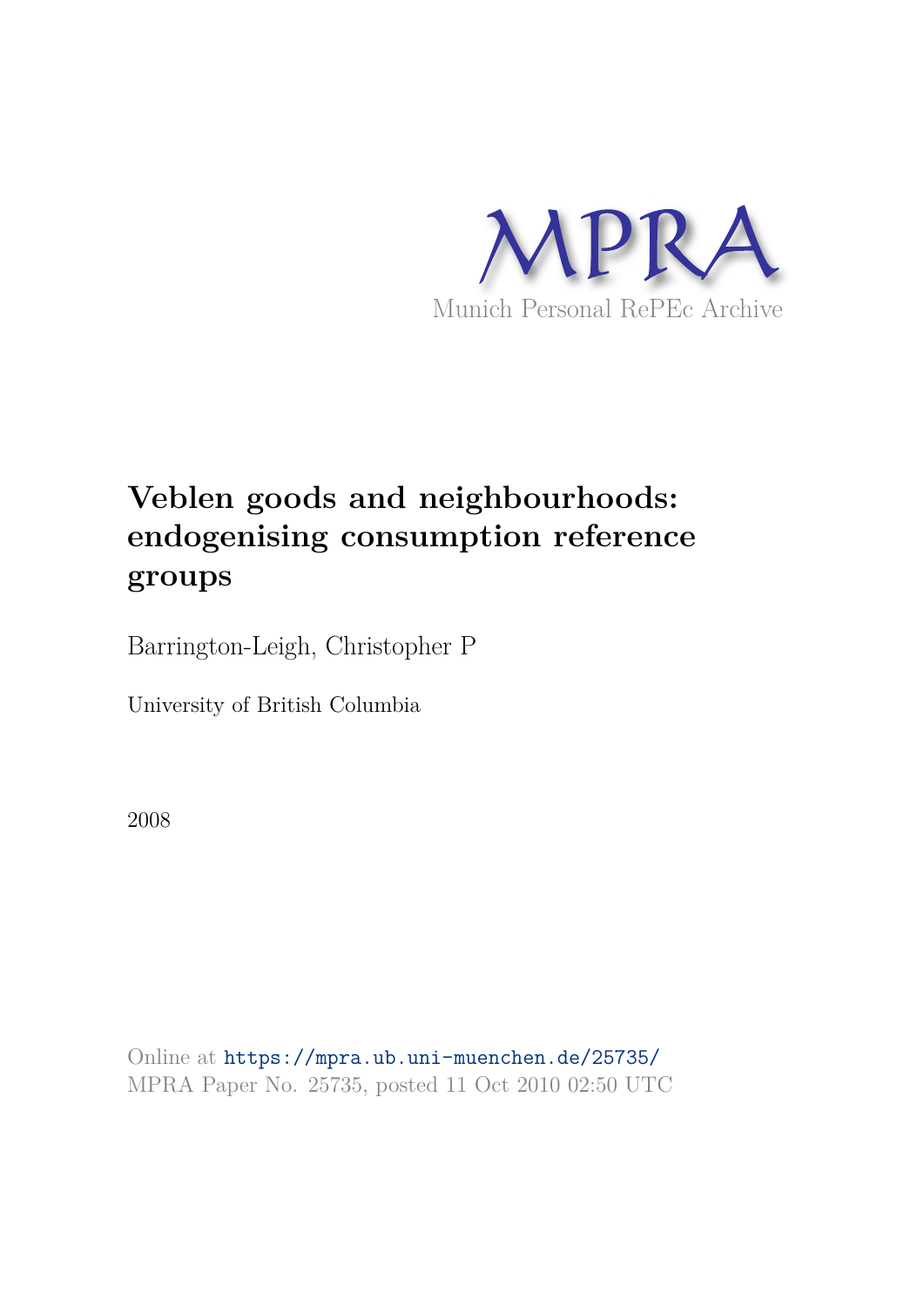## Veblen goods and neighbourhoods: endogenising consumption reference groups

C. P. Barrington-Leigh<sup>∗</sup>

First draft: 12 June 2007; this draft: October 2008

#### Abstract

One of the significant developments in the last four decades of economics is the growing empirical evidence that individual consumption preferences, as measured by self-reported life satisfaction, are neither fixed nor self-centred but are instead overwhelmingly dominated by externalities, partly in the form of reference levels set by others and by one's own experience. Welfare analysis recognising this fact is likely to indicate enormous revisions for macroeconomic policy and social objectives as well as for what is taught in economics at all levels. Yet the task of constructing general equilibrium models based on this microeconomic reality is still in its infancy. In this work I take the conventional stance that decision makers understand their own utility function. Therefore, they can choose the milieu in which they immerse themselves with the sophisticated understanding that it will affect their own consumption reference levels and therefore the degree of satisfaction they derive from their private consumption. At the same time, their private consumption will help to set the reference level for others in their chosen group. I treat theoretically the problem of such endogenous formation of consumption reference groups in the context of a simultaneous choice of neighbourhoods and home consumption amongst a heterogenous population. For both discrete and continuous distributions of types, I find general equilibrium outcomes in which differentiation of neighbourhoods occurs endogenously and I compare the welfare implications of growth in such economies.

<sup>∗</sup>Thanks to Chris Bidner, Peter Burton, Mukesh Eswaran, Patrick Francois, John Helliwell, and Ken Jackson for helpful discussion. This work was supported by a SSHRC graduate fellowship and by the Canadian Institute for Advanced Research's program on Social Interactions, Identity and Well-Being.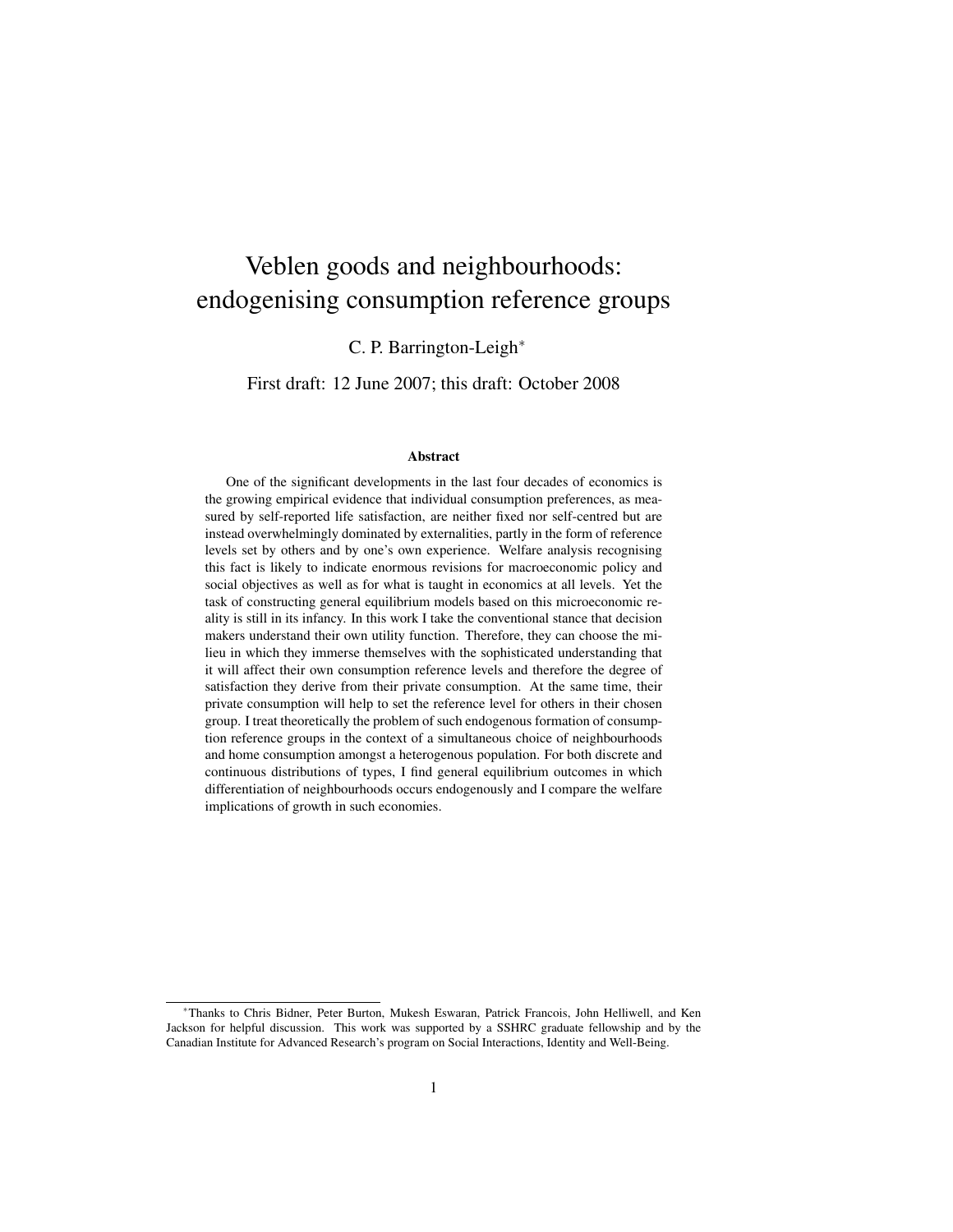## **Contents**

| 1 | <b>Introduction</b>                                                               | 3  |  |  |  |
|---|-----------------------------------------------------------------------------------|----|--|--|--|
| 2 | <b>Discrete types and unpriced land</b>                                           | 5  |  |  |  |
|   | 2.1                                                                               | 9  |  |  |  |
| 3 | A Continuum of types and a market for land                                        | 13 |  |  |  |
|   | 3.1                                                                               | 14 |  |  |  |
|   | 3.2                                                                               | 14 |  |  |  |
|   | 3.3                                                                               | 15 |  |  |  |
|   | 3.4<br>Land markets are required for separating equilibria                        | 16 |  |  |  |
|   | 3.5<br>Some general properties of equilibrium with a land market                  | 17 |  |  |  |
|   | Log-exp-log utility with equitable ownership $\ldots \ldots \ldots \ldots$<br>3.6 | 18 |  |  |  |
|   | 3.7                                                                               | 20 |  |  |  |
|   | 3.8                                                                               | 22 |  |  |  |
|   | 3.9                                                                               | 23 |  |  |  |
|   | 3.10 Welfare analysis of interior equilibria                                      | 23 |  |  |  |
|   |                                                                                   | 26 |  |  |  |
|   | 3.12 Log-exp-log utility with absentee landlords                                  | 26 |  |  |  |
|   |                                                                                   | 27 |  |  |  |
|   |                                                                                   | 27 |  |  |  |
|   |                                                                                   |    |  |  |  |
| 4 | <b>Numerical analysis</b>                                                         | 28 |  |  |  |
| 5 | <b>Conclusion</b>                                                                 | 31 |  |  |  |
| A | Endogenous reference groups are not club goods<br>34                              |    |  |  |  |
| B | <b>Neighbourhood segregation</b>                                                  | 34 |  |  |  |
|   | Exogenous segregation and Veblen consumption<br>B.1                               | 35 |  |  |  |
|   | Endogenous segregation without neighbourhood benefits<br>B.2                      | 36 |  |  |  |
|   | B.3                                                                               | 36 |  |  |  |
| C | <b>Functional forms for Veblen preferences</b>                                    | 37 |  |  |  |
| D | Nonexistence of separating equilibrium for discrete types model                   | 38 |  |  |  |
|   | D.1                                                                               | 38 |  |  |  |
|   | "Log-log-log" preferences with two types<br>D.2                                   | 40 |  |  |  |
|   | D.3                                                                               | 42 |  |  |  |
|   | Neighbourhood benefits compared with other neighbourhoods<br>D.4                  | 42 |  |  |  |
|   | D.5<br>"Log-log-exp" preferences with two types                                   | 44 |  |  |  |
|   |                                                                                   |    |  |  |  |
| E | <b>Proofs</b>                                                                     | 44 |  |  |  |
| F | <b>Construction of equilibrium</b>                                                | 50 |  |  |  |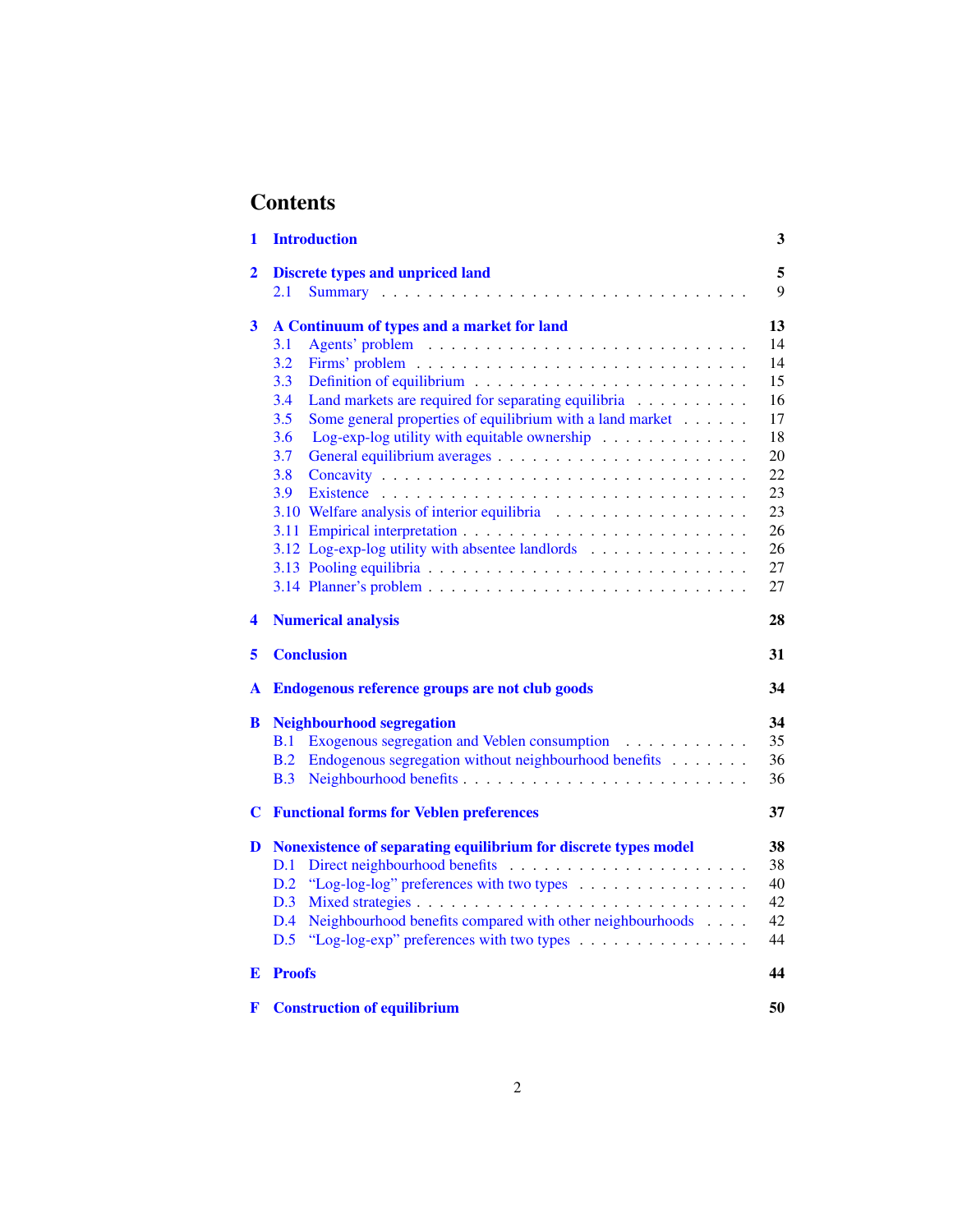*Our desires and pleasures spring from society; we measure them, therefore, by society and by the objects which serve for their satisfaction. Because they are of a social nature, they are of a relative nature. ... A house may be large or small; as long as the surrounding houses are equally small it satisfies all social demands for a dwelling. But let a palace arise beside the little house, and it shrinks from a little house to a hut ... the occupant of the relatively small house will feel more and more uncomfortable, dissatisfied and cramped within its four walls.* [Marx and Engels, 1848, p.  $163$ <sup>1</sup>

## 1 Introduction

A number of studies have shown large negative externalities in individual subjective well-being due to neighbours' income [Luttmer, 2005, Kingdon and Knight, 2007, Barrington-Leigh and Helliwell, 2007]. These externalities appear to reflect the role of nearby households as reference groups acting in individuals' reference-dependent preferences over income or consumption. At the same time, there are many reasons to expect positive spillovers from having prosperous neighbours. For instance, the quantity of tax-funded public goods and certain forms of social capital spillovers can be expected to be correlated with the incomes of nearby residents and thus to generate an apparent empathy effect. Alternatively, an idea pursued in this work is that neighbours' income may contribute to a local status level enjoyed by the entire neighbourhood, for instance through conspicuous displays of affluence.

An unresolved question is how such opposing positive and negative externalities of others' income relate to each other. It may, for instance, be that one effect is concentrated on a finer geographic scale than the other. In this work, I consider the possibility that individuals are fully aware of the structure of such returns. The motivating questions are then, firstly: when households properly anticipate the importance of reference groups and have some choice over where they live, can the simultaneous choice of whom to associate with and how much to consume lead to self-organisation of heterogeneous individuals into differentiated groups? Secondly, in a world in which such comparison effects are dominant, will a policy maker wish to curtail production of the status good or the freedom to sort? If relativities in preferences are to be acknowledged seriously in economics, general equilibrium outcomes including endogenous sorting must be understood.

In related empirical work, Barrington-Leigh and Helliwell [2007] combine highresolution geographic data from three Canada-wide socio-economic surveys and the 2001 census to disentangle the spatial pattern of reference groups and to identify channels of positive and negative spillovers on life satisfaction. For instance, it appears that in Canadian urban regions the strongest reference group for the emulation of household income spans the entire metropolitan region. One might summarise this crudely with the finding that  $\beta > 0$ ,  $\beta = -\beta_R$  and  $\beta_N = 0$  in the following linear estimate:

$$
U = \beta_0 + \beta I + \beta_N \bar{I}_{\text{neighbourhood}} + \beta_R \bar{I}_{\text{region}} + \varepsilon \tag{1}
$$

<sup>&</sup>lt;sup>1</sup>Quoted in Kingdon and Knight [2007].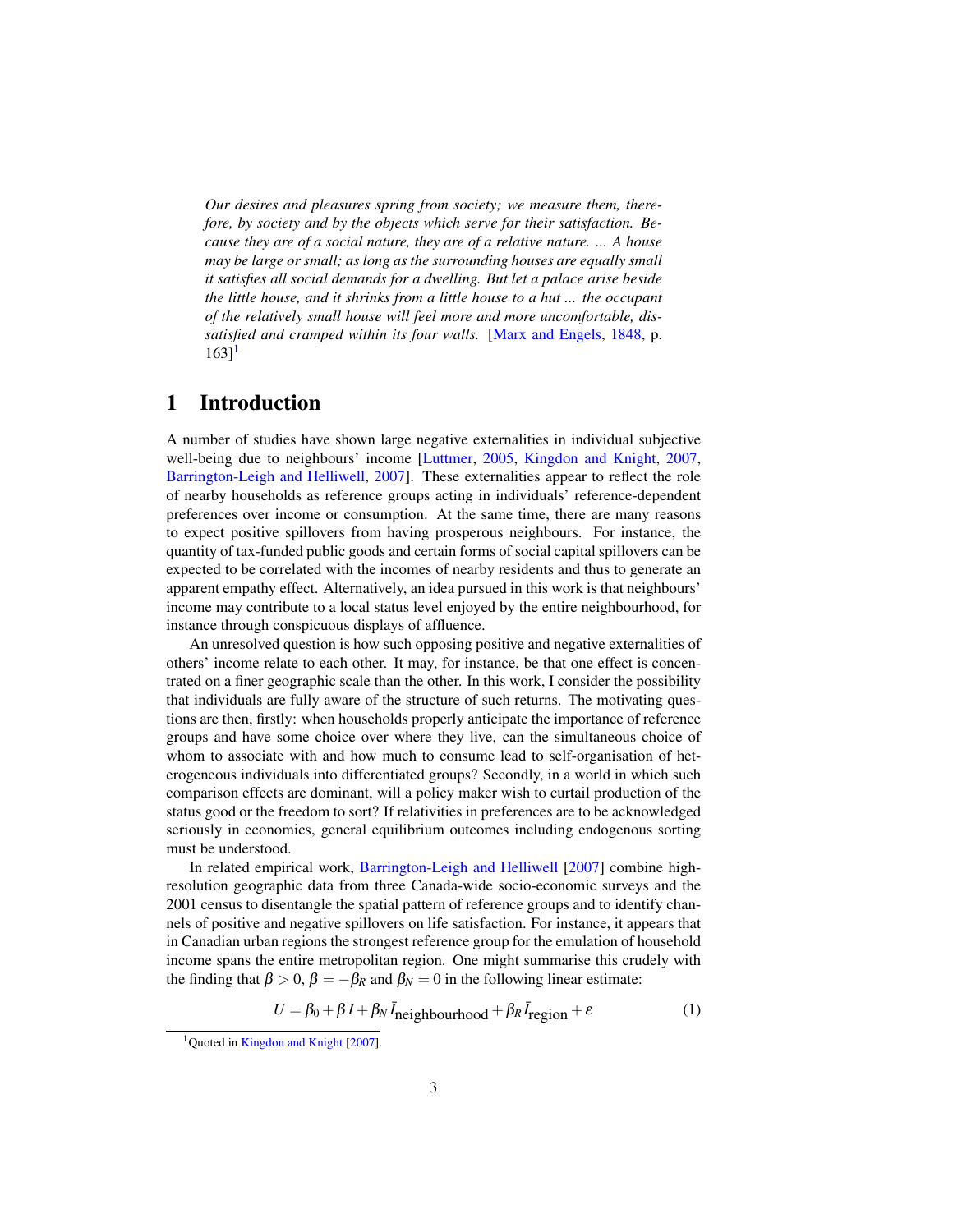where  $I$  is own income and the other regressors are the mean incomes of one's neighbourhood and of one's region. This finding implies that, ignoring any additional national and international comparison effects, there is no social benefit to increasing the incomes of all households in a metropolitan region. On the other hand, there is a net benefit within a neighbourhood to increasing all its residents' incomes. With the aim to put the empirical work on geographic consumption reference groups in a more explicit framework, I develop a basic model of geographic organisation when such "Veblen" preferences are relevant. This represents an extension of previous work in two regards. In comparison to the symmetric Veblen equilibrium of Eaton and Eswaran [2006], I treat cases when (1) consumption is not homogeneous across individuals and (2) consumption reference groups are neither fixed nor common to all individuals. Thus, interdependent preferences drive both the segregation of types into dissimilar reference groups and the individual consumption choices given those reference groups. That is, reference groups are endogenised.<sup>2</sup> In the context pursued below, households choosing a home take into account the neighbourhood, judged in part by the look of other nearby houses. Simultaneously, within those neighbourhoods when building or maintaining their houses, yards, and even amenities like cars, consumers are influenced by the decisions of their neighbours and, in particular, tend to emulate local consumption norms.

I will not abstract from details of the functional dependence of utility on consumption of Veblen goods, since in investigating regional disparity one must depart from the symmetric consumption equilibria which provide elegant solutions in the analysis of Eaton and Eswaran [2006]. In addition, I depart from the representative agent formulation and assume exogenous heterogeneity. However, non-symmetric equilibria do not afford easy discussion of efficiency, since Veblen goods by their nature generate real utility benefits for some individuals at the expense of others.

Geographic proximity is only one of several plausible factors in delineating reference groups. Other natural reference groups include nuclear and extended family, work colleages, ethnic groups, and socioeconomic classes. Moreover, experience from one's own past and aspirations based on cognitive reasoning also provide reference levels which frame consumption evaluation. These contextual effects are all consistent with the evolutionary arguments of Rayo and Becker  $[2004]$ <sup>3</sup>. Nevertheless, a focus on the interaction between interdependent preferences and settlement patterns that are spatially sorted according to income or consumption level is particularly important for its relevance to urban planning, real estate markets, and the empirical analysis of ge-

<sup>&</sup>lt;sup>2</sup>The subjective well-being and social psychology literature indicates that there are likely systematic biases (generally in the direction of materialism) in individual choice, such that contemporary individuals are not acting to maximise their happiness [Dunn et al., 2003, Loewenstein et al., 2003]. However, there is no clear indication that people are confused more specifically about the competitive nature of consumption. In this work I do not assume any naiveté on the part of decision makers. The outcomes are driven by the collective action problem inherent in the consumption externality.

<sup>3</sup>They use a principal-agent framework to address the task of evolutionary forces in designing our internal reward circuitry, subject to the constraints that it has finite bounds. They argue that it therefore must have evolved with features that engineers would call automatic gain control and a (temporal) high-pass filter. That is, the comparison level and scale used for translating one's own consumption level into a psychological reward adapt to make best use of the available range of the reward experience.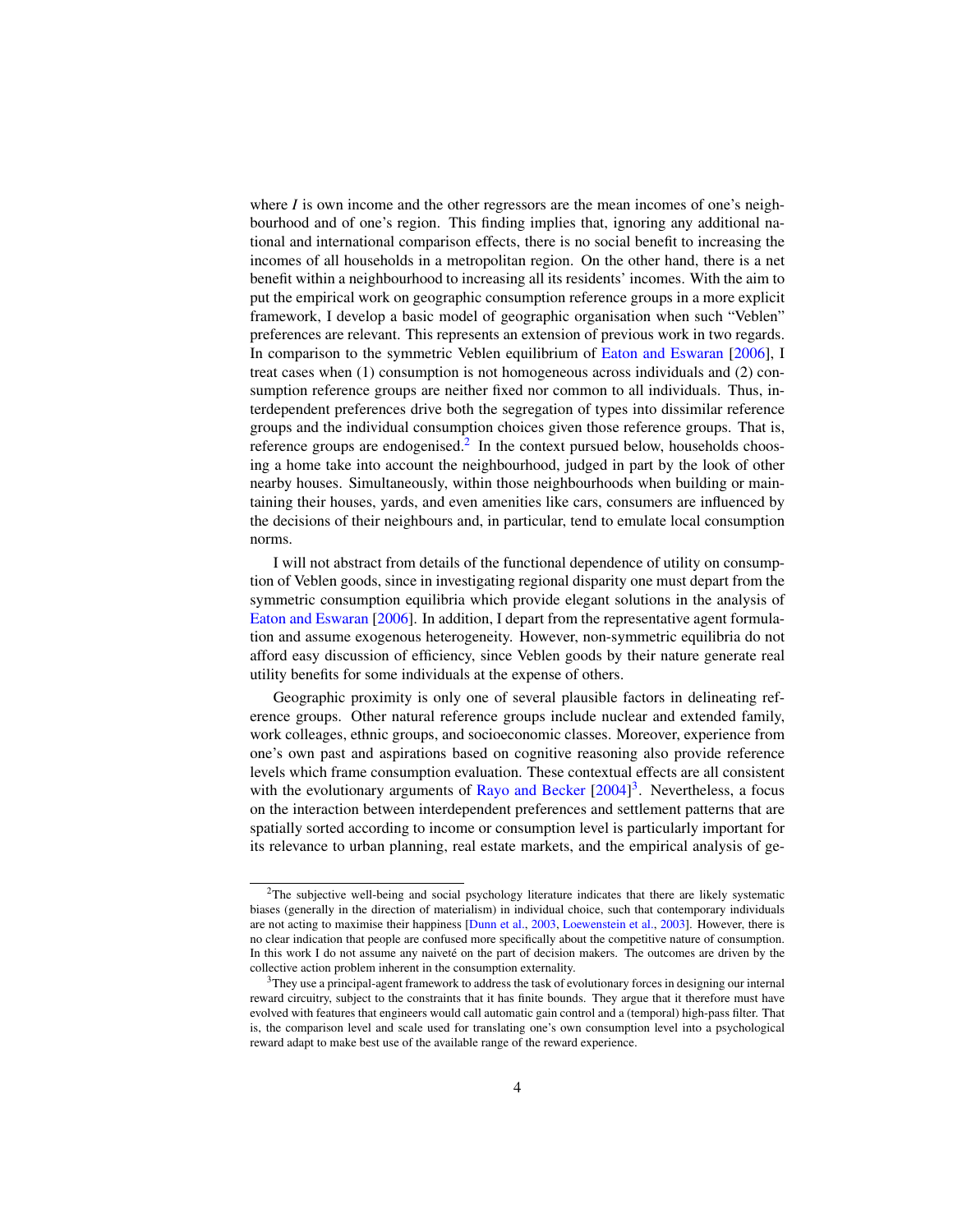ographic reference group effects<sup>4</sup>. The most obvious source of endogeneity for any spatial analysis, such as the empirical work motivating this study, is that people are mobile. Therefore, if reference effects are in play, households may have consciously chosen their reference group by moving to it.

The paper treats two general model formulations. Section 2 addresses the first, in which there are exactly two neighbourhood locations and two types of household. This simple case foreshadows most of the main results, but suffers from analytic intractability and assumes away the possibility of a (land) market being involved in the allocation of groups, or locations, to households. In Section 3 both the neighbourhood characteristics and the household types are continuously distributed and a land market regulates who lives where. Counterintuitively, this framework turns out to be more amenable to closed-form analysis than the discrete case. Section 4 provides some simulations of sample equilibria, and Section 5 concludes. A number of issues are addressed in more detail in the Appendix, which also contains proofs to propositions in the main text.

## 2 Discrete types and unpriced land

Consider a discrete set of household types, exogenously differentiated by their endowment of labour productivity  $w \in [w_L, w_H]$ . Each household chooses a consumption level of a pure Veblen good and also chooses which peer group to join. The sole industry may be taken to be the production of the pure Veblen good, housing, and the reference groups may be thought of as non-interacting neighbourhoods characterised by the average value of housing chosen by their residents. After choosing a residential neighbourhood, households compare their consumption of the Veblen good to average consumption in their own neighbourhood.<sup>5</sup> Nevertheless, agents are sophisticated rather than naïve in that prior to choosing a location, they are fully aware that their future consumption benefit will be framed by the neighbourhood that they have chosen. I will henceforth use the housing and neighbourhood context to describe model economies, although the relevance of the scenario extends to other Veblen goods with endogenous reference groups.

To elucidate the possibility of self-forming groups amongst Veblen consumers who make disaggregated decisons about their reference groups, I start by incorporating into the utility function a benefit of living in a wealthy neighbourhood, to act in tandem with the disutility imposed by having a higher consumption reference group.<sup>6</sup> Let preferences be defined<sup>7</sup> over leisure  $x \ge 0$ , the conspicuous extravagance  $h \ge 0$  of

<sup>&</sup>lt;sup>4</sup>Several empricial studies have, for reasons of empirical convenience and availability of data, assessed income reference groups on a geographic basis. See Barrington-Leigh and Helliwell [2007] and Clark et al. [2008].

<sup>5</sup>The simplifying assumption that neighbourhoods are non-interacting in this interpretation makes the model and those that follow non-spatial, strictly speaking. That is, there is no sense of physical proximity of one neighbourhood to another.

<sup>6</sup>Without any benefits to having wealthy neighbours, there cannot be any differentiation of types. See Appendix Section B.3 for a discussion of plausible positive consumption externalities in this geographic context.

 $^{7}$ This form of utility is convenient in that it admits an equilibrium of the desired kind. See Section C for a discussion of the properties of the logarithm and exponential terms and how they relate to past literature exploring utility functions defined over differences — which may be positive or negative — and ratios of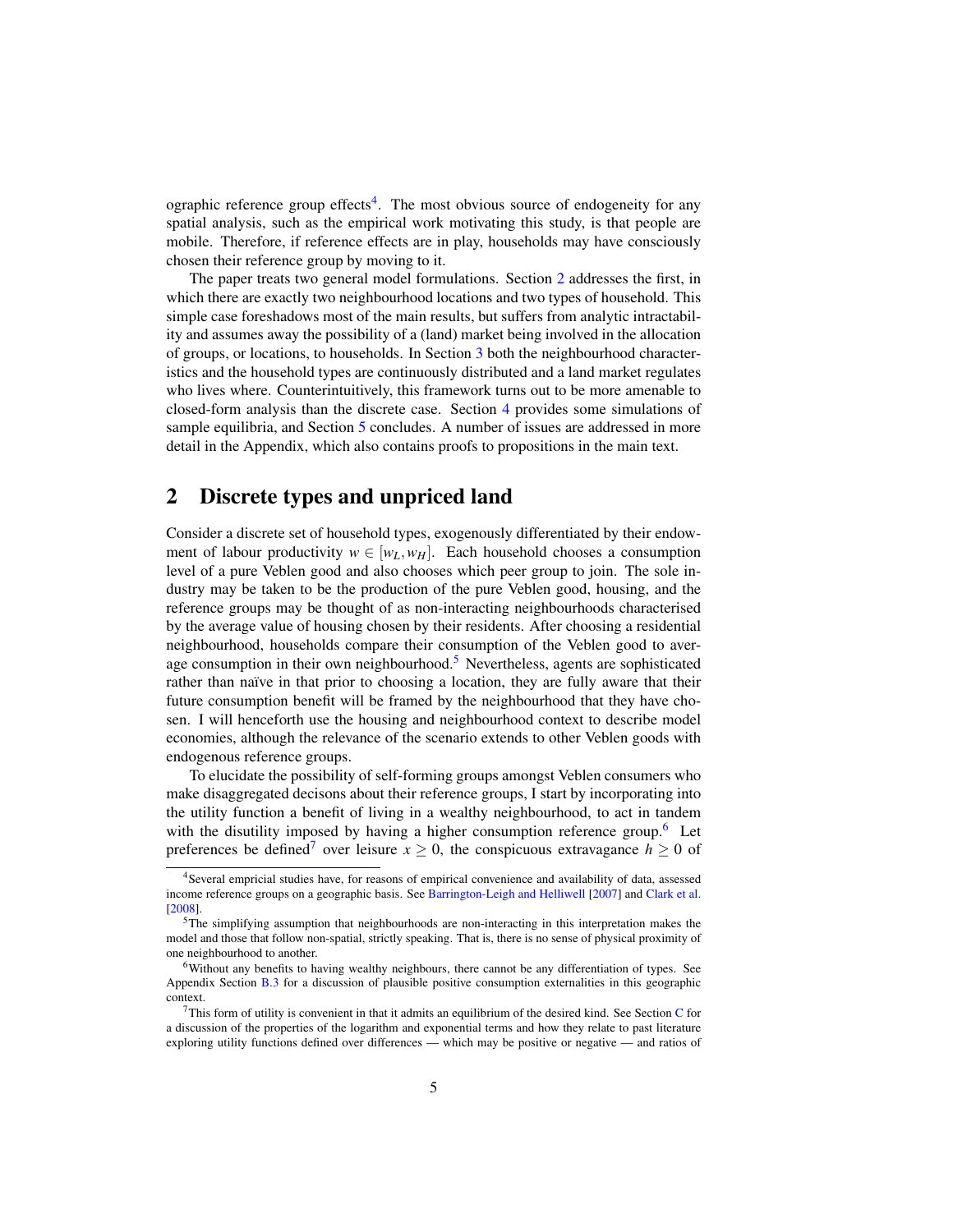one's house, the average value  $\bar{h}$  of houses in one's choice of a neighbourhood, and the global average value of houses  $\bar{h}$ . For convenience, utility is additively separable into a leisure term  $F(\cdot)$ , a Veblen term  $H(\cdot)$  comparing own consumption with that of one's chosen peers, and a further Veblen term  $N(\cdot)$  comparing one's neighbourhood to other neighbourhoods:<sup>8</sup>

$$
U(x, h, \bar{h}) = \Phi \log(x) - \Lambda \exp(-\lambda \left[ h - \bar{h} \right]) + N \log \left( 1 + \bar{h}/\bar{h} \right) \tag{2}
$$

Under these preferences, neighbourhood benefits accrue relative to a reference level  $\bar{h}$ , which is the average consumption across neighbourhoods. The undesirable neighbourhood externality, on the other hand, comes about through a more local comparison between the neighbourhood standard  $\bar{h}$  and the household's own consumption  $h$ . Using this form for  $N(\cdot)$  is convenient in part because it allows the consideration below of a planner's policy which eliminates all production of the Veblen good<sup>9</sup> and also provides consistency with Section 3, to follow.

In choosing its optimal consumption, a household of type *w* is constrained by the budget

$$
w[1-x] \ge h
$$

Thus, given the optimality condition

$$
x^* = 1 - h/w \tag{3}
$$

the household's decision problem may be reduced to a nested choice of an optimal housing purchase  $h^*(\bar{h})$  for each possible neighbourhood  $\bar{h}$ , followed by a choice of optimal neighbourhood  $\bar{h}^*$ . In contrast to other superficially appealing forms for preferences, detailed in the Appendix, the utility function in equation (2) embodies bounded benefits to individual consumption of the Veblen good and a large penalty in utility for consuming much less than one's neighbours. Holding  $\bar{h}$  fixed,  $U(x^*(h), h)$  is concave and its global optimum must be consistent with the first order condition

$$
F'(1 - \frac{h}{w}) = wH_h(h, \bar{h}) \quad \text{or} \quad h = 0 \tag{4}
$$

An explicit form for the optimal consumption choice  $h^*(w, \bar{h})$  for a household placed in a neighbourhood with average consumption  $\bar{h}$  can be written in terms of the principal branch of the Lambert W function: $10$ 

$$
log(LambertW(Z)) = log(Z) - LambertW(Z)
$$

quantities of goods.

<sup>8</sup> Also discussed in the Appendix are models incorporating an absolute utility benefit of wealthy neighbours, rather than the relative one posed here. This distinction is unlikely to be important except in as far as it affects analytic tractability and ease of welfare analysis.

<sup>&</sup>lt;sup>9</sup>For this case, the limit of  $1+\bar{h}/\bar{h}$  is taken to be 2.

<sup>10</sup>The Lambert W function, also occasionally called the *omega* function or *product-log*, is the inverse function of  $f(Z) = Z \exp(Z)$  [Corless et al., 1996]. Although less well known, it is very analogous to the logarithm. The real-valued principal branch is always implied in this work. LambertW $(x) > 0$  for  $x > 0$ . It is increasing, concave, and passes through the origin. Two identities used in this work are: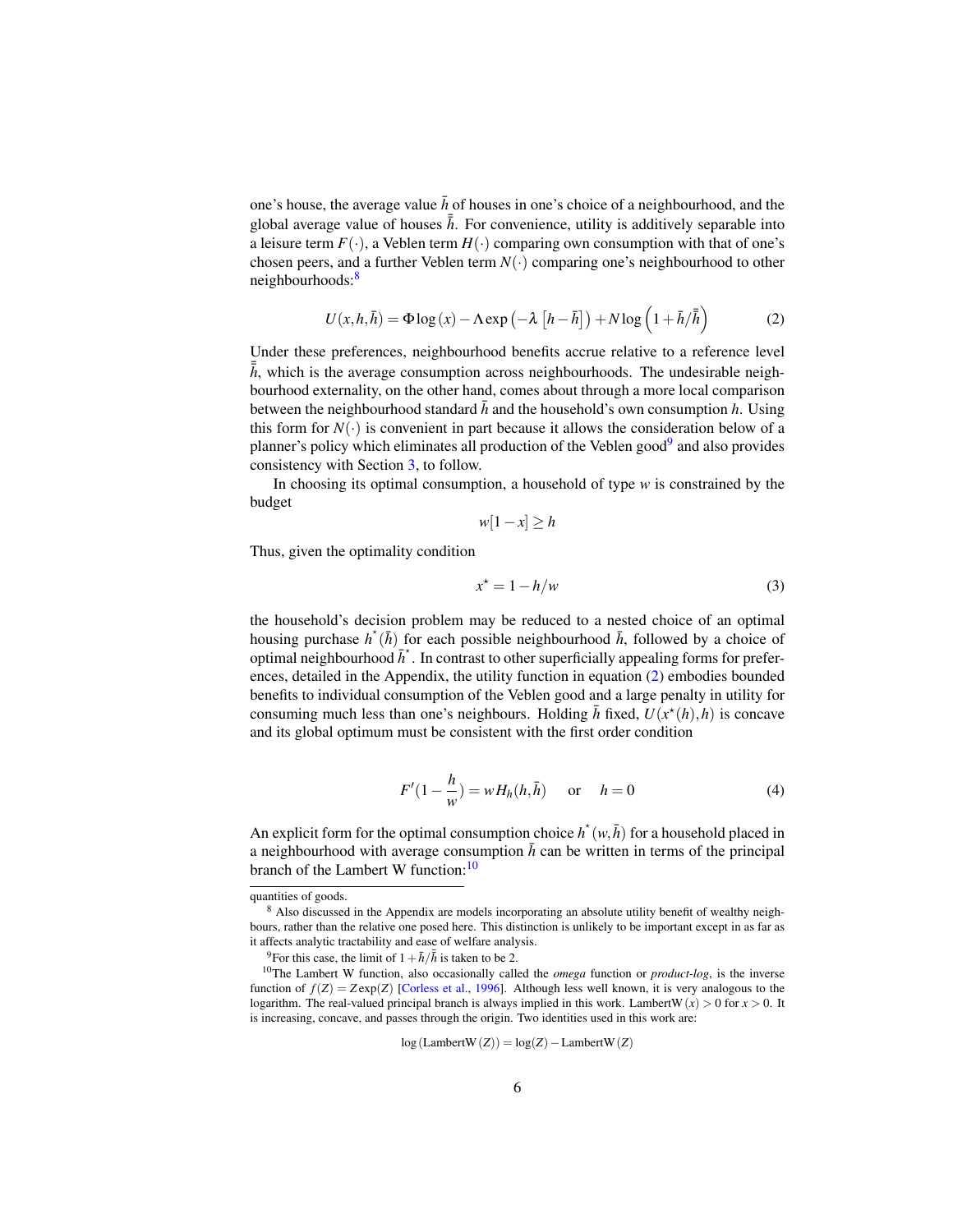$$
h^{\star}(w,\bar{h}) = \max\left\{0, w - \frac{1}{\lambda}L(w,\bar{h})\right\}
$$
 (5)

where

$$
L(w,\bar{h}) \equiv \text{LambertW}\left(\frac{\Phi}{\Lambda}e^{\lambda\left[w-\bar{h}\right]}\right)
$$

Consumption  $h^*(w, \bar{h})$  is increasing (and leisure is decreasing) in  $\bar{h}$ : households will consume more when their neighbours do.<sup>11</sup> The corner solution,  $h^* = 0$ , occurs where  $\bar{h} < \frac{1}{\lambda} \log \left( \frac{\Phi}{\Lambda \lambda w} \right)$ . The indirect utility  $U(w, \bar{h})$  can then be expressed, as before, through substitution of  $h^*(w, \bar{h})$  into equation (2). Taking derivatives, this indirect utility is seen to be concave in both the interior and corner regions:

$$
\frac{d^2U(w,\bar{h})}{d\bar{h}^2} = \begin{cases} -\frac{\lambda^2 \Phi}{\left[L(w,\bar{h}) + L(w,\bar{h})^2\right]} - \frac{N}{\left[\bar{h} + \bar{\bar{h}}\right]^2} < 0, \quad \text{for } \bar{h} > \frac{1}{\lambda} \log\left(\frac{\Phi}{\Lambda \lambda w}\right) \\ -\Lambda \lambda^2 e^{\lambda \bar{h}} - \frac{N}{\left[\bar{h} + \bar{\bar{h}}\right]^2} < 0, \quad \text{for } \bar{h} < \frac{1}{\lambda} \log\left(\frac{\Phi}{\Lambda \lambda w}\right) \end{cases}
$$

Because the first derivative  $\frac{dU(w,\bar{h})}{d\bar{h}}$  is continuous through  $\bar{h} = \frac{1}{\lambda} \log \left( \frac{\Phi}{\Lambda \lambda w} \right)$ , concavity ensures that there is a global maximum. Nevertheless, there is no general analytic form for the optimal  $h$ , were a continuous choice available.

Moreover, households are not able to choose an arbitrary  $\bar{h}$ . Rather, they must choose between one of the two available neighbourhoods whose consumption levels  $\bar{h}$ are equilibrium outcomes. For a separating equilibrium<sup>12</sup> in which  $h = \overline{h}$  for each type, the equilibrium neighbourhoods lie at  $\bar{h}_{eq} = \max\left\{0, w - \frac{\Phi}{\Lambda\lambda}\right\}$ . Because for each type *w* there exists a global optimum  $\bar{h} = \bar{h}_{\text{max }U}$ , it may be possible for certain fortuitous ranges of parameters to conspire to make  $\bar{h}_{eq} \approx \bar{h}_{maxU}$  for each type. In this case, both types are content in their own neighbourhood and allocations form a separating equilibrium.

Figure 1a shows such a situation. By contrast, with different parameter values one or the other of the household types may prefer a deviation from  $\bar{h}_{eq}$ , as shown in Figure 1b where the high type prefers to move.Marked in the left hand panels of Figure 1 are the utility levels for each household type in the alternate, pooling equilibrium, as well as the homogeneous utility level for the case in which Veblen good production is prohibited and leisure is maximised. The pooling outcome is always an equilibrium and in cases such as that of Figure 1b it constitutes the unique equilibrium in pure strategies.<sup>13</sup>

For the case shown in Figure 1a, the high type is better off in the separating equilibrium, while the low type prefers the pooling equilibrium and could therefore be said

and

$$
\frac{d}{dZ} \text{LambertW}(Z) = \frac{1}{Z} \frac{\text{LambertW}(Z)}{1 + \text{LambertW}(Z)}
$$

 $11$ See Equation (42) on page 40 for a contrasting case.

<sup>&</sup>lt;sup>12</sup> A separating equilibrium is one in which neighbourhoods are differentiated according to household type. This equilibrium is more explicitly defined in the Appendix on page 40. An analogous equilibrium for the continuous case is also defined below in Section 3.

<sup>&</sup>lt;sup>13</sup>See page 42 of the Appendix for a discussion of mixed strategies.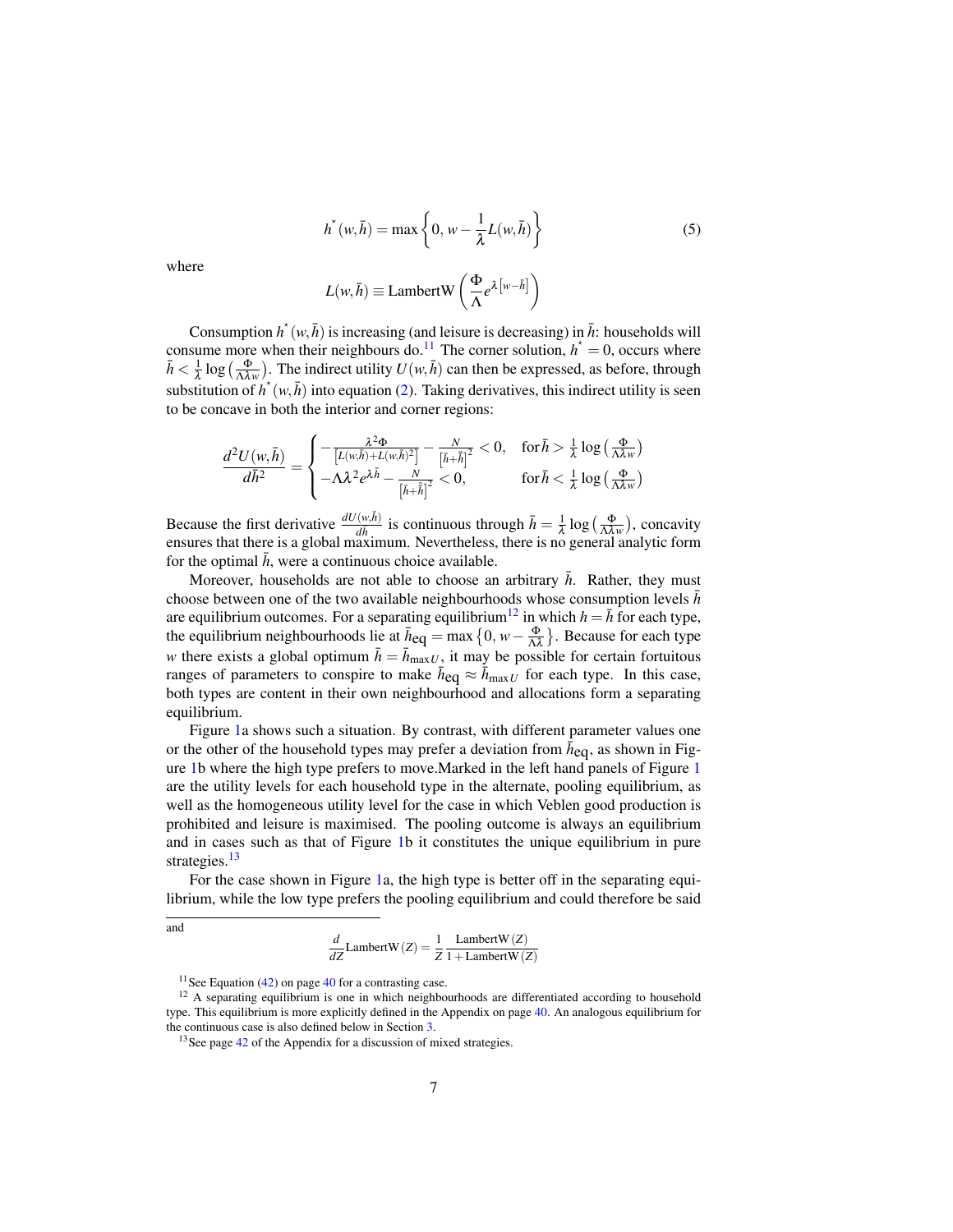

(a) Separating quilibrium for  $\Phi \approx 3$ ,  $\Lambda \approx 1$ ,  $\lambda \approx 2$ ,  $N \approx 20$ ,  $w_L \approx 2.7$ , and  $w_H \approx 4.5$ .



(b) No separating equilibrim exists for  $\Phi \approx 8$ ,  $\Lambda \approx 1$ ,  $\lambda \approx 3$ ,  $N \approx 9$ ,  $w_L \approx 3$ , and  $w_H \approx 7$ .

Figure 1: Contingent existence of separating equilibrium. Separating equilibrium (a) exists for "log-exp-log" preferences given by equation (2) but none exists (b) for other parameters in the same functional form. Also shown are utility levels in the pooling equilibrium for each type ( $U_{\text{pooling}}$ ) and under the policy constraint of no Veblen good production (*U*planner).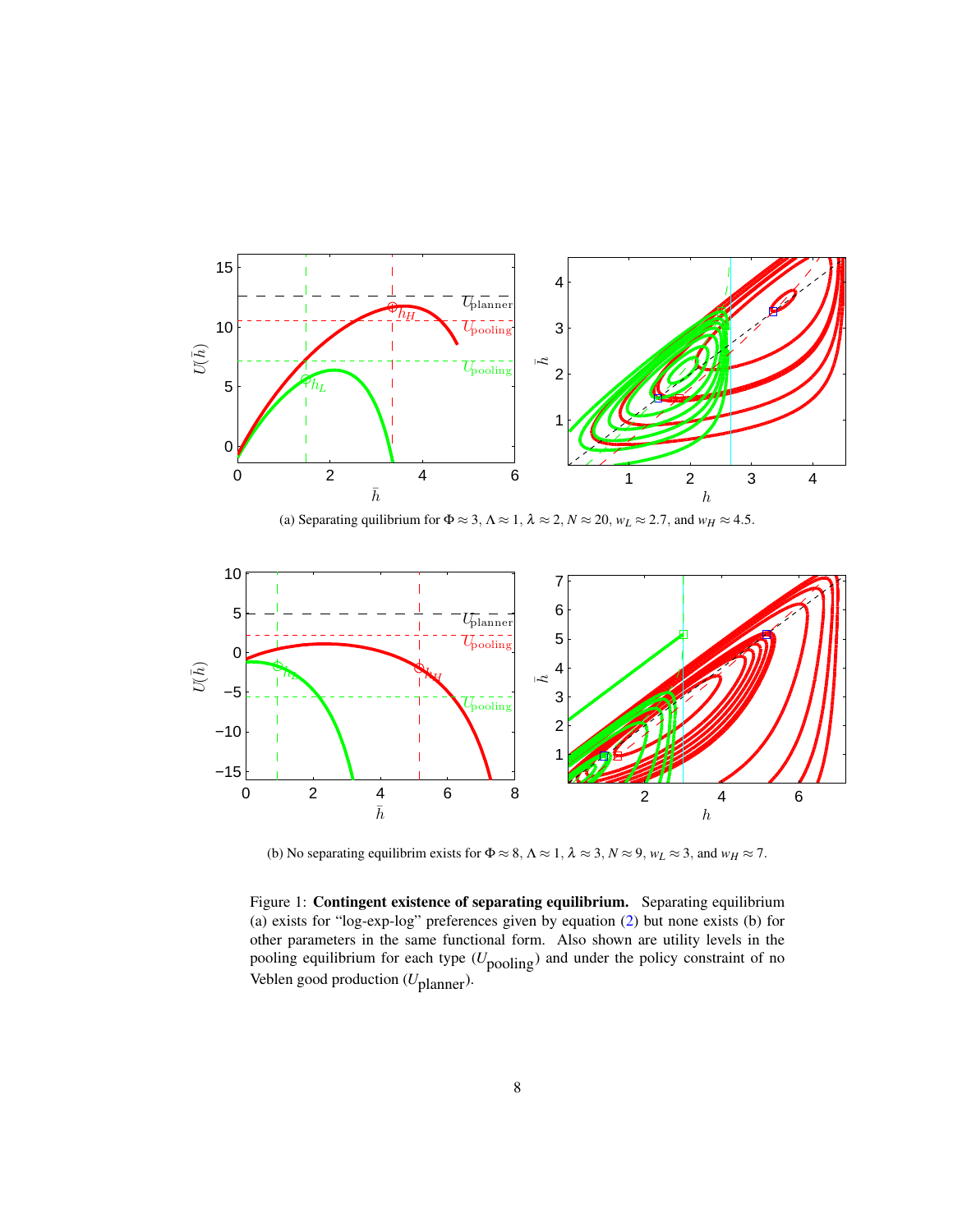to favour policy designed to encourage neighbourhood integration across economic classes. Both types would prefer to have a planner remove the possibility of decentralised decision making about Veblen good production altogether, since the negative externality dominates the benefits even for the high type. This is reminiscent of the findings of Eaton and Eswaran [2006].

These qualitative features are not universal, however. In Figure 2, panel (a) shows a case when, conversely, the high type rather than the low type prefers an integrated neighbourhood, while in panel (c) both types prefer the pooling equilibrium. Numerous other orderings are possible. Figure 3 shows two cases in which the high type prefers to keep Veblen goods in production; that is, the planner's policy of eliminating Veblen goods would not be a Pareto improvement over either unregulated equilibrium. In the second case shown, the high type additionally prefers the integrated neighbourhood with Veblen goods to the one without.

Still other welfare orderings were found for different parameter values. Figure 4 shows that different regimes of exogenous parameters result in different welfare implications. Outside the region shown, separating equilibria were not found to exist. The distribution of points shows that endogenous group formation is not possible when within-group comparisons  $(Λ)$  receive considerably stronger weight in preferences than the between-group comparisons (*N*).

#### 2.1 Summary

So far I have analysed the simplest case of a heterogeneous population choosing their own reference groups — the case of two types. Depending on the functional form of the utility, households may prefer to have higher or lower consumption of a Veblen good when they move to a higher consumption neighbourhood.<sup>14</sup> In all cases, there exists a pooling equilibrium conforming to the consistency condition that all households choose each neighbourhood with equal probability. Only for certain cases, on the other hand, does a pure strategy equilibrium exist in which different types prefer to remain segregated in neighbourhoods of internally homogeneous consumption levels. Nevertheless, the discrete nature of the choice amongst neighbourhoods makes it difficult to find closed form solutions or conditions on the existence of such equilibria.

When both pooling and separating equilibria exist, numerical simulation indicates no simple universal welfare implications. Pure Veblen goods may be a desirable feature of the economy for wealthier households, and the freedom to relocate to form one's own reference groups may be desirable for one, both, or neither of the two types. These general features will be recaptured in the more analytical analysis to follow.

One reason for the awkwardness of the household problem and the condition for existence of a separating equilibrium is that there is no price to capture the benefit of a neighbourhood's consumption externalities. A natural way to do this is to allow a price for land, which heretofore has been costless. That is, for the case of a discrete set of neighbourhoods, separating equilibrian could more easily be supported if entry to a neighbourhood was competitive and exacted a cost to the household. However, two potential problems present themselves in this regard. First, prices relate to

<sup>14</sup>For the latter case, see, for example, Equation (42) on page 40.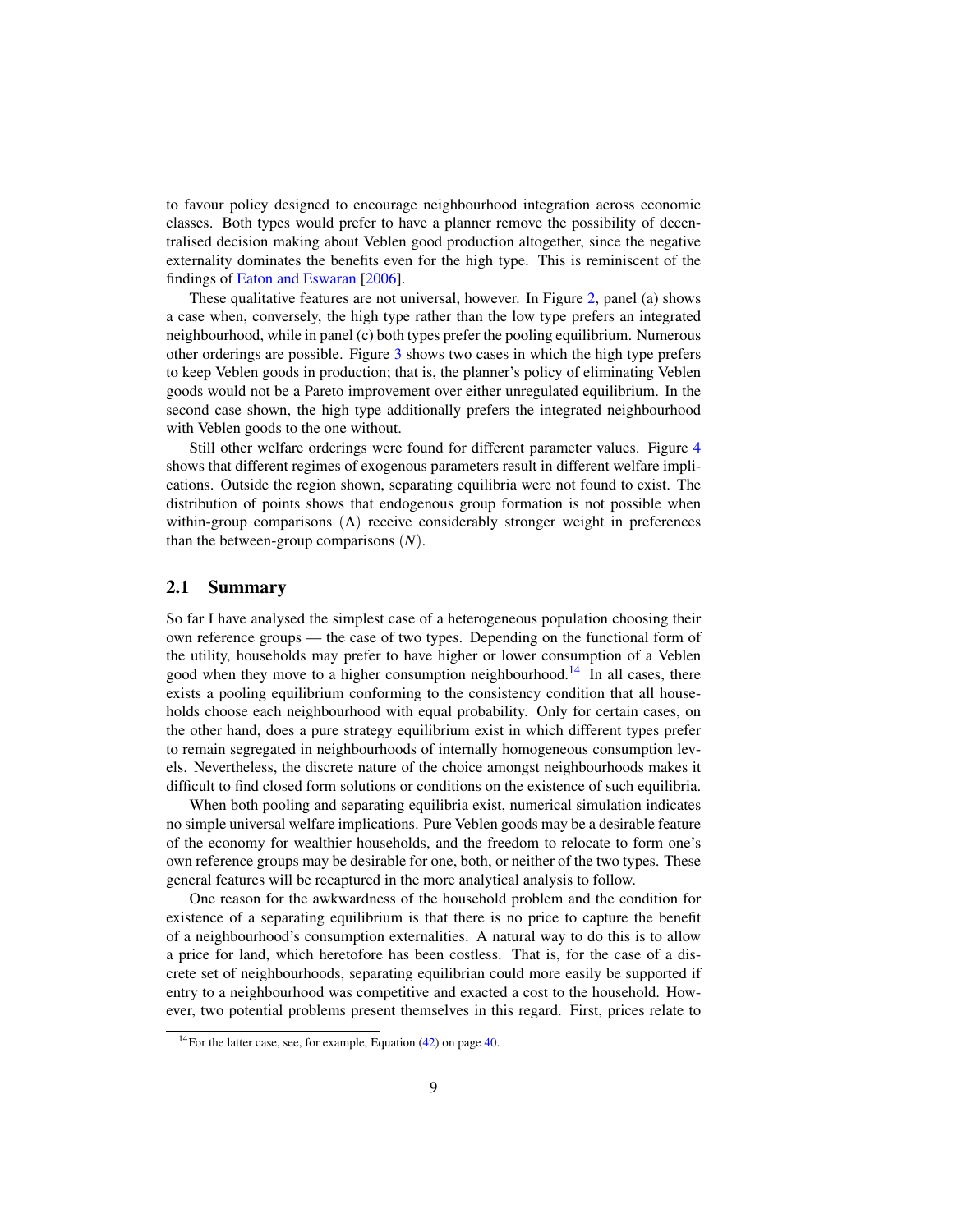

(a) Separating quilibrium for  $\Phi \approx 4$ ,  $\Lambda \approx 1$ ,  $\lambda \approx 3$ ,  $N \approx 13$ ,  $w_L \approx 0.3$ , and  $w_H \approx 0.6$ .



(b) Separating quilibrium for  $\Phi \approx 2$ ,  $\Lambda \approx 11$ ,  $\lambda \approx 0.04$ ,  $N \approx 3$ ,  $w_L \approx 6$ , and  $w_H \approx 12$ .

Figure 2: Additional cases of equilibrium under "log-exp-log" preferences.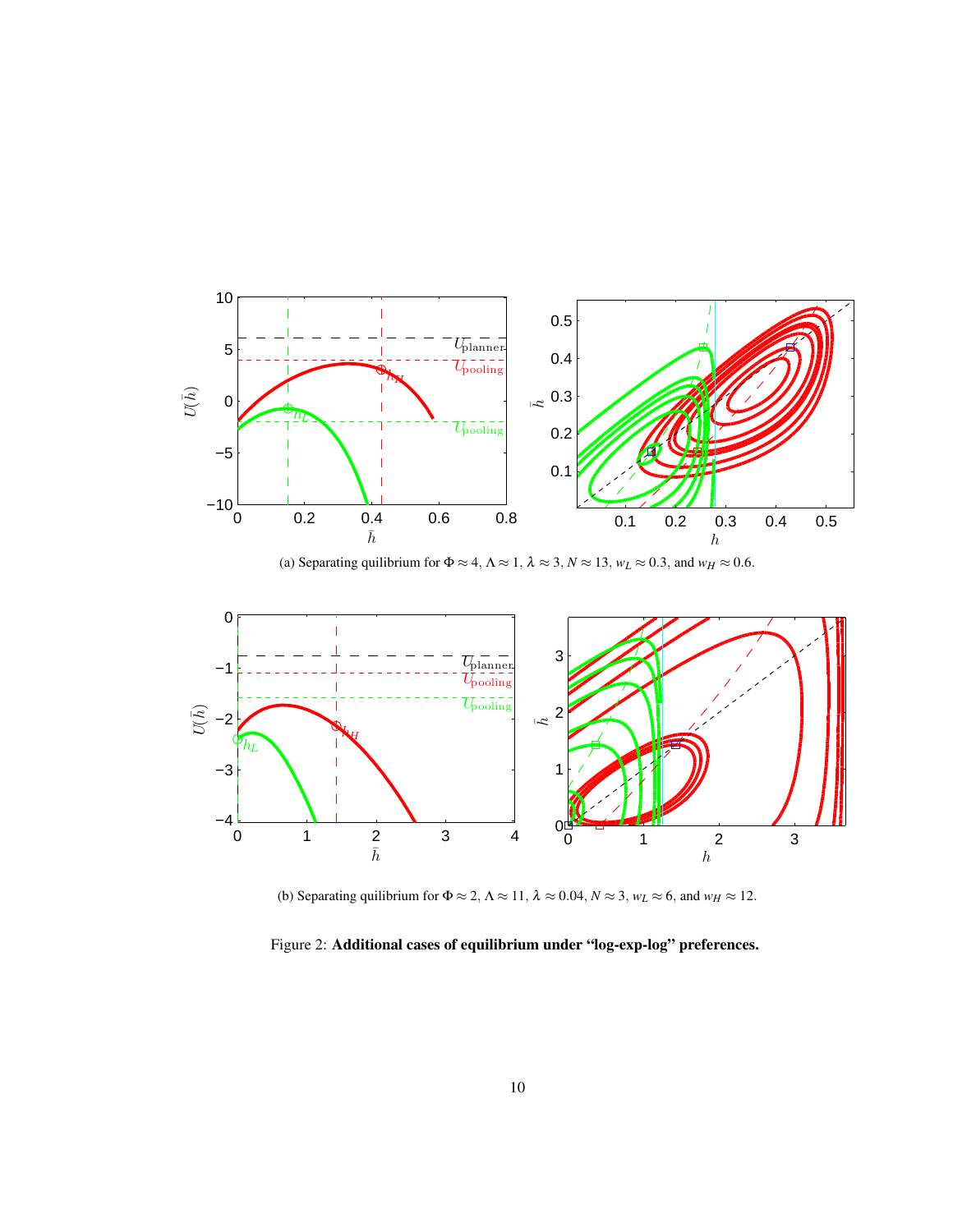

(a) Separating quilibrium for  $\Phi \approx 1$ ,  $\Lambda \approx 2$ ,  $\lambda \approx 19$ ,  $N \approx 20$ ,  $w_L \approx 0.15$ , and  $w_H \approx 0.27$ .



(b) Separating quilibrium for  $\Phi \approx 0.7$ ,  $\Lambda \approx 9$ ,  $\lambda \approx 0.1$ ,  $N \approx 18$ ,  $w_L \approx 5$ , and  $w_H \approx 15$ .

Figure 3: Further cases of equilibrium under "log-exp-log" preferences.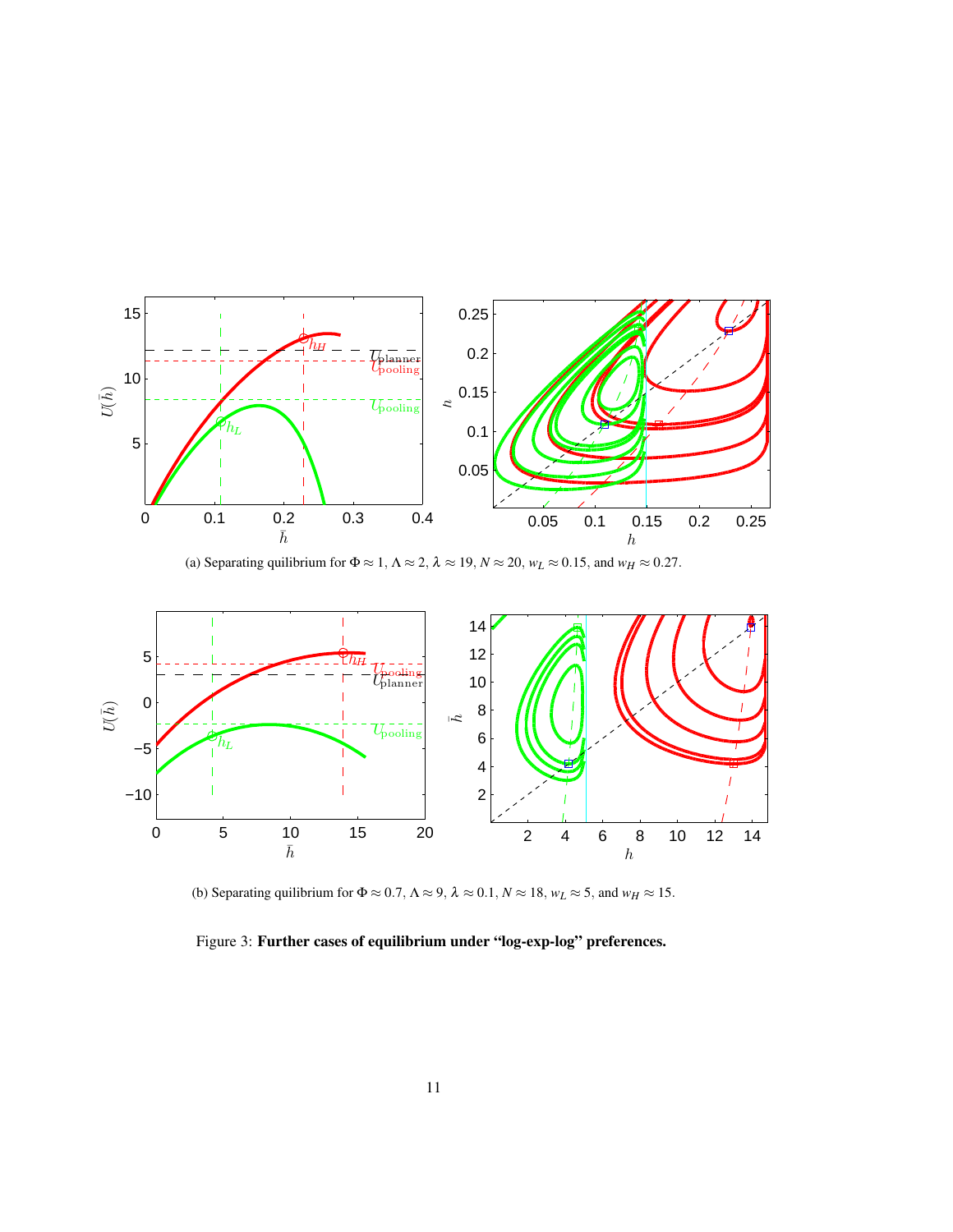

Figure 4: Separating equilibrium parameter relationships. Colours indicate different qualitative welfare orderings of pooling, planner, and separating outcomes.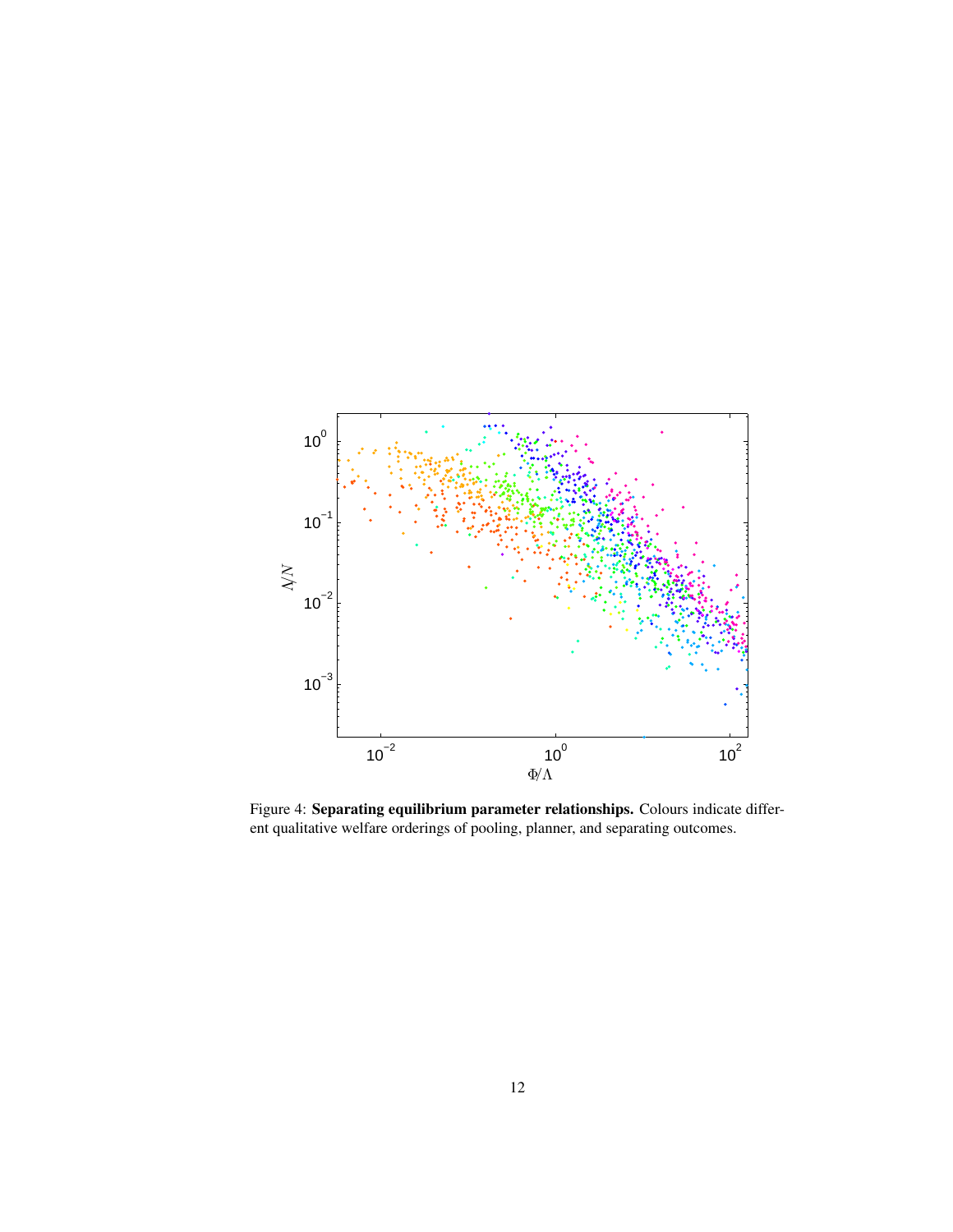marginal benefits in the real world and are therefore best incorporated into a model with a continuum of neighbourhood consumption levels  $\bar{h}$ . Secondly, in order to preserve a general equilibrium analysis, revenue from the sale or rental of land must be returned somehow to households.

These two issues are addressed in the following section by extending the endogenous reference group choice set to a continuum and by more realistically pricing land independently from housing.

## 3 A Continuum of types and a market for land

Consider then a framework in which, once again, static consumption reference-setting occurs both within a neighbourhood and between neighbourhoods. In choosing how much to spend on their own dwelling, household make a decision which is framed by the norm in their neighbourhood. In addition, households must choose a neighbourhood in which to position themselves. This affects not only the utility derived from their individual consumption choice but also provides a status payoff since they derive satisfaction from the relative standing of their neighbourhood.<sup>15</sup>

Therefore, as before, decisionmakers are faced with competing incentives to place themselves in a high or low affluence neighbourhood. In the analysis to follow, however, I introduce an additional direct cost associated with this choice. This comes about by relaxing the assumption of free land. When land is owned and rented, the marginal value to the renter of the reference level embodied by a particular location is captured in the price of land. This market can, as I show below, facilitate a disaggregated choice equilibrium of the kind already treated for discrete types.

In contrast to models such as that of Rothstein [2006] in which a small number of school districts confer peer effects to their residents, $16$  a reasonable number of consumption reference group choices in the present context is large, since prospective homeowners can typically choose their neighbourhood from a nearly continuous set of affluence levels. Accordingly, I consider the case when there is a continuum of neighbourhoods rather than a discrete set. A crucial feature of the equilibrium to be defined below is that households have the option of moving to a neighbourhood with a marginally greater or lesser average consumption, just as they have the option of marginal changes to the size of their own house. Because households can relocate to their ideal reference group, there is no clustering of different types together in one neighbourhood.

<sup>&</sup>lt;sup>15</sup> As mentioned previously, there are several possible reasons for neighbourhood status. For the sake of concreteness, I keep as the driver the same conspicuous consumption that drives house choice itself. That is, a neighbourhood's status value is determined by its average level of housing as compared with that of the greater region. This corresponds to the type 3 benefit on page 37. This specification is consistent with the findings of Barrington-Leigh and Helliwell [2007] and provides a coherent interpretation for welfare analysis of the consumption of neighbourhood quality. The drawback of this format is some superficial complexity: the household problem now represents two nested Veblen consumption choices. However, only one incorporates an endogenous choice of reference group, and it is the dynamics of this endogeneity that is the focus of the investigation.

<sup>&</sup>lt;sup>16</sup>A different Tiebout equilibrium is defined in that case for each exogenously given integer number of discrete districts. In contrast, I consider continua of both household types and neighbourhoods and solve, below, for a unique equilibrium.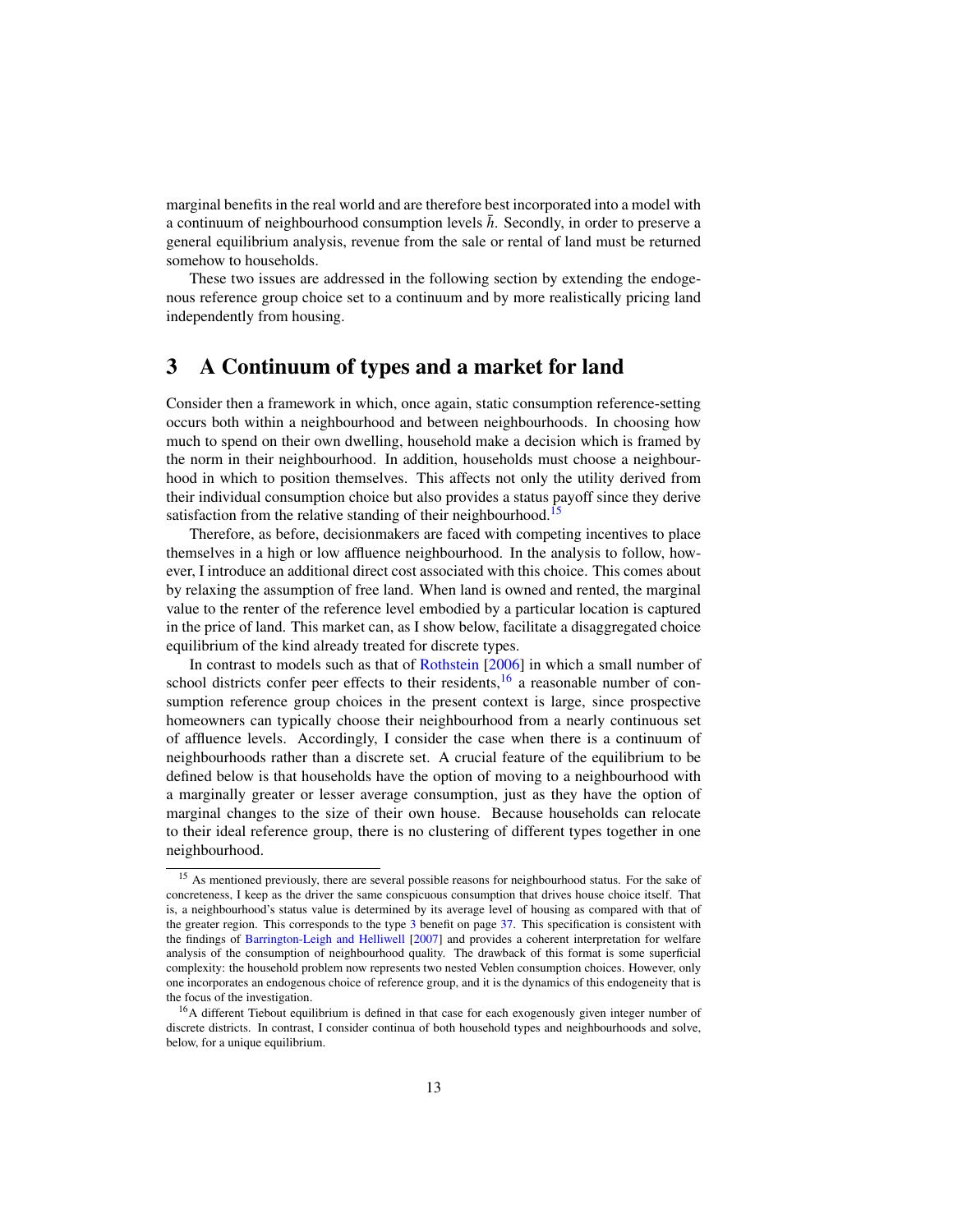#### 3.1 Agents' problem

As before, household agents are exogenously differentiated by their endowed labour productivity  $w \in [w_L, w_H]$  in housebuilding, the sole industry. Now, however, types are continuously and uniformly distributed over this range. For each type *w*, there is a population of measure 1.

Agents maximise the following additively separable utility function through their choice of leisure  $0 \le x \le 1$ ; the extravagance  $h \ge 0$  of their house, which is the numeraire good; and their choice of a neighbourhood characterised by houses of average value  $\bar{h}$ :

$$
U(x, h, \bar{h}) = F(x) + H(h, \bar{h}) + N(\bar{h}, \bar{\bar{h}})
$$

The regional average level of housing consumption  $\bar{h}$  is perceived as identical by everyone. Each household is constrained by the budget

$$
w[1-x]+r\geq h+p(\bar{h})
$$

where r is any land dividend income received, and  $p(\bar{h})$  is the competitive price of land in a neighbourhood with mean consumption  $\bar{h}$ . I will assume that land plots come in parcels that are independent of the size of the house that is built on them, and that this parcel size is uniform across neighbourhoods.

#### 3.2 Firms' problem

Formally, there are two sectors of competitive firms.

#### Land management sector

Although the neighbourhood economy considered here is not explicitly spatial in that it abstracts from the arrangement and proximity of different neighbourhoods with respect to each other, the supply side of the land market must nevertheless be modeled in order for land price to be endogenous. Three scenerios present themselves as reasonable model assumptions:

- free land: First of all, a simpler case is the one in which land is part of a commons. Then  $r = p(\bar{h}) = 0$  and households choose their neighbourhood without any explicit cost, as in the discrete model of Section 2. Neighbourhoods are nevertheless mutually segregated.
- absentee landowners: In this case, all plots of land are owned by absentee landlords who have no current use for them, and they rent individual plots to the highest bidder. Dividends *r* are zero for all households. For the purpose of welfare analysis, landowners are considered to be external to the economy.
- uniform ownership: This case is similar to that of absentee landowners except that each plot of land is rented by an independent firm whose shares are equally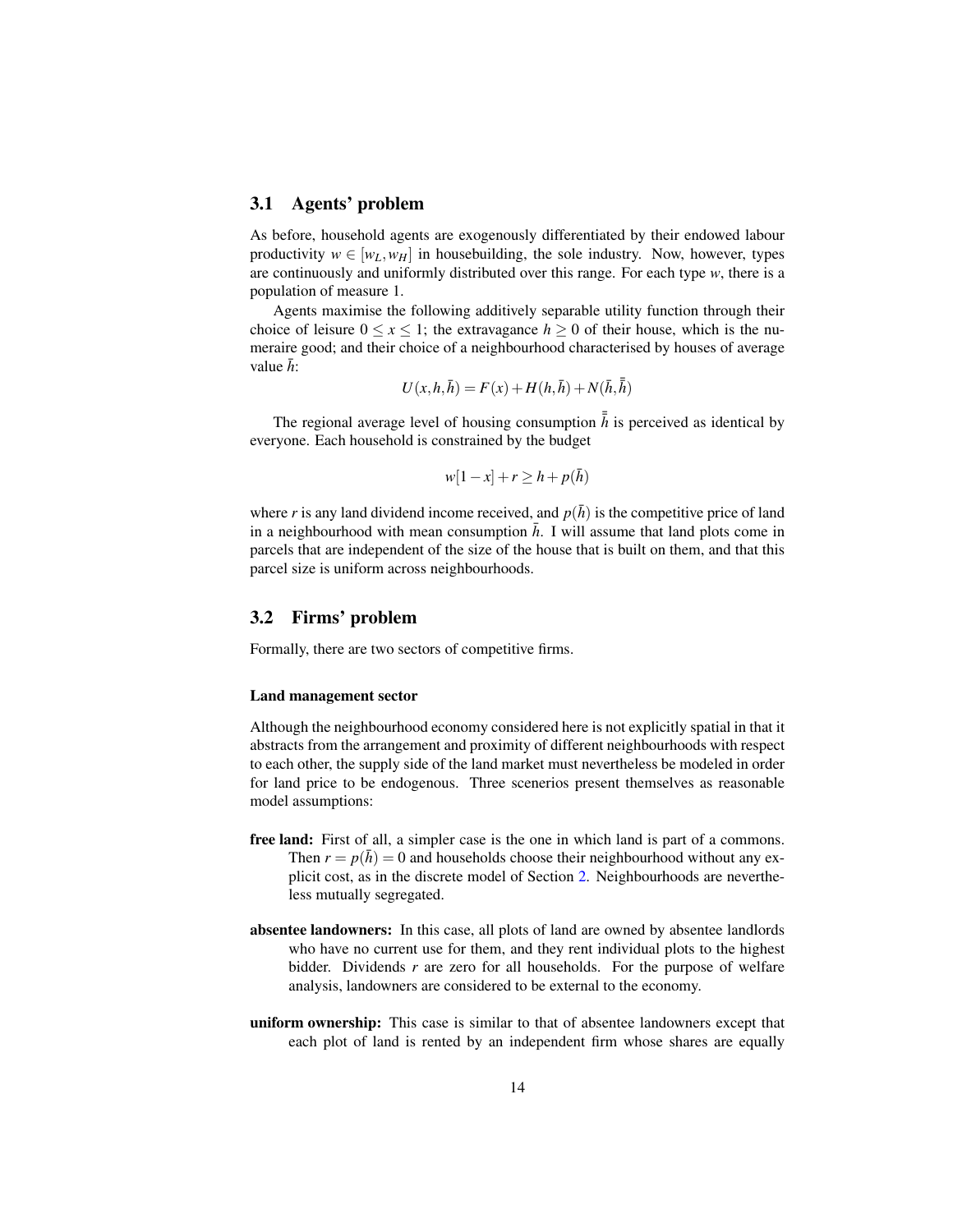owned by all households.<sup>17</sup> All rental income is profit and is distributed uniformly to shareholders. Thus each household, regardless of type, receives dividends *r* corresponding to the average price of rented land.

For reasons discussed below, land is assumed in much of what follows to be owned and rented by firms. Each plot of land is owned and managed by a separate price-taking firm whose equity is in turn owned in equal part by all households. Firms have no costs and simply receive rent *p* from the highest bidder for their land, subject only to the condition of nonnegative profit:

$$
p \geq 0 \tag{6}
$$

Firms then distribute all their profit to their shareholders.

#### Housebuilding sector

There is also a competitive housing production industry. Agents are endowed with an innate and universally visible productivity. Firms hire workers, pay them according to their productivity, and produce houses (or house maintenance, or conspicuous hosehold consumption goods more generally), making zero profit.

#### 3.3 Definition of equilibrium

Given a continuous range of types [*wL*,*wH*], a *separating neighbourhood equilibrium* consists of an average consumption  $\bar{h}(n)$  for each neighbourhood  $n$ ,<sup>18</sup>, an overall regional average consumption  $\bar{\bar{h}}$ , market land prices  $p(\bar{h})$  in each neighbourhood, rental dividends *r*, and allocations  $\{x(w), h(w), \bar{h}(w)\}$ , which

• satisfy consistency and aggregation requirements, in order that the perceived mean  $\bar{h}$  is equal to the average consumption in each neighbourhood and that the global mean  $\bar{h}$  is the average over neighbourhoods,

$$
\bar{h} = \int_{\{w \mid \bar{h}(w) = \bar{h}\}} h(w) dw \quad \forall \bar{h} \tag{7}
$$

$$
\bar{\bar{h}} = \int \bar{h}(w)dw \tag{8}
$$

• satisfy a non-profit condition on rental income (for the case when dividends are returned to households),

$$
r = \int p\left(\bar{h}(w)\right) dw,
$$

• satisfy the firms' incentive criterion,

$$
p(\bar{h}) \ge 0 \tag{9}
$$

<sup>&</sup>lt;sup>17</sup>Unequal land ownership may be empirically more appealing and may represent a more acceptable middle ground between the two extremes, but it would constitute a complication at the moment.

<sup>&</sup>lt;sup>18</sup>I will often refer to neighbourhoods, formally indexed by the continuous parameter *n*, by their equilibrium property,  $\bar{h}$ .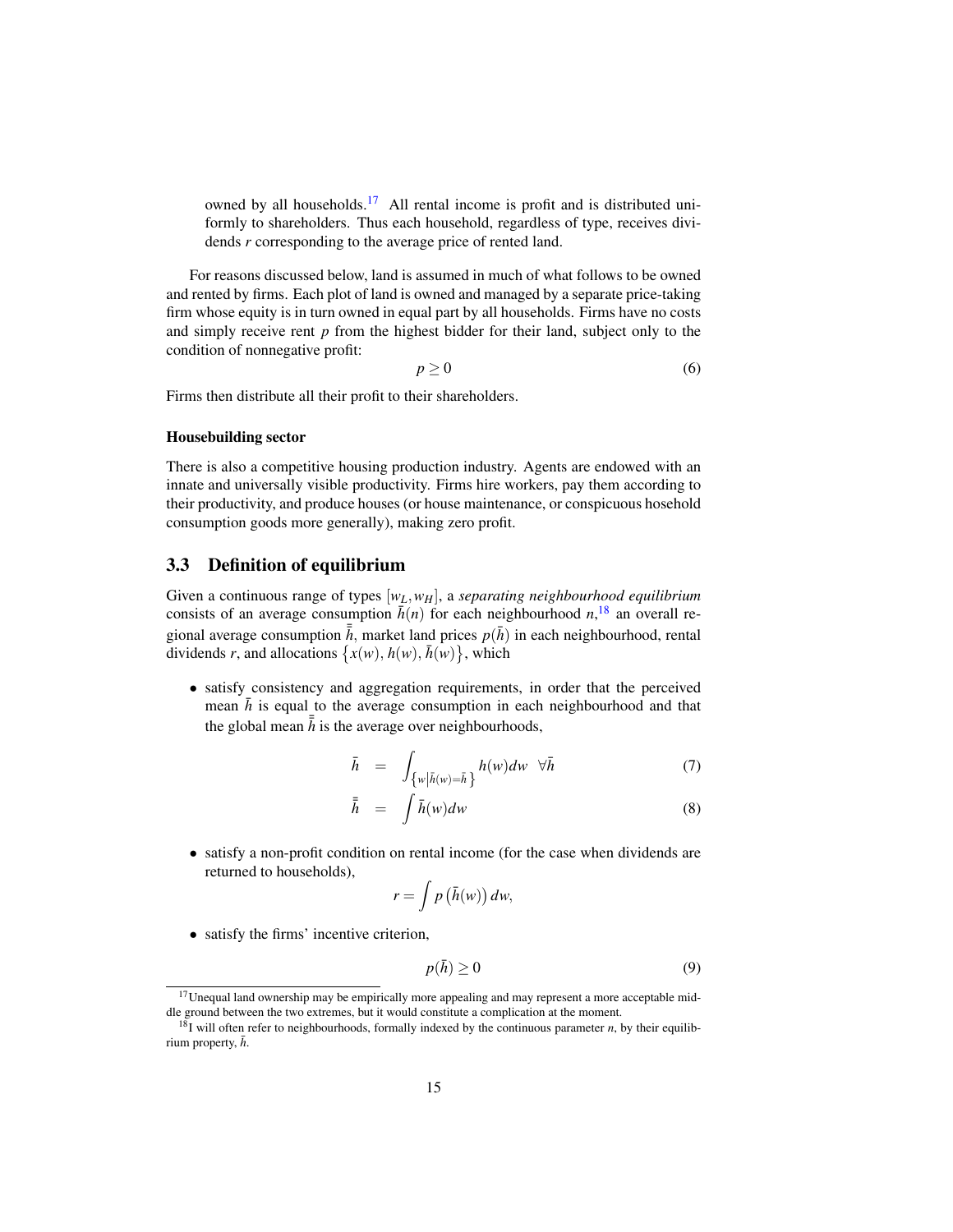- satisfy each utility-maximising household who takes the allocations of others as given;
- and for which households are at least partly differentiated by type into different neighbourhood reference groups.

In addition, in order to eliminate degenerate solutions, I constrain the equilibrium to exclude allocations in which a disjoint set of types occupies a neighbourhood. For instance, this allows occupancy by the range  $[w_1, w_2]$  but not by the discrete set $\{w_1, w_2\}$ for  $w_1 \neq w_2$ .

I restrict utility  $U(\cdot)$  to be smoothly varying. For such functions, no continuous range of *w* will find the same (i.e., not varying with *w*) value of  $\bar{h}$  to be optimal for interior allocations. Therefore, the above constraint against disjoint sets implies that equation (7) may be simplified to state that neighbourhoods are internally homogeneous:

$$
h(w) = \bar{h}(w) \text{ for each } w \tag{7'}
$$

The case when all occupied neighbourhoods exhibit identical average conspicuous consumption  $\bar{h}$  is a *pooling neighbourhood equilibrium*.

#### 3.4 Land markets are required for separating equilibria

Not all of the land ownership scenarios listed above admit separating equilibria. I first dispense with the *free land* possibility for a large set of functional forms and later, in Section 3.12, show that the absentee landlord case is also incompatible with separating equilibrium. As an additional refinement to Definition 3.3, let an *assortative separating neighbourhood equilibrium* be one in which the allocation of household types to neighbourhood types is one to one.

Proposition 3.1. (Requirement for land market) *If land is unpriced, there is no assortative separating equilibrium of continuous types. If land is unpriced, N*(·) *is concave or convex and H*( $h, \bar{h}$ ) *is a function of either h* −  $\bar{h}$  *or h*/ $\bar{h}$ *, there is no pure strategy separating equilibrium of continuous types.*

*Proof.* Consider the choice of neighbourhood  $\bar{h}$  by agents of type *w* when a continuum of neighbourhood types exist. The first order condition for the choice of  $\bar{h}$ , when an optimum exists, is

$$
0 = \frac{\partial U(x, h, \bar{h}, \bar{\bar{h}})}{\partial \bar{h}} = F_1(x) \frac{\partial x}{\partial \bar{h}} + H_2(h, \bar{h}) + N_1(\bar{h}, \bar{\bar{h}})
$$
(10)

When  $p(\bar{h}) = 0$ , that is when the choice of neighbourhood has no direct bearing on a household's budget,  $\partial x/\partial \bar{h}=0$ . Therefore, when (10) is evaluated at the equilibrium condition  $h = \overline{h}$ , it becomes

$$
H_2(\bar{h}, \bar{h}) + N_1(\bar{h}, \bar{\bar{h}}) = 0 \tag{11}
$$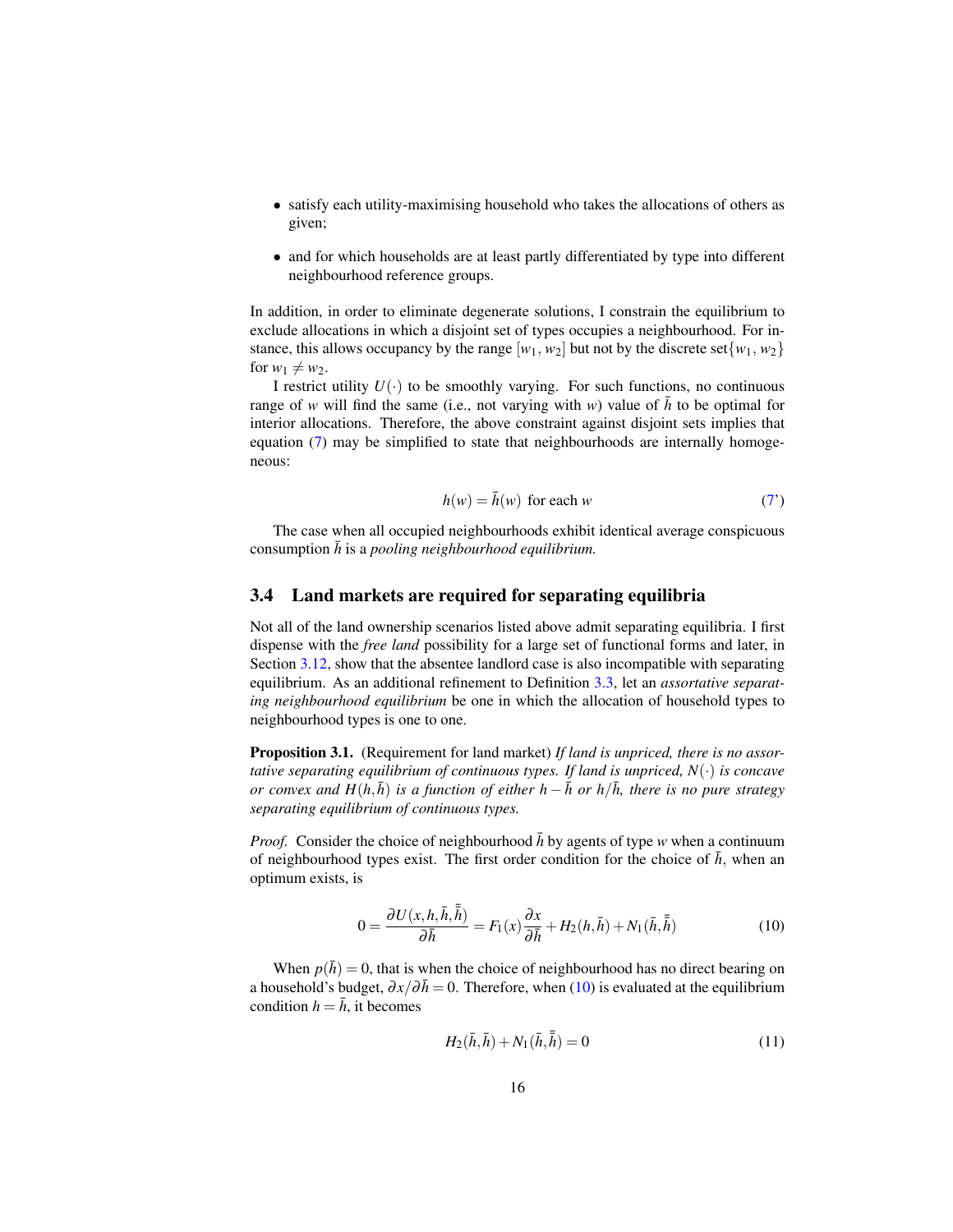which implicitly specifies the same choice(s) of  $\bar{h}$  for all agents regardless of type, *w*. Therefore there is no unique sorting of types into neighbourhoods based on  $w$  — that is, no assortative separating neighbourhood equilibrium.

Furthermore, if  $H(\cdot)$  takes the special forms  $f(h-\bar{h})$  or  $f\left(\frac{h}{\bar{h}}\right)$ , then  $H_2(\bar{h}, \bar{h})$  has value  $-f'(0)$  or  $-\frac{1}{h}f'(1)$ , respectively. In either case  $\partial H_2(\bar{h}, \bar{h})/\partial \bar{h} = 0$  and since  $N_{11} \neq 0$ , the left hand side of Equation equation (11) is monotonic and thus there is at most a unique solution for  $\bar{h}$  and therefore no separating equilibrium.

 $\Box$ 

This result may seem unintuitive in the context of the literature on discrete Tiebout equilibria, and it is difficult to find a good conceptual description to complement the proof. The impossibility of a separating equilibrium comes about because agents have two continuous choices to make but equilibrium requires that they align along a single dimension: the assortment of types into neighbourhoods. Without another price to clear the market in neighbourhood choice, the two sets of first order conditions cannot be simultaneously satisfied while meeting the equilibrium condition that  $h = \bar{h}$ .

#### 3.5 Some general properties of equilibrium with a land market

Let  $h^*(\bar{h})$  be the consumption level chosen optimally in a given neighbourhood with average consumption  $\bar{h}$ , and consider a utility function for which the indirect utility

$$
U(w,\bar{h}) = U(w,h^*(\bar{h}),\bar{h})
$$
\n(12)

is globally concave and in which *x* is essential, *i.e.*,  $F(x) \rightarrow -\infty$  as  $x \rightarrow 0$ . Then the necessary optimality conditions for each household's choice of housing  $h \geq 0$  and leisure  $0 \leq x \leq 1$  take the following form:

$$
F'(x) - wHh(h, \bar{h}) - w\xi = 0 \quad \text{and} \tag{13}
$$

$$
\xi \left[ r - h - p(\bar{h}) \right] = 0 \tag{14}
$$

where  $\xi$  is a Lagrange multiplier for the  $x \le 1$  constraint, which is equivalent to  $h +$  $p(\bar{h}) \ge r$ . Since *r* and  $p(\bar{h})$  are each nonnegative, this condition is stronger than  $h \ge 0$ , which therefore becomes redundant. For the choice of neighbourhood consumption  $h \geq 0$ , necessary optimality conditions are:

$$
\left[F'(x) - w\xi\right]p'(\bar{h}) + wH_{\bar{h}}(h,\bar{h}) - wN_{\bar{h}}(\bar{h},\bar{\bar{h}}) \ge 0 \quad \text{and} \tag{15}
$$

$$
\left[ \left[ F'(x) - w\xi \right] p'(\bar{h}) + wH_{\bar{h}}(h, \bar{h}) - wN_{\bar{h}}(\bar{h}, \bar{\bar{h}}) \right] \bar{h} = 0 \tag{16}
$$

Considering interior values of *h* and  $\bar{h}$ , equation (13) can be used to eliminate  $F'(x)$ in equation (16), providing a differential equation in  $p'(\bar{h})$ ,  $h, \bar{h}$ , and  $\bar{h}$ . Evaluating this at the equilibrium housing choice  $h = \overline{h}$  gives:

$$
p'(\bar{h}) = \frac{H_2(\bar{h}, \bar{h}) + N_1(\bar{h}, \bar{\bar{h}})}{H_1(\bar{h}, \bar{h})}
$$
(17)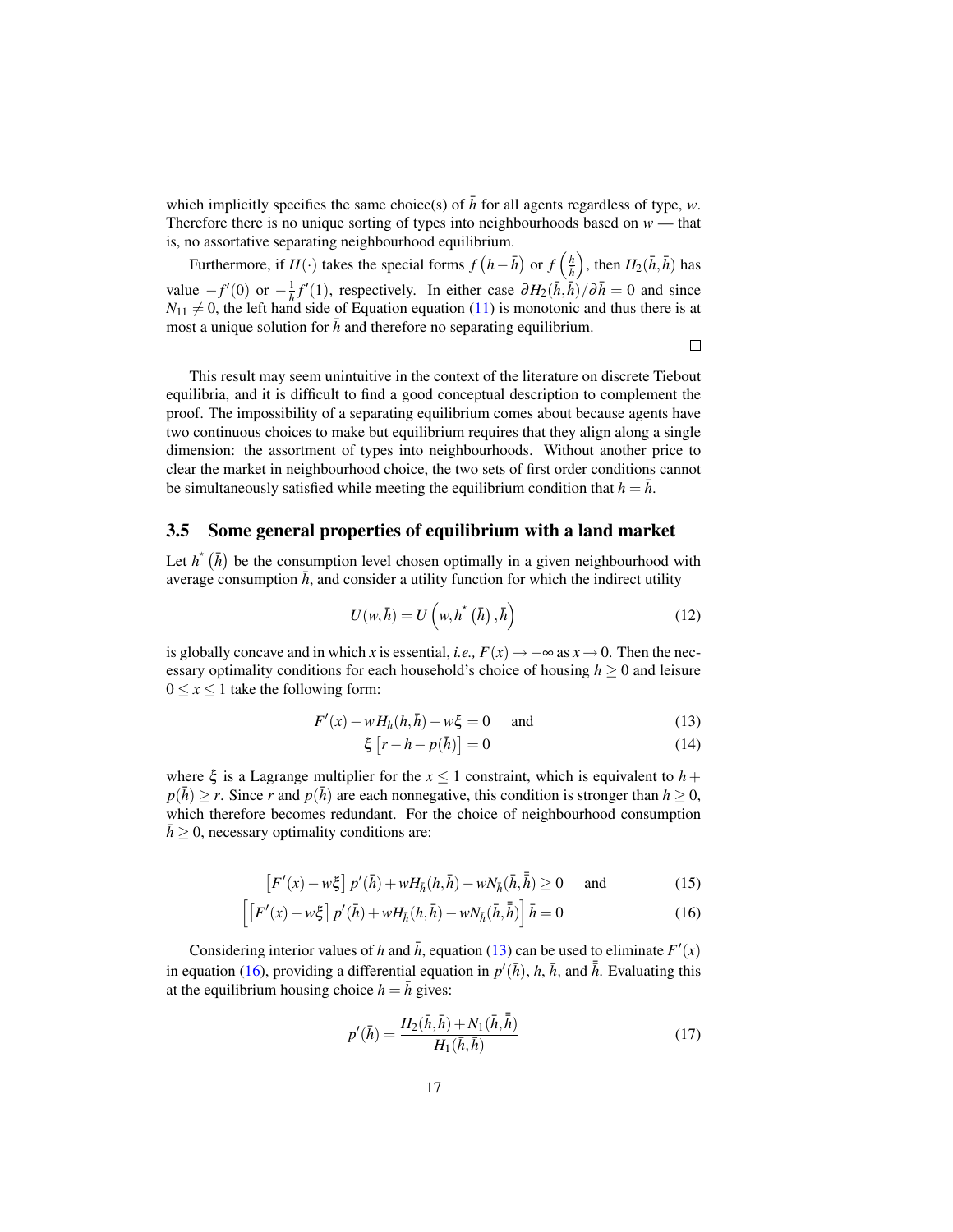Given a value for  $p(0)$ , equation equation (17) can be integrated to find the price of land for any neighbourhood. This property is used in the sections to follow.

#### 3.6 Log-exp-log utility with equitable ownership

In order to find an explicit equilibrium solution for continuous types, I apply the equal ownership land model to the same functional form of utility used for discretely distributed types in Section 2:

$$
U(x, h, \bar{h}) = \Phi \log(x) - \Lambda \exp\left(-\lambda \left[h - \bar{h}\right]\right) + N \log\left(1 + \frac{\bar{h}}{\bar{\bar{h}}}\right) \tag{18}
$$

For this specification, the house choice first order conditions (13) and (14), evaluated under the equilibrium condition  $h = \bar{h}$ , determine household leisure:

$$
x(w) = \min\left\{\frac{\Phi}{w\Lambda\lambda}, 1\right\}
$$
  
=  $\min\left\{\frac{w_0}{w}, 1\right\}$  (19)

where

$$
w_0 \equiv \frac{\Phi}{\Lambda \lambda} \tag{20}
$$

Households with productivity below  $w_0$  choose not to expend any effort on building status symbols or buying into high-status neighbourhoods. Instead, they enjoy leisure  $x = 1$  and pool together in a low-status neighbourhood where spending is funded entirely by the universal dividend income, *r*. Because neighbourhoods in equilibrium are characterised by homogeneous consumption, the marginal value of housing consumption is uniformly equal to

$$
\left.\frac{\partial H(h,\bar{h})}{\partial h}\right|_{h=\bar{h}}=\Lambda\lambda
$$

As a result, the minimum wealth level for entry into the workforce is independent of the distribution of others' types. Moreover, it does not depend on the household's preference  $N(\cdot)$  for neighbourhood status<sup>19</sup> but solely on the relative importance of leisure versus "keeping up with the Jones" in one's own neighbourhood.

Using 19 with the condition that no income is wasted generates an equation governing the neighbourhood allocations necessary for equilibrium:

$$
\bar{h}(w) + p(\bar{h}) = r + \max\{0, w - w_0\}
$$
 (21)

Denote by  $\bar{h}_{\text{min}}$  the solution to  $\bar{h} + p(\bar{h}) = r$ ; this neighbourhood is the lowest possible occupied neighbourhood.

 $19$ Nor would it depend on the intertemporal elasticity of substitution of leisure, which in the current formulation is fixed to 1.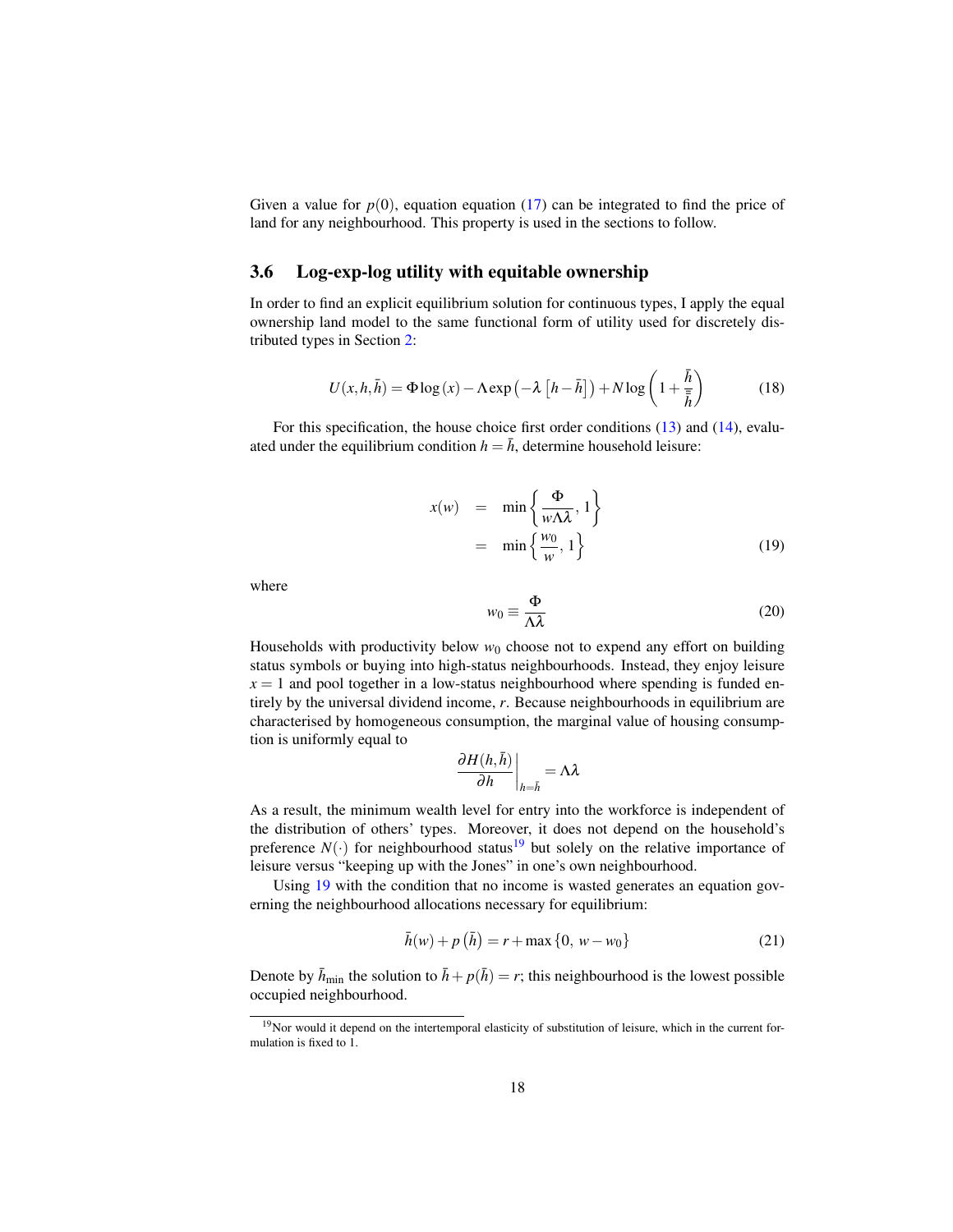The differential equation for price, equation  $(17)$ , becomes<sup>20</sup>

$$
p'(\bar{h}) = -1 + \frac{N}{\left|\bar{h} + \bar{\bar{h}}\right| \Lambda \lambda} \tag{22}
$$

First, note that the sign of  $p(\cdot)$  is indeterminate. In fact, while  $p'(0)$  is positive if  $N > \Lambda \lambda \bar{\hbar}$ , it is negative otherwise; *p* has a maximum at  $\bar{h} = \frac{N}{\Lambda \lambda} - \bar{\hbar}$ . If  $N < \Lambda \lambda \bar{\hbar}$ , therefore, price is decreasing in neighbourhood affluence for all occupied neighbourhoods. This situation corresponds to preferences in which the neighbourhood status term *N* is relatively weak compared with consumption comparisons against immediate neighbours, and the average productivity is high. $2<sup>1</sup>$ 

Land management firms would be willing to lend land for free but, in accordance with equation (9), are never willing to pay households to occupy land. Therefore, in equilibrium any continuous range of occupied neighbourhoods must bear a positive land price in order to meet condition equation (22).<sup>22</sup> It can be seen that for large  $\bar{h}$ ,  $p'(\bar{h}) \rightarrow -1$  and therefore *p* eventually crosses zero. Indeed, for  $\bar{h}$  above some  $\bar{h}$ <sub>max</sub>, land price would need to be negative for neighbourhoods to be attractive to any household. The diminishing marginal returns to increasing status through neighbourhood choice are offset by the non-diminishing marginal cost to "keep up with the Jones" within a chosen neighbourhood.

In order to integrate equation (22) to find the price of land in any neighbourhood, a boundary condition on  $p(h)$  is required. For the moment, let the integration constant remain unknown as  $p_0$ . Then equation (22) becomes

$$
p(\bar{h}) = \max\left\{0, p_0 - \bar{h} + \frac{N}{\Lambda\lambda}\log\left(1 + \frac{\bar{h}}{\bar{\bar{h}}}\right)\right\}
$$
 (23)

The price can now be eliminated from earlier expressions to find neighbourhood allocations as a function of *r* and  $\bar{h}$ . Assuming that  $p(\bar{h}(w)) > 0 \ \forall w$ , 21 and 23 can be combined to find

$$
\bar{h} = r - p(\bar{h}) + \max\{0, w - w_0\}
$$
\n
$$
= r - p_0 + \bar{h} - \frac{N}{\Lambda\lambda}\log\left(1 + \frac{\bar{h}}{\bar{h}}\right) + \max\{0, w - w_0\}
$$
\n
$$
\rightarrow \log\left(1 + \frac{\bar{h}}{\bar{h}}\right) = \frac{\Lambda\lambda}{N}\left[r - p_0 + \max\{0, w - w_0\}\right]
$$
\n
$$
\rightarrow \bar{h}(w, r - p_0, \bar{h}) = \bar{h}\exp\left(\Lambda\lambda\frac{r - p_0 + \max\{0, w - w_0\}}{N}\right) - \bar{h} \tag{24}
$$

<sup>&</sup>lt;sup>20</sup>A closed form of the indirect utility  $U(\bar{h})$  based on results to follow shows that the second order condition for the choice of neighbourhood is satisfied for all values of  $p$ :  $\frac{\partial^2 U(h^*(\bar{h}),\bar{h})}{\partial \bar{h}^2} < 0$  for all parameter values. See Section 3.8.

<sup>&</sup>lt;sup>21</sup>The endogenous value  $\bar{h}$  is expressed in terms of exogenous parameters below.

<sup>&</sup>lt;sup>22</sup>This logic is the same reason that land pricing is necessary at all. See Proposition 3.1 on page 16.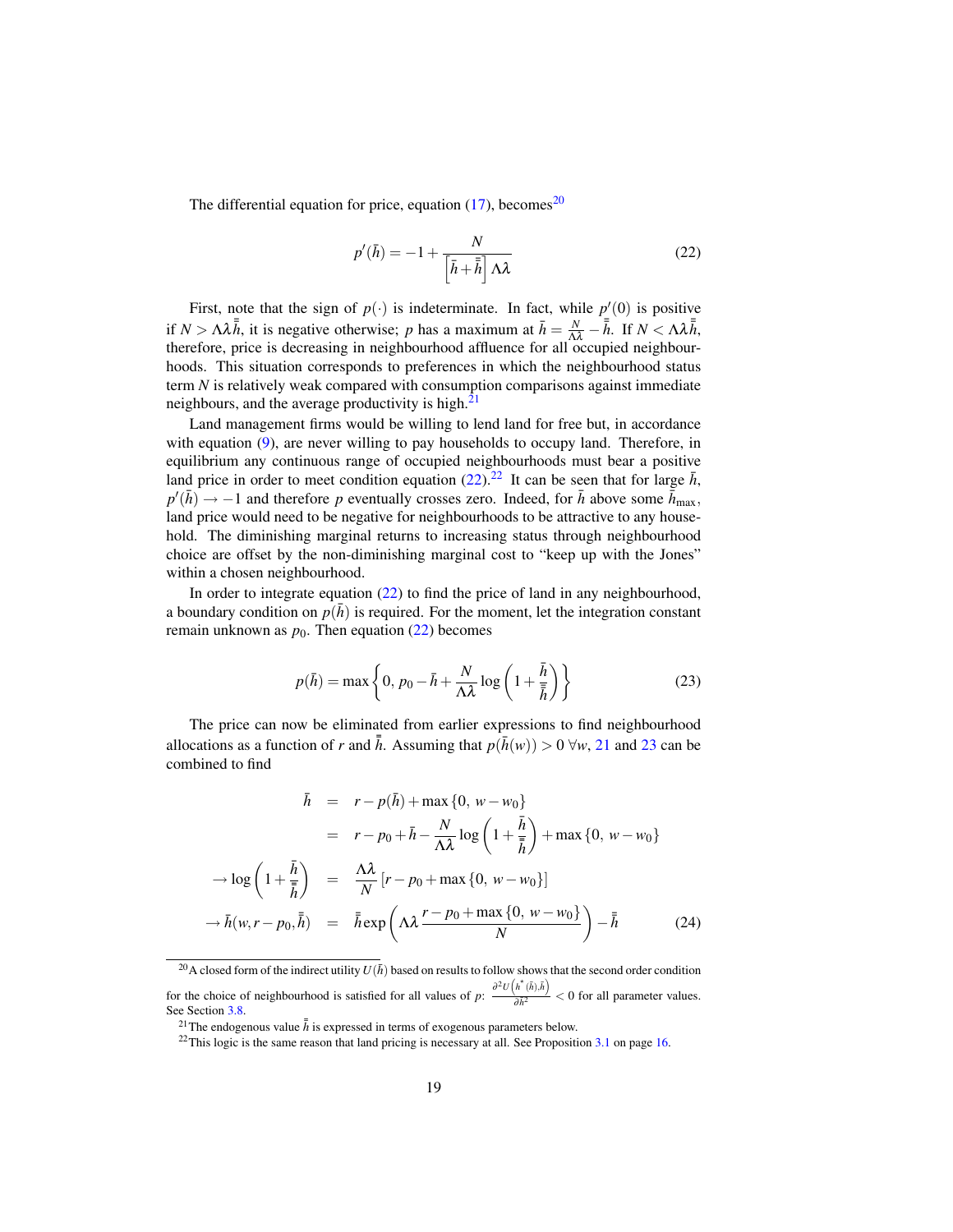This states that in equilibrium household consumption choice of the Veblen good increases convexly with productivity. Solving for  $h_{\text{min}}$  gives

$$
\bar{h}_{\min} = \bar{\bar{h}} \left[ e^{\Lambda \lambda \frac{r - p_0}{N}} - 1 \right]
$$

Let  $\bar{h}_{\text{max}}$  denote the upper root of  $p(\bar{h}) = 0$  in equation (23). Below neighbourhood consumption level  $\bar{h}_{\text{min}}$ , households cannot balance their budget in equilibrium without throwing income away. Above neighbourhood consumption level  $h_{\text{max}}$ , households would need to be compensated for occupying the land.<sup>23</sup>

If this upper limit on neighbourhood affluence is binding — that is, when  $\bar{h}(w_H, r, \bar{h})$  >  $\bar{h}_{\text{max}}$  — a separating equilibrium cannot exist. However, the next section shows that one can always find some price schedule which avoids this constraint.

#### 3.7 General equilibrium averages

Denoting by  $\langle \cdot \rangle$  an average over all types, the global average conspicuous consumption level is easily calculated from equation (21) as the total labour output in the production of housing:

$$
\bar{\bar{h}} = \langle \bar{h} \rangle = \langle r - p(\bar{h}(w)) + \max \{0, w - w_0\} \rangle
$$
  
=  $\langle \max \{w_0, w\} - w_0 \rangle$   
=  $\begin{cases} \frac{w_H + w_L}{2} - w_0 & \text{if } w_L > w_0 \\ \frac{[w_H - w_0]^2}{2[w_H - w_L]} & \text{if } w_L \le w_0 \le w_H \end{cases}$  (25)

where I have used the fact that under uniform land ownership,  $\langle r \rangle = \langle p(\bar{h}(w)) \rangle$ .

Recalling that  $w_0 = \frac{\Phi}{\Delta \lambda}$ , equation equation (25) states that when all households make interior choices, the average consumption of the Veblen good increases with the population average productivity in producing it, increases with the strength of the equilibrium *local* Veblen effect Λλ due to comparison with one's immediate neighbours, and decreases with the strength of preferences for leisure.

Defining  $w_m \equiv \max\{w_L, w_0\}$  to be the lowest household type which chooses to work, a constraint on *r* follows from carrying out the integral over  $p(w)$  explicitly.

 $^{23}$  Equation equation (24) shows that, while pooling behaviour amongst the least endowed types is possible at  $\bar{h} = \bar{h}_{\text{min}}$ , pooling of multiple types is not possible in any neighbourhood with a higher level of affluence. The implication of a downward-sloped price curve and a non-negative land price is that the market may unravel if a sufficiently wealthy type of household exists. For *w* high enough, the effective marginal cost of neighbourhood membership outweighs the status benefit, and demand for land at non-negative prices is zero in all more affluent neighbourhoods. In order to be induced to settle there, affluent types would need to be subsidised to compensate them for their contribution to the neighbourhood's status. However, once again the land holding firms are unwilling to subsidise (equation equation (23)). Households with *w* greater than some  $w_{\text{max}}$  will prefer a neighbourhood  $\bar{h}$  in equation (24) which will exceed  $\bar{h}_{\text{max}}$ . Above  $\bar{h} = \bar{h}_{\text{max}}$ , the land price  $p(\bar{h})$  sticks at 0 and there is no way to satisfy wealthy households with pure strategies. The most wealthy with  $w > w_{\text{max}}$  would, in the absence of any available neighbourhoods  $\bar{h}(w)$ , prefer to settle in a community with  $\bar{h}_{\text{max}}$ , but doing so would raise the average consumption level there, making it unattractive for its original occupants if the rent remains at  $p = 0$ . Thus those original residents would prefer to move "down" to a less affluent neighbourhood, and so on; the separated neighbourhoods unravel.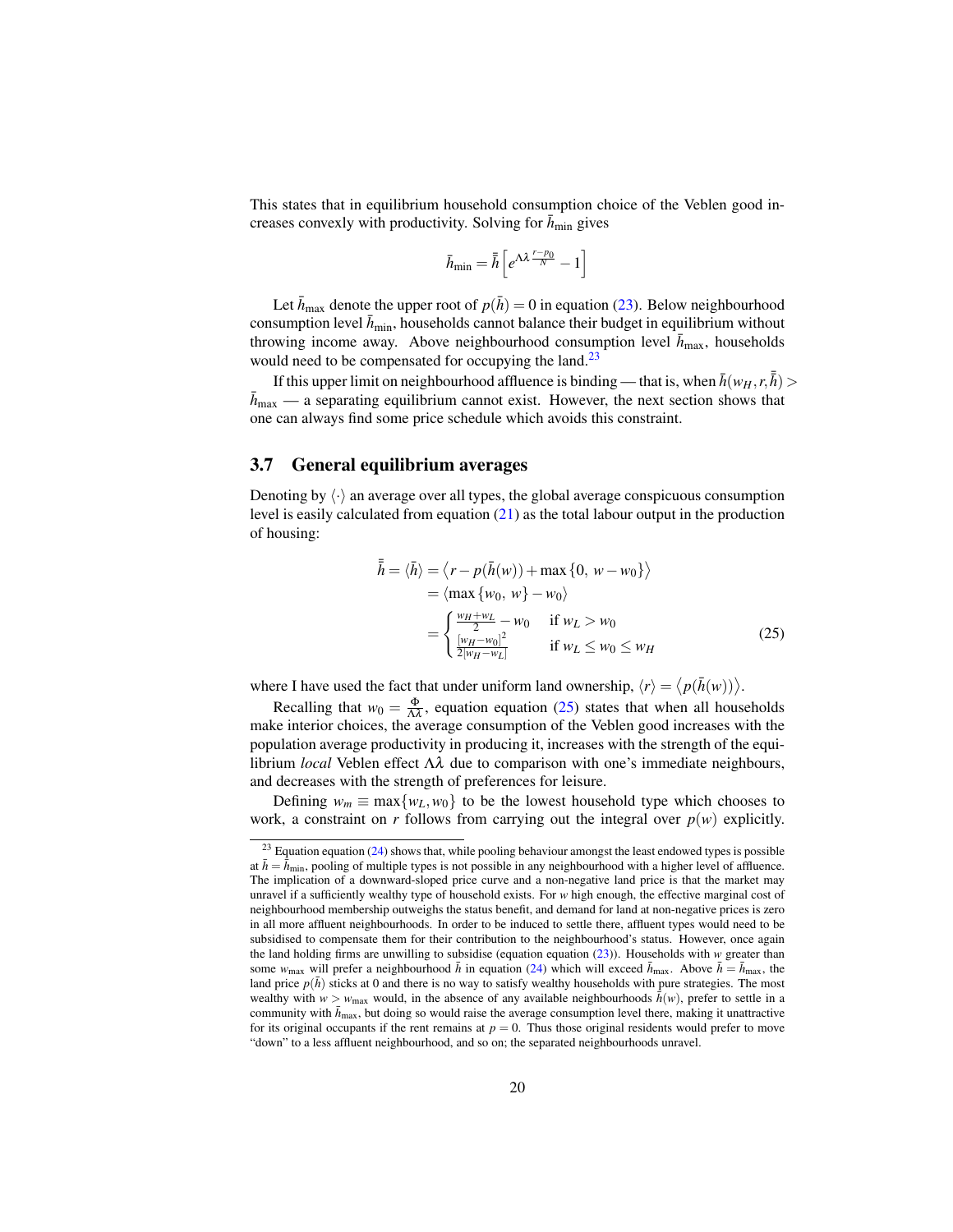Using equation (24),

$$
\langle \bar{h} \rangle = \bar{\hbar} \left\langle \exp \left( \Lambda \lambda \frac{r - p_0 + \max \{ 0, w - w_0 \}}{N} \right) - 1 \right\rangle
$$
  

$$
1 + \frac{\langle \bar{h} \rangle}{\bar{\hbar}} = \frac{1}{w_H - w_L} e^{\frac{\Lambda \lambda}{N} [r - p_0]} \int_{w_L}^{w_H} e^{\frac{\Lambda \lambda}{N} \max \{ 0, w - w_0 \}} dw
$$
  

$$
\frac{\Lambda \lambda}{N} [r - p_0] = \log \left( \left[ 1 + \frac{\langle \bar{h} \rangle}{\bar{\hbar}} \right] \frac{w_H - w_L}{\int_{w_L}^{w_H} e^{\frac{\Lambda \lambda}{N} \max \{ 0, w - w_0 \}} dw} \right)
$$

Therefore,

$$
r - p_0 = \frac{1}{\frac{\Delta\lambda}{N}} \log \left( \frac{\left[1 + \langle \bar{h} \rangle / \bar{\bar{h}}\right] [w_H - w_L]}{\int_{w_L}^{w_m} 1 dw + \int_{w_m}^{w_H} e^{\frac{\Delta\lambda}{N} [w - w_0]} dw} \right)
$$
  
\n
$$
= \frac{1}{\frac{\Delta\lambda}{N}} \log \left( \frac{\left[1 + \langle \bar{h} \rangle / \bar{\bar{h}}\right] [w_H - w_L]}{w_m - w_L + \frac{1}{\frac{\Delta\lambda}{N}} e^{-\frac{\Delta\lambda}{N} w_0} \left[e^{\frac{\Delta\lambda}{N} w_H} - e^{\frac{\Delta\lambda}{N} w_m}\right]}\right)
$$
  
\n
$$
= \frac{1}{\frac{\Delta\lambda}{N}} \log \left( \frac{\left[1 + \langle \bar{h} \rangle / \bar{\bar{h}}\right] [w_H - w_L]}{w_m - w_L + \frac{1}{\frac{\Delta\lambda}{N}} e^{\frac{\Delta\lambda}{N} [w_m - w_0]} \left[e^{\frac{\Delta\lambda}{N} [w_H - w_m]} - 1\right]}\right)
$$
(26)

In equilibrium,  $\langle \bar{h} \rangle / \bar{h} = 1$ . If  $w_L > w_0$  (that is, for  $w_m = w_L$ ), the above condition takes the form:

$$
r - p_0 = \frac{1}{\frac{\Lambda\lambda}{N}} \log \left( \frac{2\frac{\Lambda\lambda}{N} [w_H - w_L]}{e^{\frac{\Lambda\lambda}{N} [w_L - w_0]} \left[e^{\frac{\Lambda\lambda}{N} [w_H - w_L]} - 1\right]} \right)
$$

$$
= w_0 - w_L + \frac{1}{\frac{\Lambda\lambda}{N}} \log \left( \frac{2\frac{\Lambda\lambda}{N} [w_H - w_L]}{e^{\frac{\Lambda\lambda}{N} [w_H - w_L]} - 1} \right)
$$
(27)

According to equation (26) and equation (27), *r* has a fixed relationship to  $p_0$  based on exogenous parameters. Because  $\bar{h}(\cdot)$  in 24 depends only on the difference  $r - p_0$ , expressed above, any choice of base price  $p_0$  results in the same consumption allocations amongst separating equilibria. On the other hand, according to equation (23) the value of  $\bar{h}_{\text{max}}$ , where  $p(\bar{h}) = 0$ , is monotonically increasing in  $p_0$ . Therefore an equilibrium price schedule which accomodates the highest household type always exists. That is, for some  $p_0$  high enough,  $p(\bar{h}(w_H)) > 0$  and thus  $w_{\text{max}} > w_H$ . A higher  $p_0$ simply means higher dividends for all households and a higher base price for land. The insensitivity of equilibrium allocations and utility to the choice of  $p_0$  simplifies welfare analysis somewhat but does not offset the redistributive effect of common land ownership as compared with an absentee land owner model. The slope of the price curve is unaffected by  $p_0$  but is central to the equilibrium distribution of outcomes through the opposing effects of making high-income neighbourhoods exclusive and through more strongly redistributing wealth.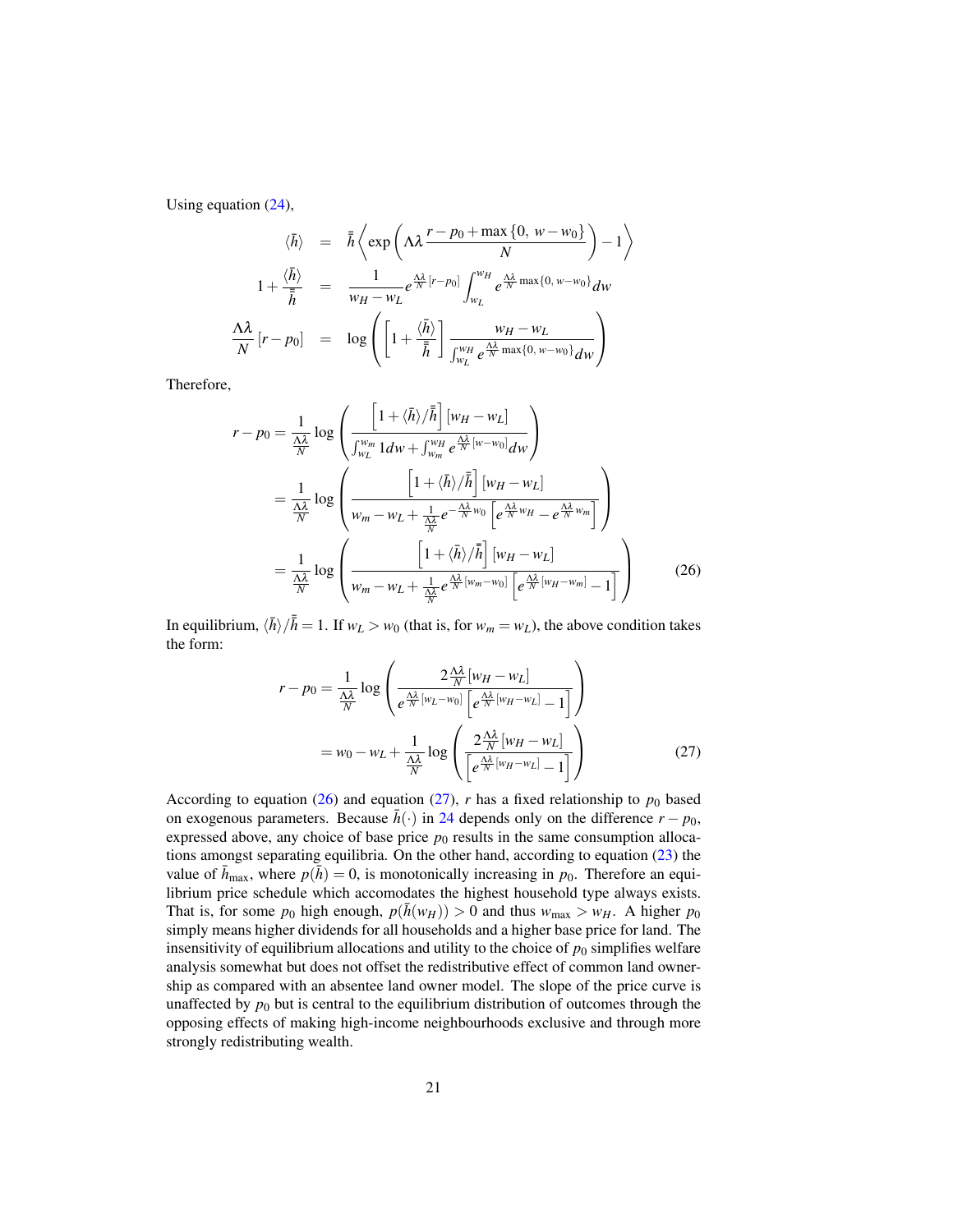### 3.8 Concavity

As discussed in Section D.1 of the Appendix for the case of discrete types, it remains to ensure that the household's problem is characterised by a global maximum. A second order sufficiency condition is that the price schedule presents a concave objective function for the indirect utility  $U(w, \bar{h}) = U(w, h^*(\bar{h}), \bar{h})$ . Given a neighbourhood choice  $\bar{h}$ , the optimal household consumption level is

$$
h^{*}(\bar{h}) = \max \left\{ r - p(\bar{h}), \left[ w + r - p(\bar{h}) \right] - \frac{1}{\lambda} \mathcal{L}(w, \bar{h}) \right\}
$$
(28)

where

$$
\mathscr{L}(w,\bar{h}) \equiv \text{LambertW}\left(\frac{\Phi}{\Lambda}e^{\lambda\left[w+r-p(\bar{h})-\bar{h}\right]}\right)
$$

Therefore the indirect utility is

$$
U(w,\bar{h}) = \Phi \log \left( \min \left\{ \frac{w_0}{w}, 1 \right\} \right)
$$
\n
$$
-\Lambda \exp \left( -\lambda \left[ \max \left\{ r - p(\bar{h}), \left[ w + r - p(\bar{h}) \right] - \frac{1}{\lambda} \mathcal{L}(w, \bar{h}) \right\} - \bar{h} \right] \right)
$$
\n
$$
+ N \log \left( 1 + \frac{\bar{h}}{\bar{h}} \right)
$$
\n(29)

Consider the case of interior equilibria. Then  $r - p(\bar{h})$  in the above expression can be eliminated in favour of the constant  $[r - p_0]$  using equation (23):

$$
r - p(\bar{h}) = r - p_0 - [p - p_0]
$$
  
= 
$$
[r - p_0] + \bar{h} - \frac{N}{\Lambda \lambda} \log \left( 1 + \frac{\bar{h}}{\bar{h}} \right)
$$

to find

$$
U(w,\bar{h}) = \Phi \log \left(\frac{w_0}{w}\right) + N \log \left(1 + \frac{\bar{h}}{\bar{h}}\right)
$$
  

$$
- \Lambda \exp \left(-\lambda \left[w + [r - p_0] - \frac{N}{\Lambda \lambda} \log \left(1 + \frac{\bar{h}}{\bar{h}}\right)\right]
$$

$$
- \frac{1}{\lambda} \text{LambertW} \left(\frac{\Phi}{\Lambda} e^{\lambda \left[w + [r - p_0] - \frac{N}{\Lambda \lambda} \log \left(1 + \frac{\bar{h}}{\bar{h}}\right)\right]}\right)\right)
$$

$$
= \Phi \log \left(\frac{w_0}{w}\right) + N \log \left(1 + \frac{\bar{h}}{\bar{h}}\right)
$$

$$
- \Lambda \left[1 + \frac{\bar{h}}{\bar{h}}\right]^{-\frac{N}{\Lambda}} e^{-\lambda [w + [r - p_0]]}
$$

$$
\times \exp \left(\text{LambertW} \left(\frac{\Phi}{\Lambda} \left[1 + \frac{\bar{h}}{\bar{h}}\right]^{-\frac{N}{\Lambda}} e^{\lambda [w + [r - p_0]]}\right)\right)
$$

which can be shown to have everywhere a negative second partial derivative with respect to  $\bar{h}$ .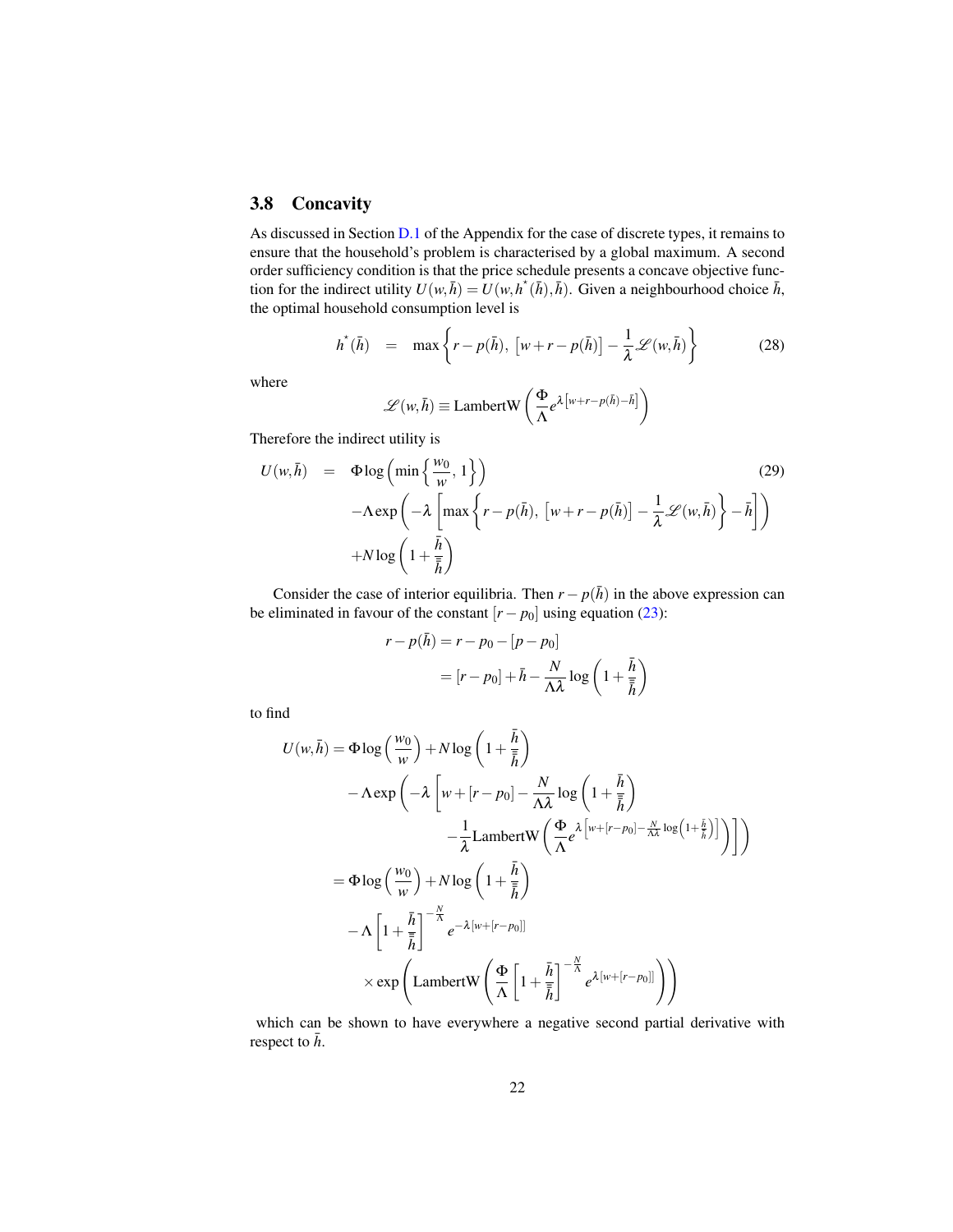#### 3.9 Existence

The proof of the following existence claim is given in Section  $F$  on page 50 of the Appendix and follows by construction from the preceding discussion.

Proposition 3.2. (Existence of separating equilibrium) *For preferences of the "LEL" form and with a continuum of types and neighbourhood locations, there is a unique allocation of consumption*  $x(w)$ *,*  $h(w)$ *<i>, and*  $\bar{h}(w)$  *conforming to the equilibrium of Definition 3.3.*

#### 3.10 Welfare analysis of interior equilibria

The equilibrium utility can now be written in terms of exogenous parameters,

$$
U(w) = \Phi \log \left( \min \left\{ \frac{w_0}{w}, 1 \right\} \right) - \Lambda + \Lambda \lambda \max \left\{ 0, w - w_0 \right\}
$$

$$
+ N \log \left( \frac{2[w_H - w_L]}{w_m - w_L + \frac{1}{N} e^{\frac{\Lambda \lambda}{N} [w_m - w_0]} \left[ e^{\frac{\Lambda \lambda}{N} [w_H - w_m]} - 1 \right]} \right)
$$

Note that the last term depends on the distribution of types but not on individual *w*. Also, the equilibrium welfare does not depend on the choice of base price  $p_0$  in the land market. Using the notation  $\Theta \equiv w_H/w_L$ , the utility for the interior case, when  $w_L > w_0$ , takes the form

$$
U(w) = \Phi \log \left(\frac{\Phi}{\Lambda \lambda w}\right) - \Lambda + \Lambda \lambda \left[ w - w_L \right] + N \log \left( \frac{2 \frac{\Lambda \lambda}{N} [\Theta - 1] w_L}{e^{\frac{\Lambda \lambda}{N} [\Theta - 1] w_L} - 1} \right)
$$

For simplicity, the analysis to follow focuses on interior equilbria. Properties of this equlibrium can now be summarised as follows.

Intra-neighbourhood comparisons Welfare disparity is intensified not by the strength *N* of preferences over inter-neighbourhood comparisons, but by the strength of the local, intra-neighbourhood Veblen effect, Λλ:

$$
\frac{dU}{dw} = \Lambda \lambda - \frac{\Phi}{w} > 0
$$

The negative term reflects the fact that to the extent that non-pecuniary pursuits are important to household utility, i.e. that  $\Phi$  is large, endowment differences will not be reflected in welfare disparities.

Improvements to productivity As noted by Eaton and Eswaran [2006], improvements to productivity in the Veblen good industry can be harmful to welfare. Consider a multiplicative shift in the entire range of household productivities. This corresponds to raising or lowering *w<sup>L</sup>* while holding Θ constant.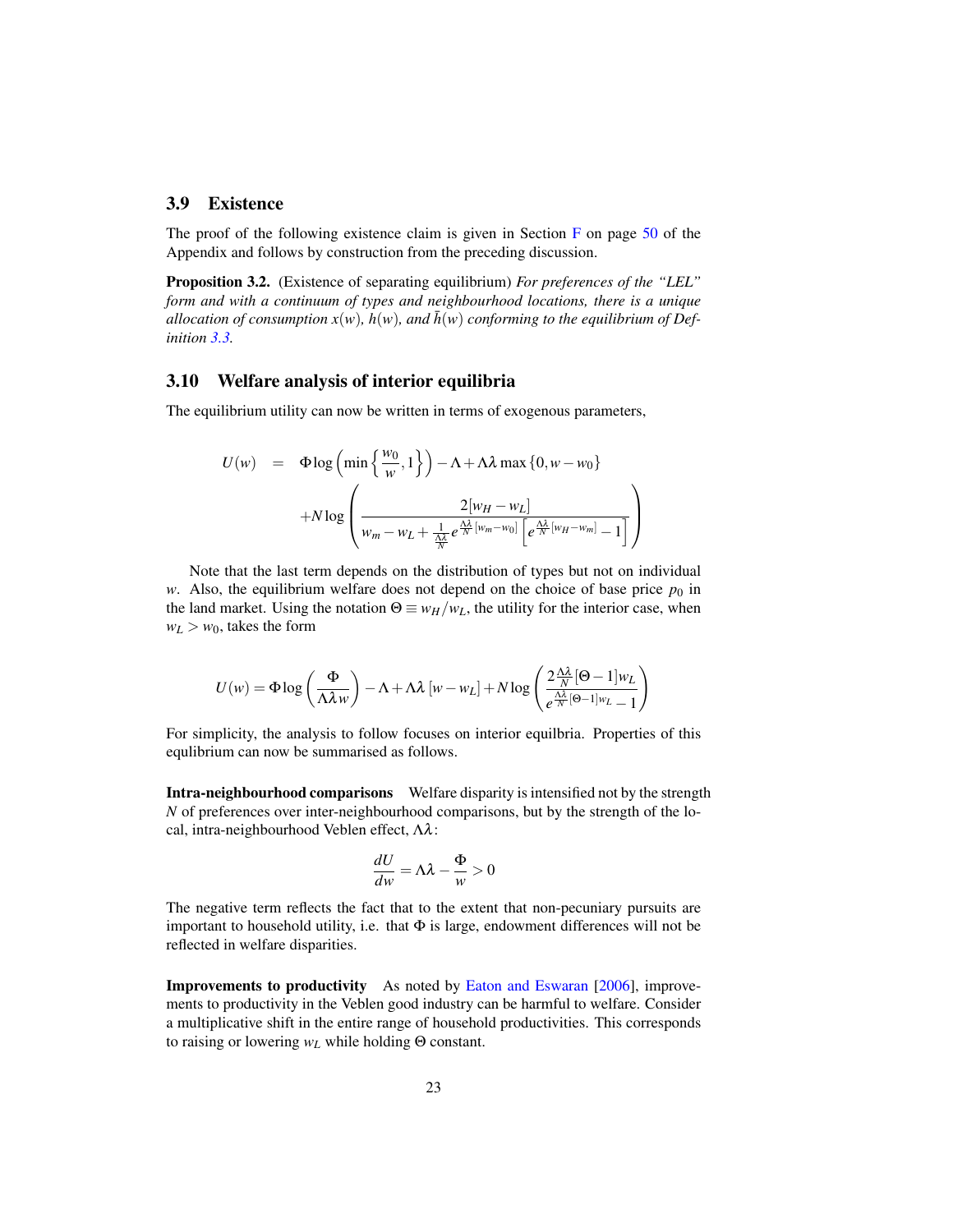To assess the implication of an increase in productivity within a heterogeneous population, two marginal effects must be considered. A given household will experience individual productivity enhancement  $dw = \frac{w}{w_L} dw_L$ . The household's change in utility will be the sum of a component due to this individual shift within the distribution  $U(w)$ and one due to the changing distribution. The latter effect is

$$
\left. \frac{\partial U}{\partial w_L} \right|_{\Theta} = -\Lambda \lambda + \frac{N}{w_L} - \Lambda \lambda \frac{[\Theta - 1] e^{\frac{\Lambda \lambda}{N} [\Theta - 1] w_L}}{e^{\frac{\Lambda \lambda}{N} [\Theta - 1] w_L} - 1}
$$
(30)

$$
= -\Lambda \lambda + \frac{N}{w_L} - \Lambda \lambda \frac{\Theta - 1}{1 - e^{-\frac{\Lambda \lambda}{N} [\Theta - 1] w_L}}
$$
(31)

which fits a form of the function  $\Psi(\cdot)$  defined and characterised in Lemma E.3 on page 48 on page 48:

$$
\left. \frac{\partial U}{\partial w_L} \right|_{\Theta} = -\Lambda \lambda + \Psi \left( -\Lambda \lambda [\Theta - 1], \frac{w_L}{N} \right) < 0
$$

The inequality follows from the property that  $\Psi(-a,b) < 0$  for positive *a* and *b*. The overall marginal effect on a given household of rescaling productivity is the sum of the individual and distributional effects:

$$
dU = \frac{\partial U}{\partial w} dw + \frac{\partial U}{\partial w_L} \Big|_{\Theta} dw_L
$$
  
\n
$$
= \frac{\partial U}{\partial w} \frac{w}{w_L} dw_L + \frac{\partial U}{\partial w_L} \Big|_{\Theta} dw_L
$$
  
\n
$$
= \left[ \Lambda \lambda - \frac{\Phi}{w} \right] \frac{w}{w_L} dw_L + \left[ -\Lambda \lambda + \Psi \left( -\Lambda \lambda [\Theta - 1], \frac{w_L}{N} \right) \right] dw_L
$$
  
\n
$$
= \left[ \Lambda \lambda \left[ \frac{w}{w_L} - 1 \right] - \frac{\Phi}{w_L} + \Psi \left( -\Lambda \lambda [\Theta - 1], \frac{w_L}{N} \right) \right] dw_L
$$
 (32)

Numerical simulations of this function are explored below. The second and third terms are strictly negative for positive  $dw_L$ , and for large  $\Phi$  in this pure Veblen labour economy every individual is worse off when productivities of each participant household are uniformly scaled up.

In general, growth in this context has negative welfare implications for the least wealthy, and may have positive benefits for the wealthiest.

The homogeneous population case from Eaton and Eswaran [2006] can be recovered by noting from Lemma E.3 on page 48 that

$$
\lim_{\Theta \to 1} \left. \frac{dU}{dw_L} \right|_{\Theta} = -\frac{\Phi}{w}
$$

That is, for homogeneous populations with sufficient productivity to merit production in the Veblen good industry, any increase in productivity is uniformly bad for welfare.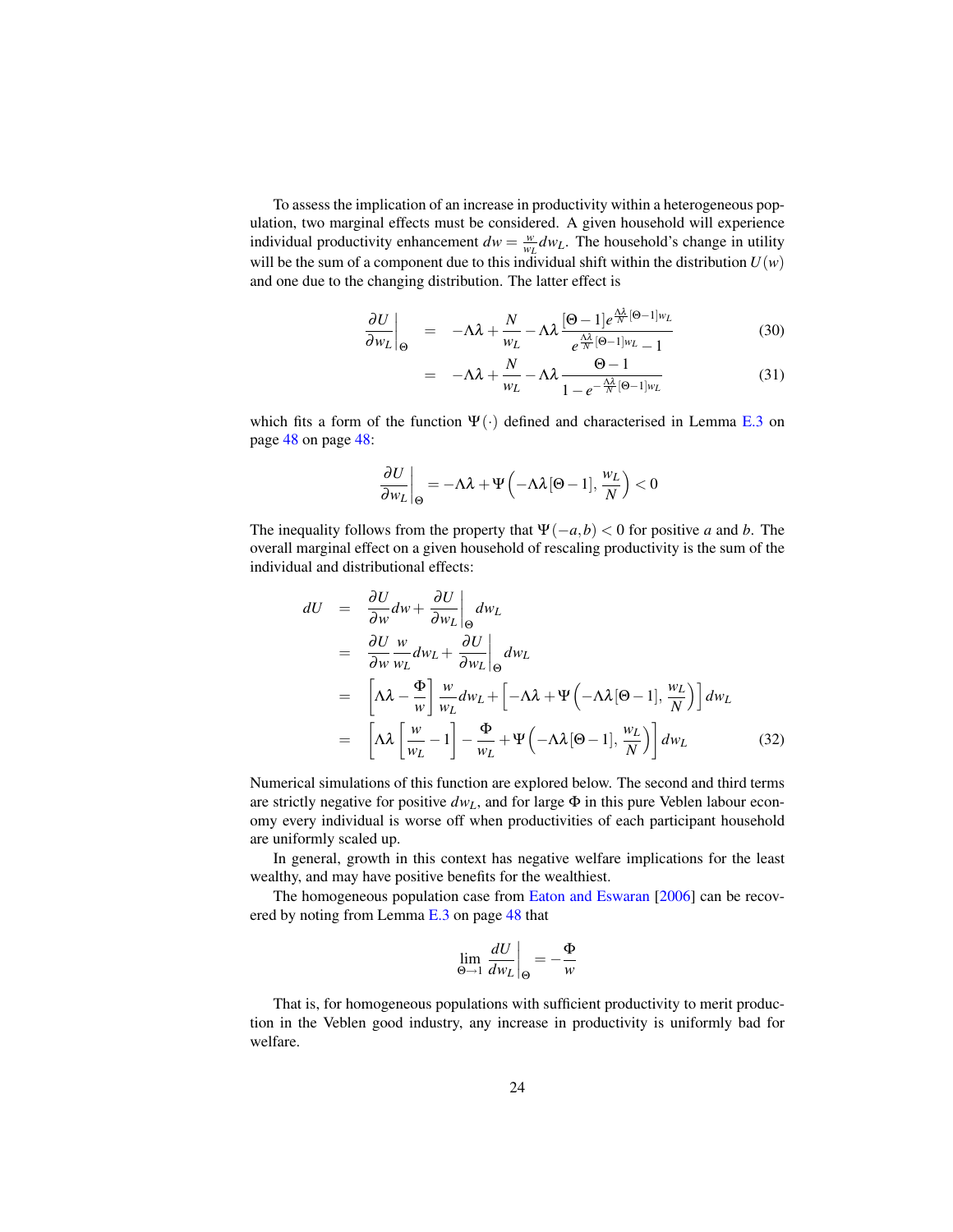Helping the poor Indeed, even raising the productivity of only the poorest is bad for everyone else's welfare, a counterintuitive result when thinking is conditioned by non-Veblen goods models:<sup>24</sup>

$$
\frac{\partial U}{\partial w_L}\Big|_{w_H} = -\Lambda \lambda - \frac{N}{w_H - w_L} + \frac{\Lambda \lambda}{e^{\frac{\Lambda \lambda}{N} [w_H - w_L]} - 1}
$$

$$
= -\Lambda \lambda - \Psi\left(\frac{w_H - w_L}{N}, \Lambda \lambda\right) < 0
$$

Wealthy and Veblen good productivity Increasing productivity in this model is, however, not bad policy in all cases. Adding wealthy households to the economy is beneficial for everyone due to the redistributive effects outweighing the comparison externality:

$$
\frac{\partial U}{\partial \Theta}\Big|_{w_L} = w_L \frac{\partial U}{\partial w_H}\Big|_{w_L} = \frac{N}{\Theta - 1} - \frac{\Lambda \lambda w_L}{e^{\frac{\Lambda \lambda}{N} [\Theta - 1] w_L} - 1}
$$
(33)  

$$
= \Psi\left(\Lambda \lambda w_L, \frac{\Theta - 1}{N}\right) > 0
$$

Disparity In order to investigate the effect of disparity, consider next a mean-preserving spread in the distribution of *w*. Rewriting  $w_L = \langle w \rangle - \frac{1}{2}\Delta$  and  $w_H = \langle w \rangle + \frac{1}{2}\Delta$ , the effect of a change in the range  $\Delta$  is:

$$
\frac{\partial U}{\partial \Delta}\Big|_{\langle w \rangle} = \frac{\partial}{\partial \Delta}\Big|_{\langle w \rangle} \left( \Phi \log \left( \frac{\Phi}{\Lambda \lambda w} \right) - \Lambda + \Lambda \lambda \left[ w - \langle w \rangle + \frac{\Delta}{2} \right] + N \log \left( \frac{2 \frac{\Lambda \lambda}{N} \Delta}{e^{\frac{\Lambda \lambda}{N} \Delta} - 1} \right) \right)
$$
  
\n=  $\frac{1}{2} \Lambda \lambda + \frac{N}{\Delta} - \frac{\Lambda \lambda}{1 - e^{-\frac{\Lambda \lambda}{N} \Delta}}$   
\n=  $\frac{1}{2} \Lambda \lambda + \Psi \left( -\Lambda \lambda, \frac{\Lambda}{N} \right) < 0$ 

Increasing exogenous disparity at a constant mean productivity does not affect average consumption  $\left(\frac{d\bar{h}}{d\Delta} = 0\right)$  nor the price schedule  $\left(\frac{d\rho(\bar{h})}{d\Delta} = 0\right)$  but is uniformly bad for welfare for all extant households. This comes about because when the spread ∆ of household productivities increases, the average cost of housing of the new high types and new low types, combined, is less than the old average. In other words, the dividends *r* decrease:

$$
\frac{\partial r}{\partial \Delta}\bigg|_{\langle w \rangle} = \frac{\partial}{\partial \Delta}\bigg|_{\langle w \rangle} \left( -\langle w \rangle - \frac{\Delta}{2} + \frac{\Phi}{\Lambda \lambda} + \frac{N}{\Lambda \lambda} \log \left( \frac{2\Lambda \lambda \Delta}{N \left[ 1 - e^{-\frac{\Lambda \lambda}{N} \Delta} \right]} \right) \right)
$$

<sup>&</sup>lt;sup>24</sup>This experiment consists of removing the least productive households from the economy. Therefore, the welfare of the removed households is not included. However, when the loss of dividends *r* by the removed households outweighs the extra income from their improved *w*, they too will prefer to remain within the economy. Thus, removing them represents a Pareto decline.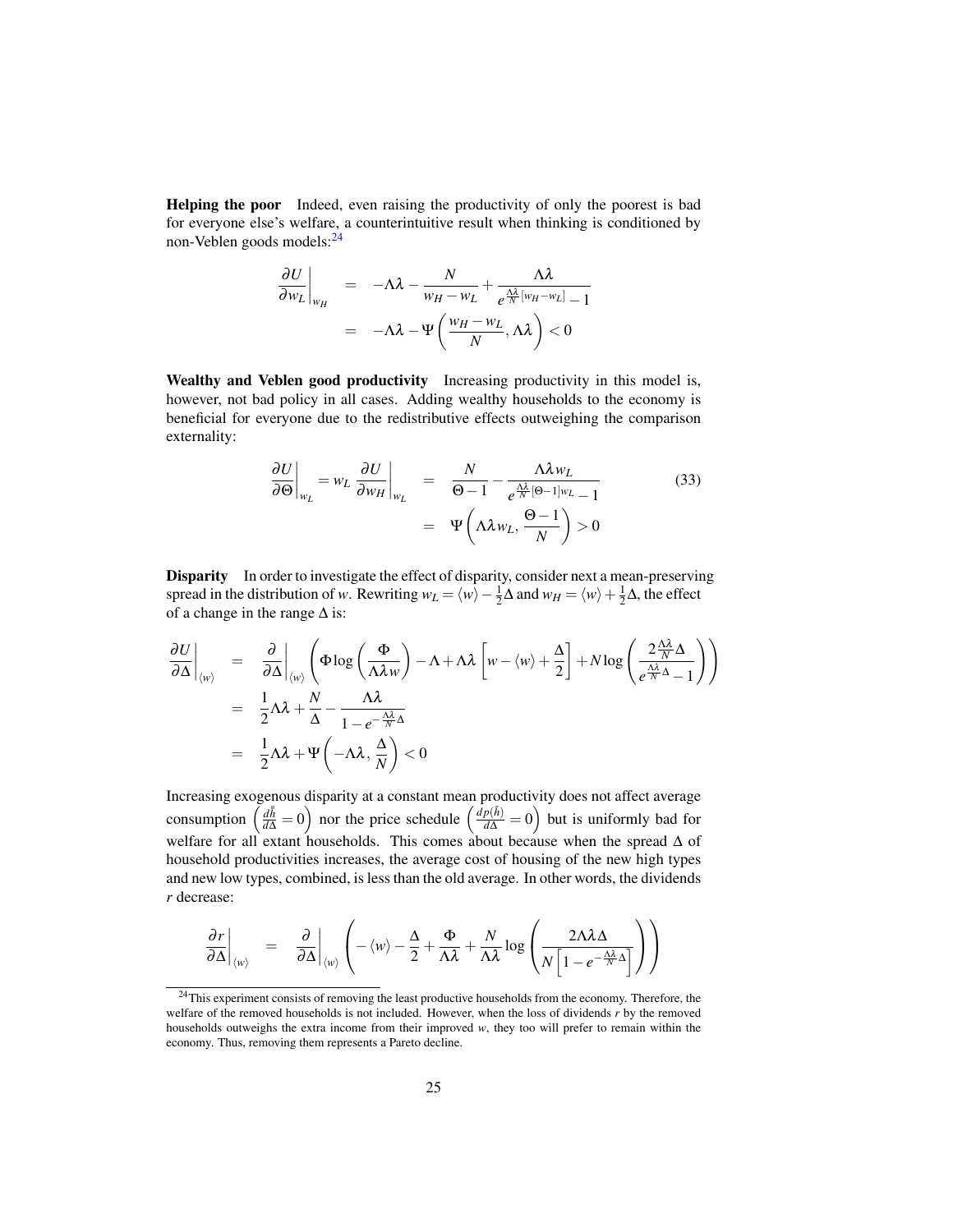$$
= -\frac{1}{2} + \frac{N}{\Lambda \lambda \Delta} - \frac{e^{-\frac{\Lambda \lambda}{N} \Delta}}{1 - e^{-\frac{\Lambda \lambda}{N} \Delta}}
$$

$$
= -\frac{1}{2} + \frac{N}{\Lambda \lambda \Delta} - \frac{1}{e^{\frac{\Lambda \lambda}{N} \Delta} - 1}
$$

$$
= -\frac{1}{2} + \Psi \left( 1, \frac{\Lambda \lambda}{N} \Delta \right) < 0
$$

The inequality follows, once again, from Lemma E.3 which shows that

$$
\lim_{b \to 0} \Psi(1, b) = \frac{1}{2}
$$

and that  $\frac{d}{db}\Psi(1,b) < 0$ .

#### 3.11 Empirical interpretation

A central feature of the empirical results of Barrington-Leigh and Helliwell [2007] is that the well-being effect of a marginal change in the affluence of one's immediate neighbours is much smaller than the effect of a marginal change in broader consumption averages, which are strongly negative. Accordingly, the separating equilibrium modeled here has the feature that, after households have chosen their neighbourhood reference group,  $dU/d\bar{h} = 0$  but  $dU/d\bar{h}$  is significantly negative.

#### 3.12 Log-exp-log utility with absentee landlords

In the previous section, feedback from the aggregate effects of the distribution over types onto the household decision problem comes through both *r* and  $\bar{h}$ . When land rents are high, the equitable land ownership model significantly redistributes income by returning land rents uniformly to all households, thus narrowing the relative dispersion in wealth and consumption. Because the distribution of consumption is central to household choices and to welfare analysis, the details of how land equity is distributed matters in interpreting equilibrium outcomes.

An alternative extreme is for none of the land rents to be returned to households in the economy; this is the case of absentee landowners. Welfare analysis is also complicated, however, when rents are paid to absentee landowners unless the welfare of those landowners is somehow included in the accounting.

When  $r = 0$ , households who choose not to work have no outside income with which to pay for land or housing. These households with  $w < w_0$  prefer to pool together in a "slum" enjoying leisure  $x = 1$ , no conspicuous housing consumption, and a reference neighbourhood with zero consumption. That is,  $\bar{h}_{\text{min}}$  becomes 0 and the price of land there,  $p_0$ , must also be zero. Thus, with  $r - p_0 = 0$ , equation 26 becomes a knife-edge constraint on parameters. Except for certain peculiar parameter sets, there are no separating equilibria when land is owned by absentees and rents leave the economy.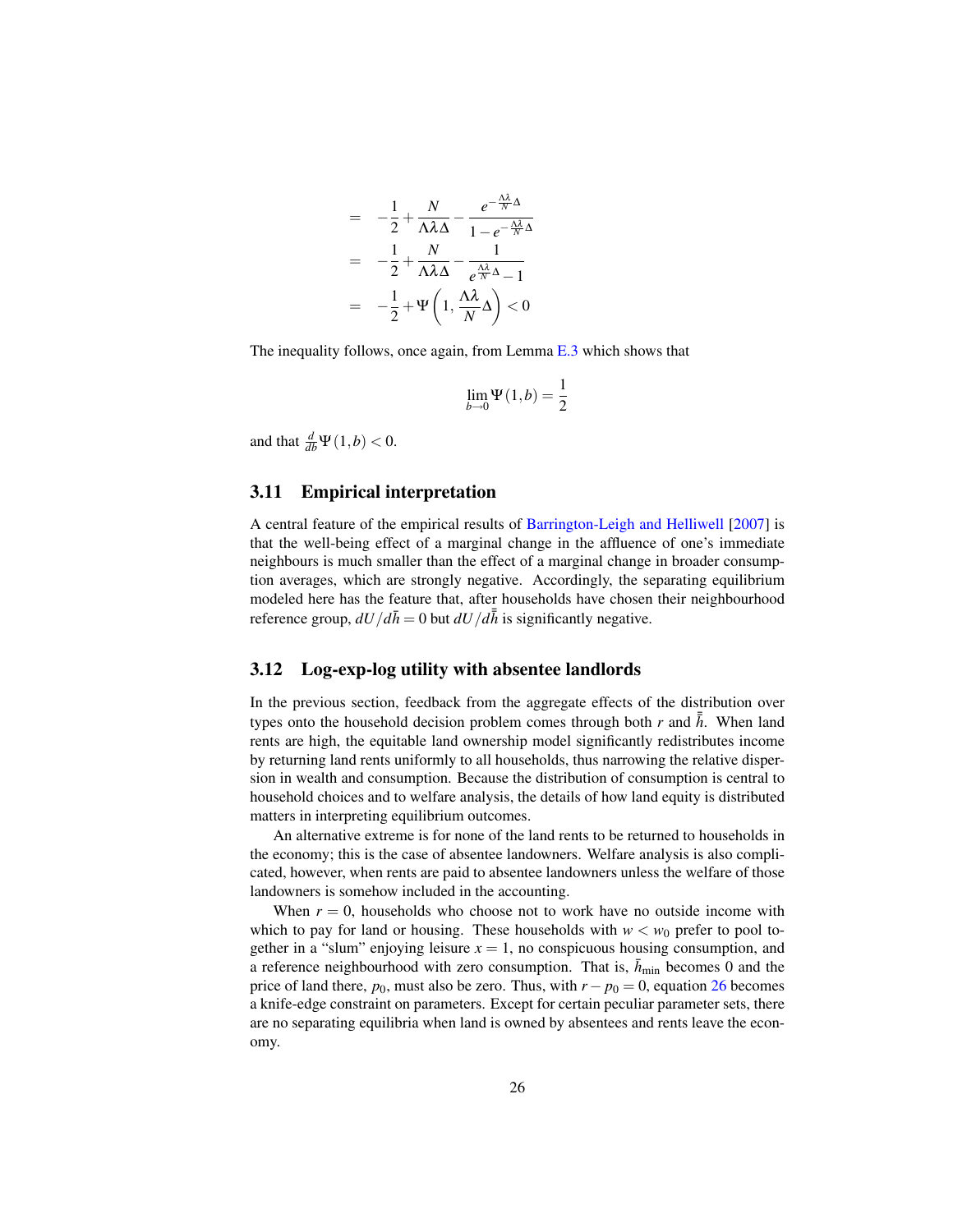#### 3.13 Pooling equilibria

When all neighbourhoods have an equivalent mix of types,  $\bar{h} = \bar{h}$  for all households. Household choice of consumption *h* and leisure  $x = 1 - h/w$  maximises

$$
U(x, h, \bar{h}) = \Phi \log(x) - \Lambda \exp\left(-\lambda \left[h - \bar{h}\right]\right) + N \log(2)
$$
 (34)

$$
h(w) = \begin{cases} 0, & \text{for } w \le w_0 e^{-\lambda \bar{h}} \\ w - \frac{1}{\lambda} \text{LambertW}\left(\frac{\Phi e^{\lambda w - \lambda \bar{h}}}{\Lambda}\right), & \text{otherwise} \end{cases}
$$

The average consumption  $\bar{h} = \bar{h}$  can be expressed recursively by computing the average value of  $h(w)$ :

$$
\bar{h} = \left\langle \max \left\{ 0, w - \frac{1}{\lambda} \text{LambertW}\left( \frac{\Phi e^{\lambda w - \lambda \bar{h}}}{\Lambda} \right) \right\} \right\rangle
$$
  
\n
$$
= \frac{w_H^2 - w_m^2}{2[w_H - w_L]} - \frac{\text{LambertW}\left( \frac{\Phi e^{\lambda w_H - \lambda \bar{h}}}{\Lambda} \right)^2 - \text{LambertW}\left( \frac{\Phi e^{\lambda w_m - \lambda \bar{h}}}{\Lambda} \right)^2}{2\lambda^2 [w_H - w_L]}
$$
  
\n
$$
- \frac{\text{LambertW}\left( \frac{\Phi e^{\lambda w_H - \lambda \bar{h}}}{\Lambda} \right) - \text{LambertW}\left( \frac{\Phi e^{\lambda w_m - \lambda \bar{h}}}{\Lambda} \right)}{\lambda^2 [w_H - w_L]}
$$
(35)

where  $w_m = w_m(\bar{h}) \equiv \max \{ w_L, w_0 e^{-\lambda \bar{h}} \}$ . Equation 35 may be solved numerically for  $\bar{h}$ , from which values for  $\bar{h}(w)$  and  $U(w)$  follow. In this equilibrium, each household randomises its choice of neighbourhood since all neighbourhoods are alike and present the same environment  $\bar{h} = \overline{\overline{h}}$ . No deviation to another neighbourhood is beneficial and households choose only their individual consumption, *h*, given the global mean consumption level. This global consumption level is determined by the collective external effects of each household's choice of *h*. Properties of such pooling equilibria are demonstrated numerically, below.

#### 3.14 Planner's problem

In an economy with a pure Veblen good such as the one modeled here, a reasonable policy for a planner is to prevent, for instance through prohibitive taxation,  $25$  any production of the Veblen good at all. Under this constraint, all households enjoy leisure  $x = 1$  and inhabit identical neighbourhoods with  $\bar{h} = 0$ . The utility in this case is uniformly

$$
U = -\Lambda + N \log(2)
$$

<sup>25</sup>Here a relevant distinction is between a status good valued through a comparison of actual consumption and one which is valued by its cost to the buyer. The former is treated in this paper, while the latter is sometimes referred to as a "snob" good. In the snob good case, taxing the good may not affect net houshold expenditure on it, but it will still decrease its production and redistribute the revenue.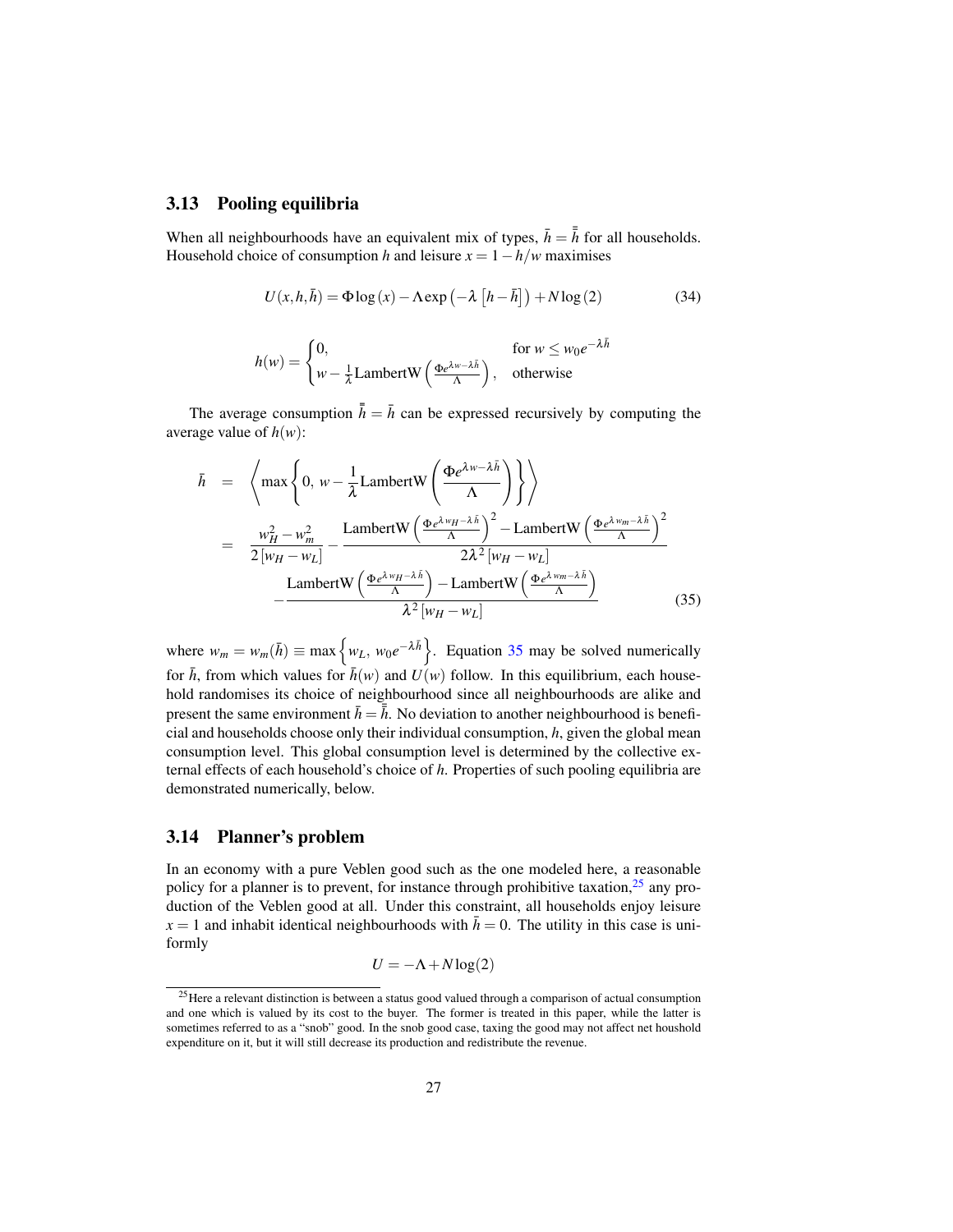

Figure 5: An equilibrium with monotonically increasing price amongst occupied neighbourhoods. Parameters:  $w \in (6.9, 37.9), \Phi = 0.3, \Lambda = 0.2, \lambda = 0.6, N = 8.2$ 

Below I demonstrate numerically, echoing the earlier results using discrete neighbourhoods, that this outcome does not necessarily Pareto dominate the disaggregated decision equilibrium in which households consume the Veblen good and separate into reference neighbourhoods. This constitutes an important difference from the findings of Eaton and Eswaran [2006].

## 4 Numerical analysis

This section demonstrates through simulations some of the features that have been described analytically, and emphasises the diversity of possible outcomes given different choices of parameters. Appendix F outlines the method used here for numerically constructing separating equilibria for the problem described in Section 3.6. The pooling equilibria could not be characterised in closed form, so these have also been simulated numerically by solving equation 35.

Figure 5 depicts equilibria for one sample set of parameters. The top left panel shows the separating equilibrium distribution of household consumption  $h(w) = h(w)$ as well as its mean value  $\bar{h}$ . Also shown is the rent  $p(w)$  paid for land by each type *w* and its mean value *r*. For this economy, households all spend more on their housing than they do on buying their way into a neighbourhood. Also shown for comparison is the pooling equilibrium outcome  $h_p(w)$ ; in this case all households spend less when mixed in identical heterogenous neighbourhoods than when they are sorted into their preferred reference groups.

The top right panel shows the dependence of leisure on type for the separating equilibrium. In all cases, it is weakly concave and decreasing. The lower left panel shows land price as a function of neighbourhood consumption. For the parameters used in this case, the price is an increasing function of neighbourhood affluence.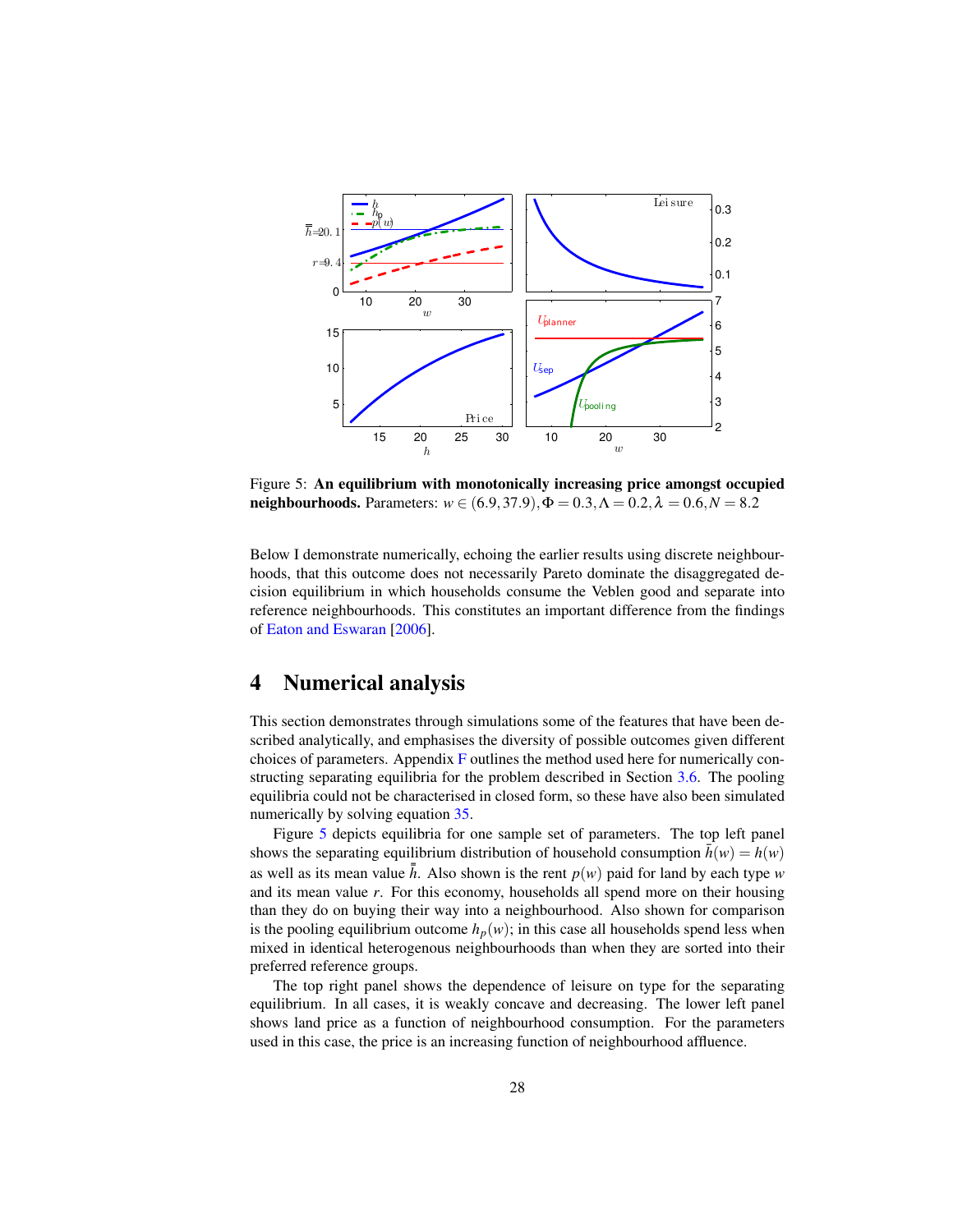

Figure 6: **An equilibrium for which**  $r > \bar{h}$ . Parameters:  $w \in (6.9, 8.0), \Phi = 2.3, \Lambda =$  $0.7, \lambda = 1.6, N = 1.0$ 

The lower right panel shows welfare distributions for three scenarios: the separating equilibrium ( $U_{\text{sep}}$ ), the pooling equilibrium ( $U_{\text{pooling}}$ ), and the planner's economy (*U*planner, see Section Section 3.14), in which no one consumes the Veblen good and all households enjoy the maximum amount of leisure. The planner's economy Pareto dominates the pooling equilibrium but is preferred to the separating equilibrium only by the lower types.

Figure 6 shows a case with several qualitative differences. For these parameters, the land rent is a *decreasing* function of neighbourhood affluence, indicating that the marginal cost of a higher local reference group outweighs the marginal benefit of a higher-status neighbourhood.

The preferences in this example differ from those in Figure 5 in part by having a much higher relative weight on local comparisons as compared with neighbourhood comparisons; that is,  $N/\Lambda\lambda$  is much smaller. In this case, the emphasis in preferences on consumption comparison at the local level as compared with leisure is also high, and the Veblen equilibrium is fully Pareto dominated by the planner's outcome with no Veblen good. $26$  The significance of allowing for endogenous reference group choice is highlighted in this economy by the fact that households are spending more, on average, on reference group selection — *i.e.*, land — than on the underlying Veblen good itself.

Figure 7 shows a land rent schedule that is peaked at  $\bar{h} = \frac{N}{\Delta \lambda} - \bar{h}$  (see Section 3.6). The equilibrium also includes pooling neighbourhoods in which households with low productivity choose not to work at all. In the case shown in Figure 8, every household type consumes more Veblen good and suffers lower utility in the pooling equilibrium than in the separating case. Both outcomes would be unanimously rejected in favour of the planner's allocation.

Figure 9 shows the effect on households of uniform growth in the economy. As

<sup>26</sup>No pooling equilibrium was found for this set of parameters.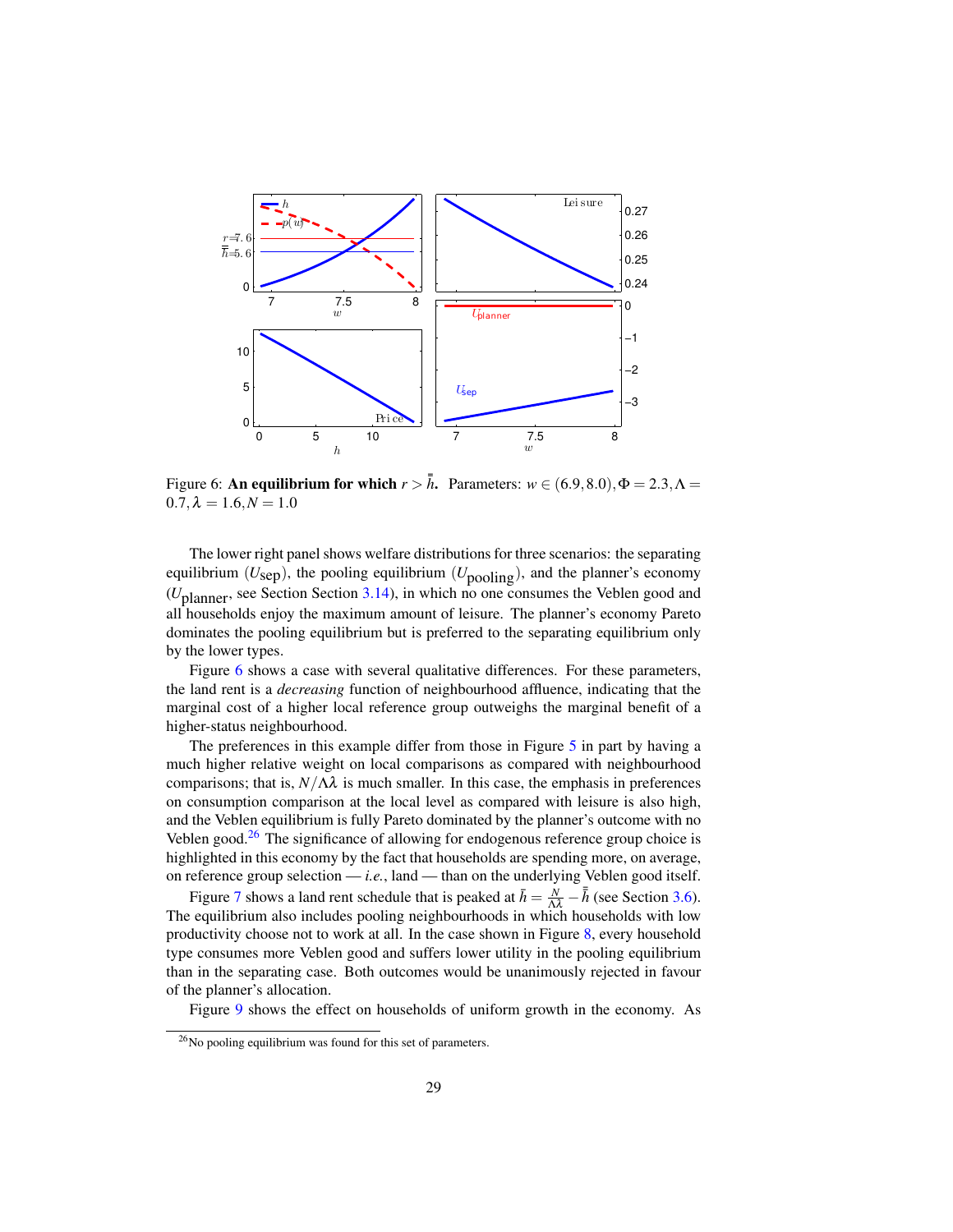

Figure 7: **An equilibrium with non-monotonic price.** Parameters:  $w \in (2.2, 21), \Phi =$  $2.9, \Lambda = 3.8, \lambda = 0.1, N = 7.1$ 



Figure 8: An equilibrium in which all households prefer the separating equilibrium to the pooling one. Parameters:  $w \in (5.0, 7.2), \Phi = 0.9, \Lambda = 1.1, \lambda = 0.3, N = 1.1$ 1.4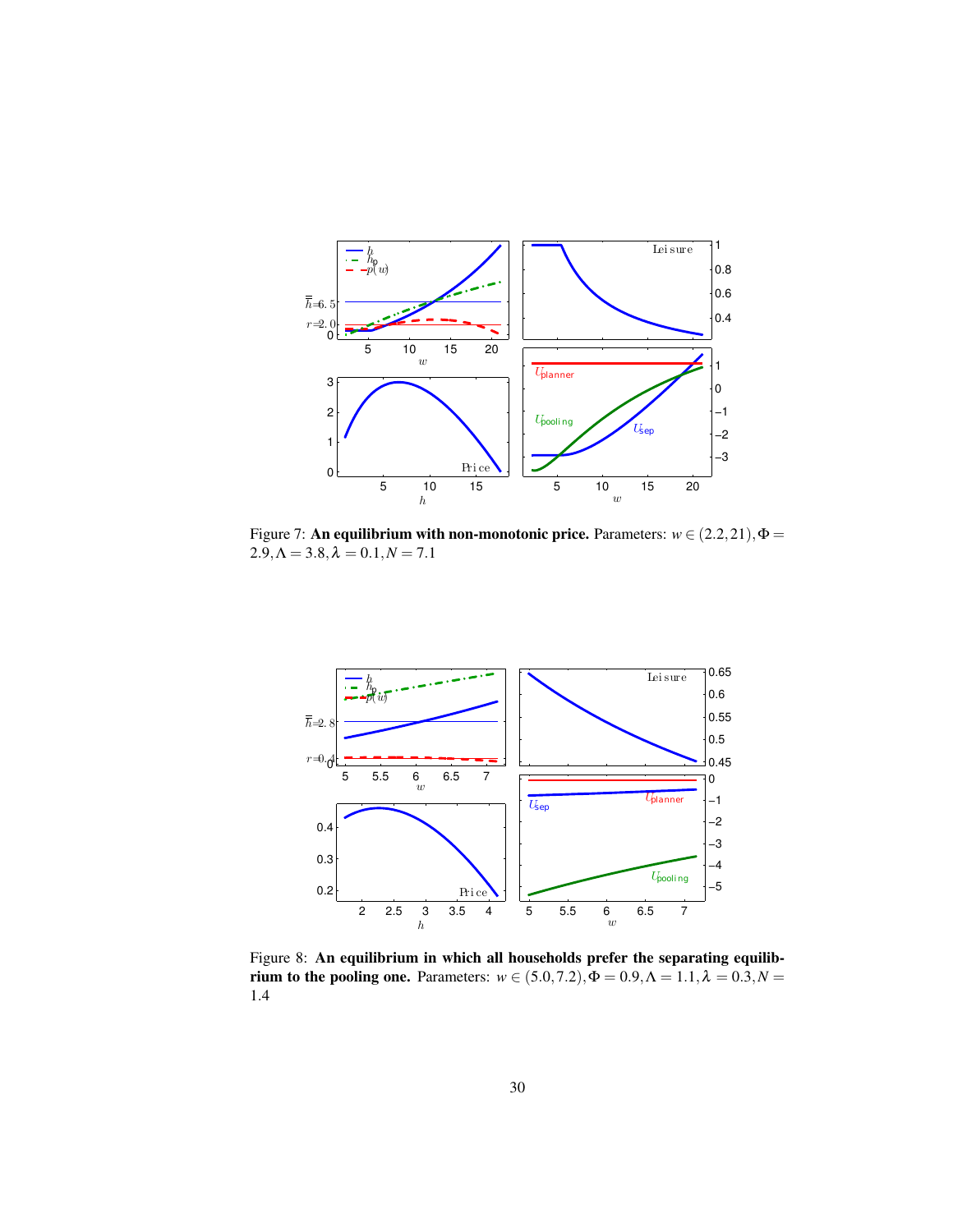

Figure 9: Total marginal change to welfare in an economy subject to uniform growth. The solid line represents the case of Figure 5 on page 28, the dashed line is the same case except that  $\lambda$  is decreased to 0.2, and the dotted line is the same case except that  $\Phi$  is increased to 1.

represented in equation  $(32)$  on page 24, the overall benefits of growth for a given household may be positive or negative. The three cases shown in the figure illustrate that the strength of the dependence of growth effects on *w* is proportional to  $\lambda$  and that when households place a higher value on leisure, the effect of growth is worse for all.

## 5 Conclusion

Most of economic analysis is still predicated on the plausibility of fixed preferences over absolute consumption. In this paper I take seriously the idea that absolute consumption utility benefits are unlikely to be sensible to humans when modern consumption levels are orders of magnitude higher in real terms than during the vast majority of our evolutionary history. I take a modest step towards exploring some calculus of choice and macroeconomic equilibria when preferences are, indeed, purely relative to what we know and see and when, in addition, we are able to exert some choice over what it is that we know and see.

By considering utility functions with a "pure Veblen" component this work accounts for goods which are consumed conspicuously or "publicly" and therefore are likely preferentially to affect neighbours in close proximity to the consumer. The benefits of "privately" consumed goods are captured in the so-called "leisure" term,  $\Phi(x)$ , which may encompass not only activities involving social engagement but also other classes of relative preferences for which reference levels are set through means other than the observation of local contemporaries. For instance, expectations about lifestyle and consumption are influenced by advertising and by broad dissemination of cultural norms.

It should above all be kept in mind that the empirical work which motivated this investigation of relative consumption preferences indicates that market-oriented consumption (as proxied by income) benefits are not only relative to others' but are also relatively insignificant for well-being as compared with the contribution from other factors such as positive social engagement. Thus, the importance of social groups in this work might correspond to the lesser of two significant roles: in a broader view,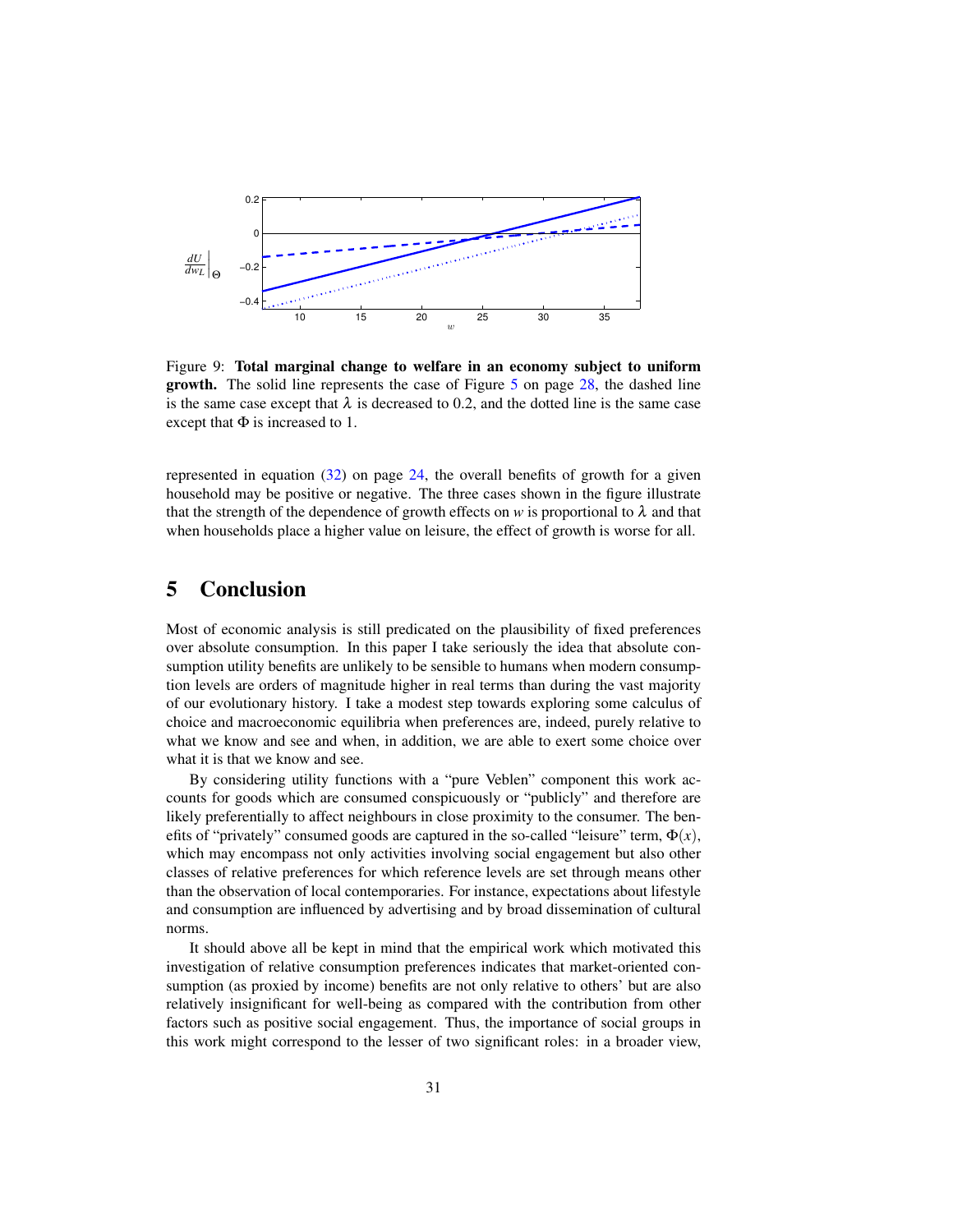pursuit of social groups is important for the direct social benefits they confer as well as for their influence on emulation behaviour through consumption externalities.

What can be learned from a purely theoretical investigation is limited. Nevertheless, even the extreme models presented here suggest some insights to add to those developed in past work. Firstly, the allowance for heterogeneity and reference group selection significantly modifies the characteristics of general equilibrium. When agents have the tendency to use their own social group rather than a global one as a reference, the ability to differentiate into like groups can lead to a more efficient outcome than that of a heterogeneous mix of types, as evidenced by Figure 8. A general interpretation is that the existence of regional diversity can mitigate the extreme Veblen problem described by Eaton and Eswaran [2006]. On the other hand, this mitigation is by no means certain. In Figures 5 and 7, only the highest and lowest types prefer the separating equilibrium to the pooling one.

The most significant findings from this paper and some key differences from those of Eaton and Eswaran [2006] are that (1) complete elimination of the Veblen good may not be in everyone's interest and (2) growth in productivity in the Veblen good industry may be beneficial to some households. Even though the economy takes the form of a "rat race" due to the existence of a pure Veblen good, the most wealthy and productive households may actually prefer to have the good permitted on the market and prefer to have policy geared towards increased productivity in producing it. These features are shown, for example, in Figures 7 and 9. If the high types which benefit from the Veblen economy also have a more than proportional share of influence over policy, they will find it in their interest to promote the production of a completely "useless" good with ever increasing efficiency.

The degree to which such preferences and consequent externalities form an important part of the real economy remains an active empirical question, but the conclusions from this exploration of heterogeneity and autonomous group selection suggest that one should take seriously warnings given by Eaton and Eswaran [2006] about the canonical assumptions and focus on material consumption growth by economists. If pursuit of Veblen good economies is not *pure* folly, it is only wise from the point of view of the wealthiest consumers.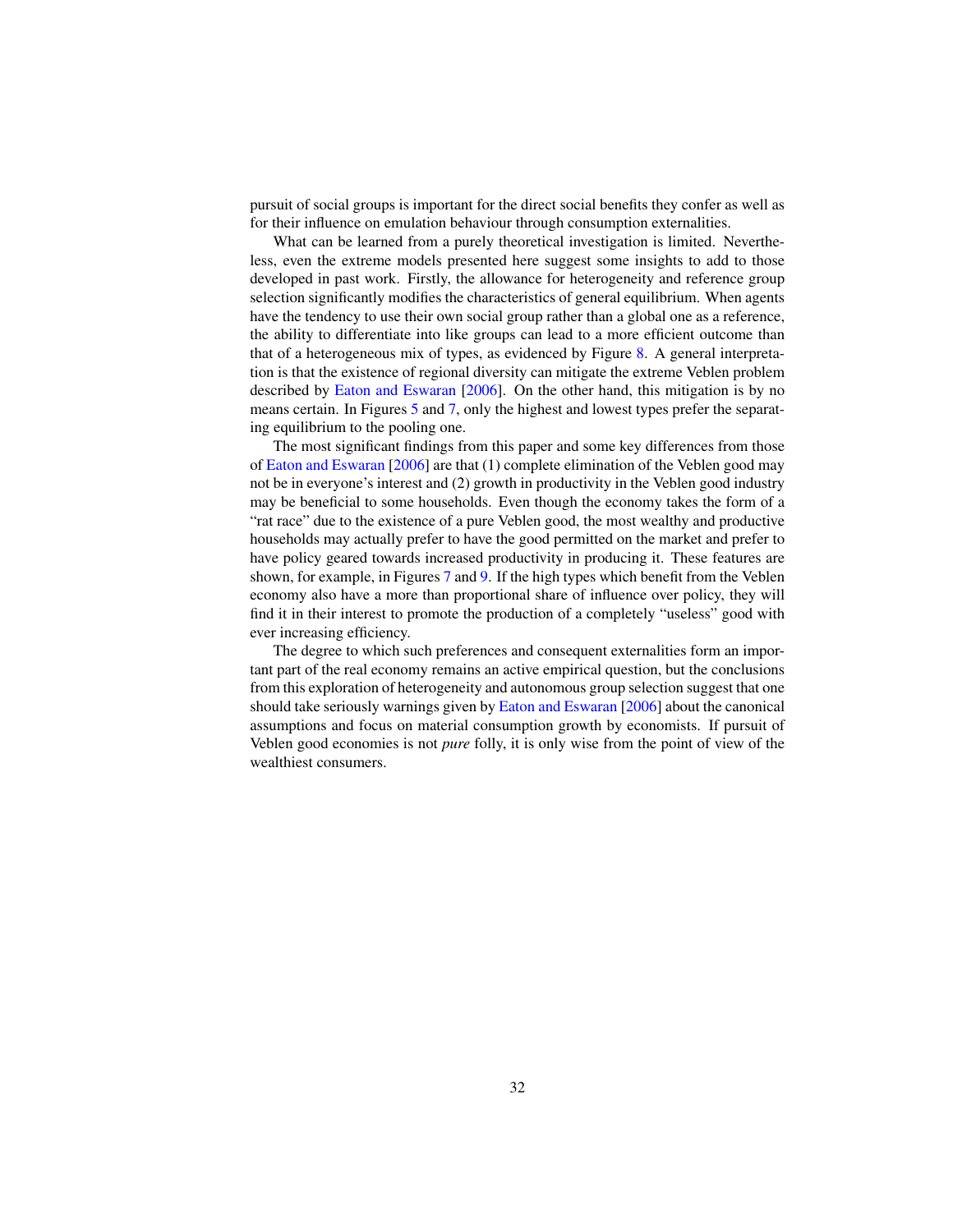## References

- C. P. Barrington-Leigh and John F. Helliwell. Empathy and emulation: life satisfaction and the urban geography of veblen effects. 2007.
- A.E. Clark and A.J. Oswald. Comparison-concave utility and following behaviour in social and economic settings. *Journal of Public Economics*, 70(1):133–155, 1998.
- Andrew E. Clark, Paul Frijters, and Michael A. Shields. Relative income, happiness, and utility: An explanation for the easterlin paradox and other puzzles. *The Journal of Economic Literature*, 46(1):95–144, 2008. URL http://www.aeaweb.org/ articles.php?doi=10.1257/jel.46.1.95. doi:10.1257/jel.46.1.95.
- R.M. Corless, G.H. Gonnet, D.E.G. Hare, D.J. Jeffrey, and D.E. Knuth. On the LambertW function. *Advances in Computational Mathematics*, 5(1):329–359, 1996.
- E.W. Dunn, T.D. Wilson, and D.T. Gilbert. Location, Location, Location: The Misprediction of Satisfaction in Housing Lotteries. *Personality and Social Psychology Bulletin*, 29(11):1421–1432, 2003.
- B. Curtis Eaton and Mukesh Eswaran. Well-being and affluence in the presence of a veblen good. February 2006.
- G.G. Kingdon and J. Knight. Community, Comparisons and Subjective Well-being in a Divided Society. *Journal of Economic Behaviour and Organization*, 2007.
- G. Loewenstein, T. O'Donoghue, and M. Rabin. Projection bias in predicting future utility. *The Quarterly Journal of Economics*, 118(4):1209–1248, 2003.
- Erzo F. P. Luttmer. Neighbors as negatives: Relative earnings and well-being. *Quarterly Journal of Economics*, 120(3):963–1002, August 2005.
- K. Marx and F. Engels. Marx engels selected works. Progress Publishers (1986), 1848.
- L. Rayo and G.S. Becker. Evolutionary Efficiency and Mean Reversion in Happiness. *mimeographed, University of Chicago*, 2004.
- J.M. Rothstein. Good principals or good peers? Parental valuation of school characteristics, tiebout equilibrium, and the incentive effects of competition among jurisdictions. *The American economic review*, 96(4):1333–1350, 2006.
- S. Scotchmer. Local Public Goods and Clubs. *Handbook of Public Economics*, 4: 1997–2042, 2002.
- A. Tversky and D. Kahneman. Loss Aversion in Riskless Choice: A Reference-Dependent Model. *The Quarterly Journal of Economics*, 106(4):1039–1061, 1991.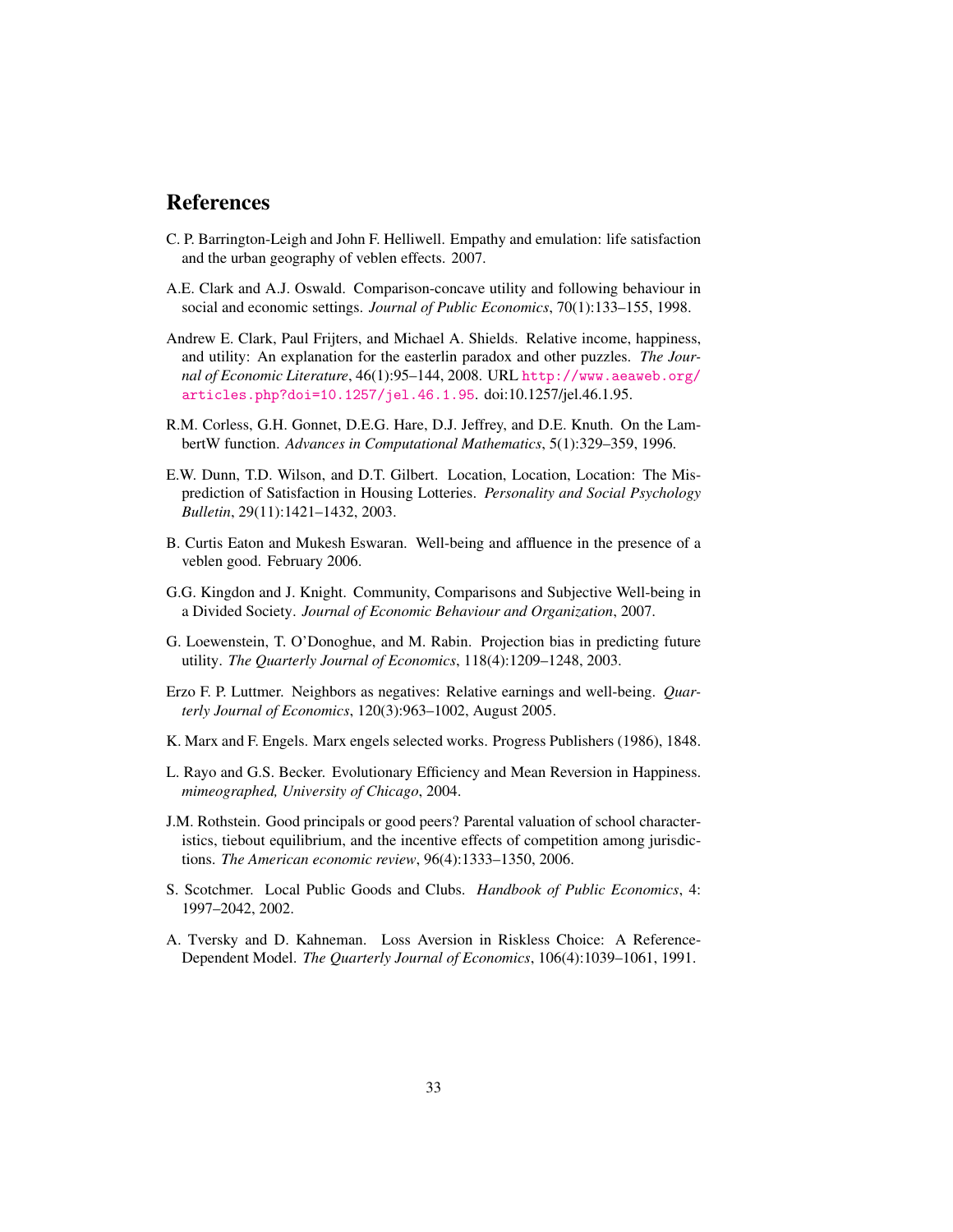## Appendices

This appendix provides detail and more in-depth discussion of several issues raised in or tangential to the main body of the paper. Section A explains the relationship of this work to the literature on club economies. Section **B** discusses some very simple models of heterogeneity and Veblen preferences which give intuition for the more general case. Section C discusses the choice of functional forms used in the paper. Section E outlines proofs of propositions stated earlier, and Section F describes how to construct the separating equilibrium used in numerical examples.

## A Endogenous reference groups are not club goods

There is a large existing literature on local public goods and agglomeration into clubs. The problem I address here is distinct in a couple of ways. Neighbourhoods are unlike clubs in that their membership does not explicitly choose an entry price, nor do they coordinate (typically through a voting scheme, or just through coordination in the core equilibrium) on the nature of the public good they provide. That is, I assume that neighbourhoods do not set standards for how lawns and gardens must be kept or how ornate new houses must be. Rather, in the models here the homogeneous behaviour within neighbourhoods is a result only of relativities in preferences and possibly of the individual ability to pay in a competitive market for land.

I also ignore for the moment congestion and the endogenous sizing of communities or of lots of land, although these are clearly relevant to spatial development patterns. A relevant observation is that in Canada the lowest density settlements are populated by the richest and poorest. High density areas are populated by more median incomes, presumably in urban high-rises.

Standard efficiency considerations for models of local public goods and "capitalisation" are not appropriate when the public goods are Veblen goods. Existing models tend to focus on tax and price systems which afford efficient allocations within jurisdictions and efficient location choice for individuals. Because I do not assume that differentiation of types occurs on the same geographic scale as tax taking institutions or those offering public services, I just ignore those policy instruments and look for equilibria without them.

Although the models I consider below do not include actions of coordinated neighbourhoods, insights from the work could inform local providers of public goods such as neighbourhood associations, clubs, or local governments. Along with public good problems, these groups face migration and changing distribution of local wealth, pressures on land price, and economic growth, which are the key concepts to follow.

## B An introduction to neighbourhood segregation in the presence of Veblen goods

To introduce the ideas to come, consider a straightforward application of heterogeneity to the *Pure Veblen 1* formulation of Eaton and Eswaran [2006], as described below.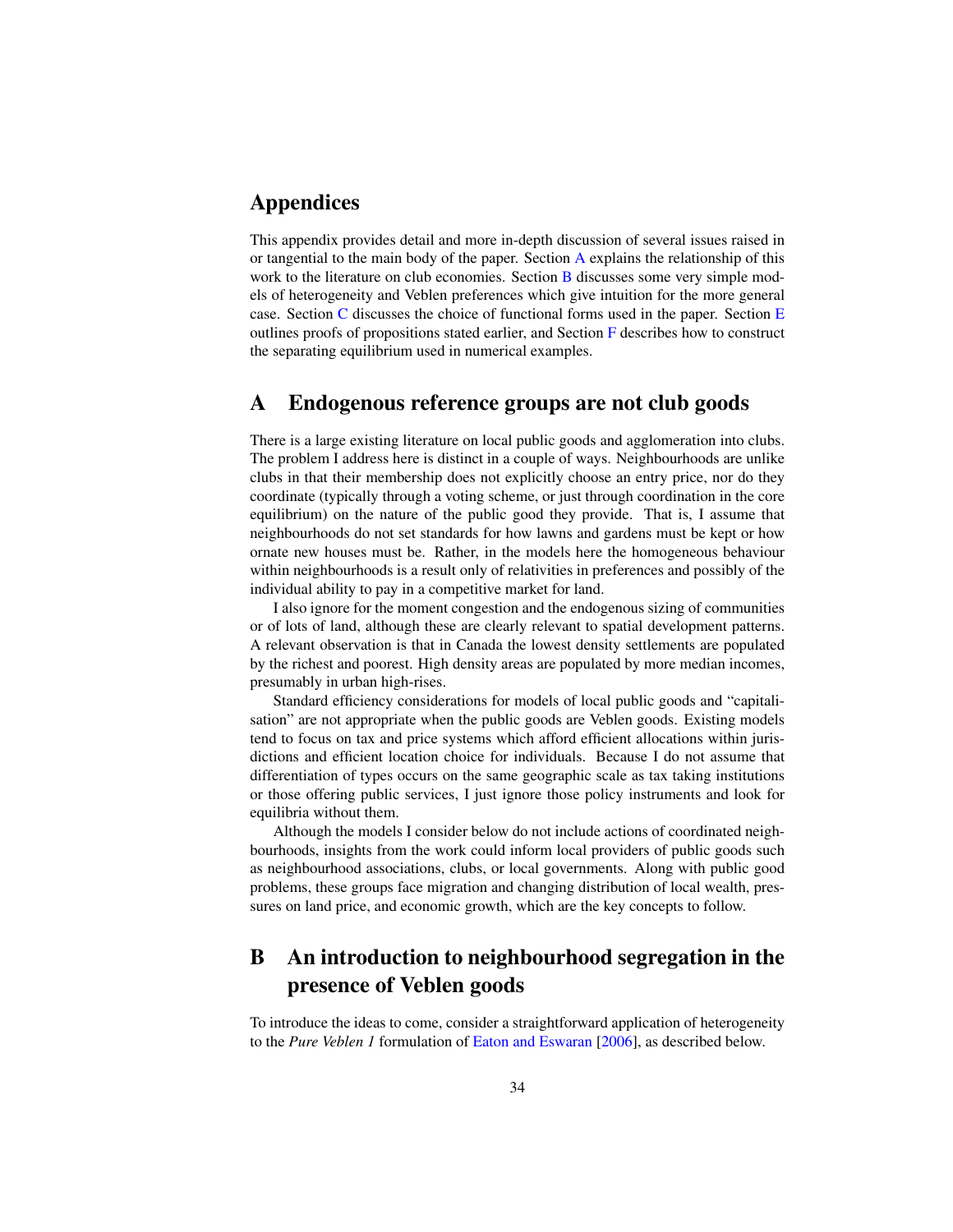#### B.1 Exogenous segregation and Veblen consumption

Let there be two types of household, differentiated only by their endowed labour productivities,  $w_H > w_L$ . Preferences are generated by utility

$$
U = F(x) + H(h - \bar{h})
$$

where  $0 < x < 1$  is chosen leisure and the numeraire good, h, is purchased according to the budget,  $h \leq w[1-x]$ . This good is a Veblen good in that its benefit is derived only through consumption relative to a reference consumption level,  $\bar{h}$ . We may imagine that *h* measures a form of intrinsically useless conspicuous consumption such as living in a grandiose house.<sup>27</sup> In this model economy and several of those to follow, building such houses is the only industry. The function  $H(\cdot)$  then represents the status value of living with consumption level *h* amongst neighbours with average consumption level  $h$ .

One can begin by considering the welfare implications of inequality. Is society better off with distinct types, *w<sup>H</sup>* and *wL*, segregated or integrated? If neighbourhoods characterised by their averge consumption  $\bar{h}$  can be completely separated into homogeneous groups, then the utilities of the two types will be

$$
U_L^s = F(x_L^s) + H(0)
$$
  

$$
U_H^s = F(x_H^s) + H(0)
$$

whereas in a homogeneously mixed community, outcomes are, for the case of equal populations in the two types,

$$
U_L^m = F(x_L^m) + H(-\Delta) < U_L^s
$$
  

$$
U_H^m = F(x_H^m) + H(\Delta) > U_H^s
$$

where  $\Delta = \frac{1}{2}h_H^m - \frac{1}{2}h_L^m$ . The given inequalities follow if  $H(\cdot)$  is strictly concave. They indicate that the high types are better off in the integrated community while the low types are worse off. Furthermore, concavity of both  $H(\cdot)$  and  $F(\cdot)$  implies that  $x_H^m > x_H^s$ and  $x_L^m < x_L^s$ . That is, the high productivity individuals will work less in the integrated community than in the segregated one, and conversely for the less productive type. In addition,  $H(\Delta) + H(-\Delta) < 2H(0)$ ; that is, the summed benefits derived from housing alone are higher in the segregated case. However, without specifying functional forms, no definitive statement can be made about the relative efficiencies of the two cases on the basis of summed utilities which include both leisure and housing.  $28$ 

<sup>&</sup>lt;sup>27</sup>Such "pure Veblen" goods represent the case when any intrinsic value to increased consumption of the good suffers strongly from diminishing returns. Similar outcomes may be seen in the more general case when both absolute and relative benefits accrue from consumption. When others' consumption is roughly on par with one's own, the relative effects, or Veblen terms, remain while the absolute benefits saturate [Eaton and Eswaran, 2006]. In the current context, all houses are large enough to satisfy needs and provide most benefits that dwellings can provide their owners directly.

<sup>&</sup>lt;sup>28</sup>Using the concept of "transferable utility" to justify the common practice of adding utilities and ordering outcomes on the basis of social (i.e., aggregate) welfare may seem a dubious method when utility has its normal modern interpretation as an abstract determinant of decision making. The widespread availability now of measured subjective well-being, however, gives the current exercise the slightly more empirical interpretation of comparing regional average life satisfaction levels under the two scenarios.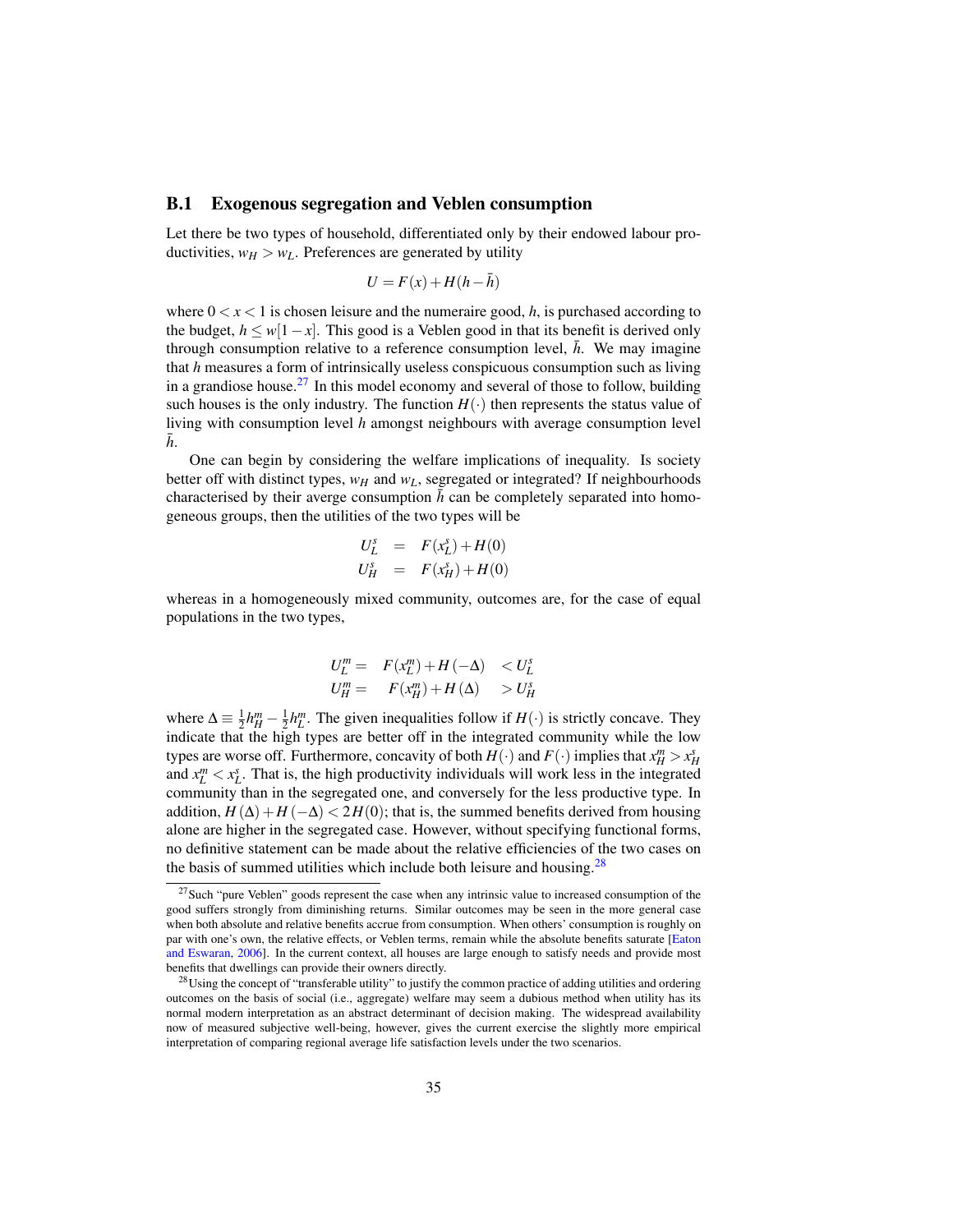Similarly, the efficiency implications of growth are ambiguous. In the segregated case, growth in either  $w_H$  or  $w_L$  beyond some minimum level is unequivocally bad for welfare, as in Eaton and Eswaran [2006]. On the other hand and in contrast to their homogeneous case, the implications of growth for the mixed community is indeterminate without more assumptions.

Several of these ambiguities recur below when segregation is an endogenous outcome. Rather than pursue welfare analysis for specific functional forms at this stage, I consider next the implications of disaggregated choice in this simple economy in order to motivate necessary subsequent extensions to the model.

#### B.2 Endogenous segregation without neighbourhood benefits

To continue the introduction of heterogeneity to the competitive Veblen economy described in Eaton and Eswaran [2006]*,* I now incorporate disaggregated decision making in the two-neighbourhood world of Section B.1. Consider the case where multiple neighbourhood locations exist and each household chooses where to live as well as how much to spend on its own consumption of housing. Assume that households are aware of the possibility of relocating, even though their consumption comparisons extend only to their own, chosen neighbours. This represents an endogenous choice of reference group for the Veblen good.

For any form of utility  $U = F(x, v(h, \bar{h}))$  with  $\partial U / \partial \bar{h} < 0$ , however, such neighbourhood differentiation is not possible. The uniform undesirability of high-consumption neighbours means that all decision makers will prefer the lowest available average neighbourhood consumption  $\bar{h}$ . That is, all types want to live with the poorest neighbours. Even if there is a free market for land in different neighbourhoods, the most able to buy are the most wealthy and therefore those with the least desirable externality to their neighbours. As a result, no differentiated neighbourhoods may exist in equilibrium.

#### B.3 Neighbourhood benefits

A segregated equilibrium where migration is a choice can thus only exist if there is coordination of some kind between members of a neighbourhood<sup>29</sup> or if there is another, countervailing externality acting in addition to the negative consumption externality considered above.

That is, in order to explain why wealthy types and poor types might each prefer to live amongst their own, there must be a neighbourhood benefit simultaneously with the local consumption comparison. There are several obvious reasons for higher productivity neighbourhoods to be desirable:

1. Productivity *w* could be an exogenous feature of location rather than of the individual; in cross-sectional or short-term studies this amounts to historical factors which determine opportunity or availability of resources.

 $^{29}$ For instance, to assess taxes or membership fees. I do not consider this possibility, which as mentioned above is well covered by the literature on "club economies".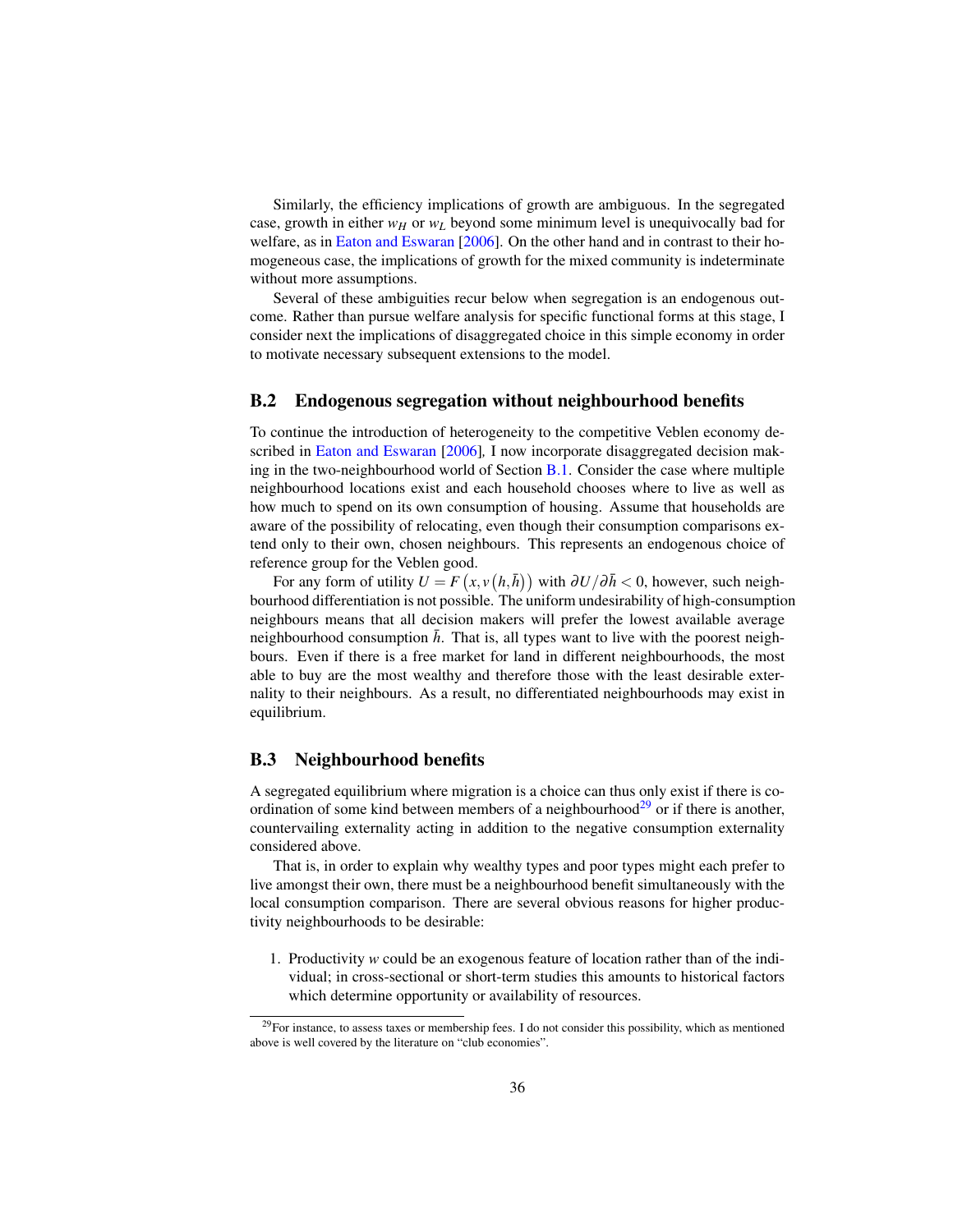- 2. Neighbourhoods could be characterised by the intrinsic quality of their residents in a way which confers either pecuniary benefits to neighbours (through higher income opportunities due to networking or signaling) or social (non-wage) benefits through higher quality social interactions or more efficient child-rearing and home production.
- 3. Conspicuous consumption by neighbours (for instance and in particular, fancy houses) could determine a common status value enjoyed by all residents of a neighbourhood. In this case, the consumption comparison group is other neighbourhoods in the region.

In Section 2, I begin by considering benefits of type 2 and later focus on a selfconsistent economy incorporating benefits of type 3. Either of these positive spillovers within a neighbourhood may exist simultaneously with the negative spillovers due to local, neighbour-to-neighbour consumption externalities.

One can imagine a model economy in which decision makers weigh these two effects against each other in order to choose a place to live. A household's choice of neighbourhood will be optimal if the benefit from that neighbourhood less the consumption externality suffered from living there is better than any other available option. This is the decision problem if entry into each neighbourhood is free to anyone who chooses it. I will show below that this scenario does not always lead to an economy with more than one neighbourhood.

Alternatively, entry into a neighbourhood might have a further cost due to the price of land. Whatever are the reasons behind the benefit from living in a particular location, that benefit may be captured in land prices that arise endogenously in the economy; this is known as *capitalisation* in the literature on club economies.<sup>30</sup> When no differentiated neighbourhoods are possible with free land, there may still be separated equilibria when a land market exists. I address both cases of priced and unpriced land in the discussion that follows.

Because the form of preferences under discussion, which incorporates relativities, is unusual in economics, it will prove useful to explore some qualitative features using simple functional forms which, based on experience with non-Veblen utility functions, one might expect to be tractable. It turns out that a prominent feature of even simple forms of preferences involving endogenous reference groups is that the utility function is not globally concave. As a result, in many cases a desirable equilibrium does not exist or exists only for special sets of parameters.

The next section introduces some functional forms used in subsequent analysis, before building simple equilibria in which endogenous choice of reference groups leads to differentiated neighbourhoods.

## C Functional forms for Veblen preferences

Economists tend to use a narrow class of functional forms in parameterising utility. These functions are selected for their convenient macroeconomic properties and they

<sup>30</sup>See Scotchmer [2002] for a review.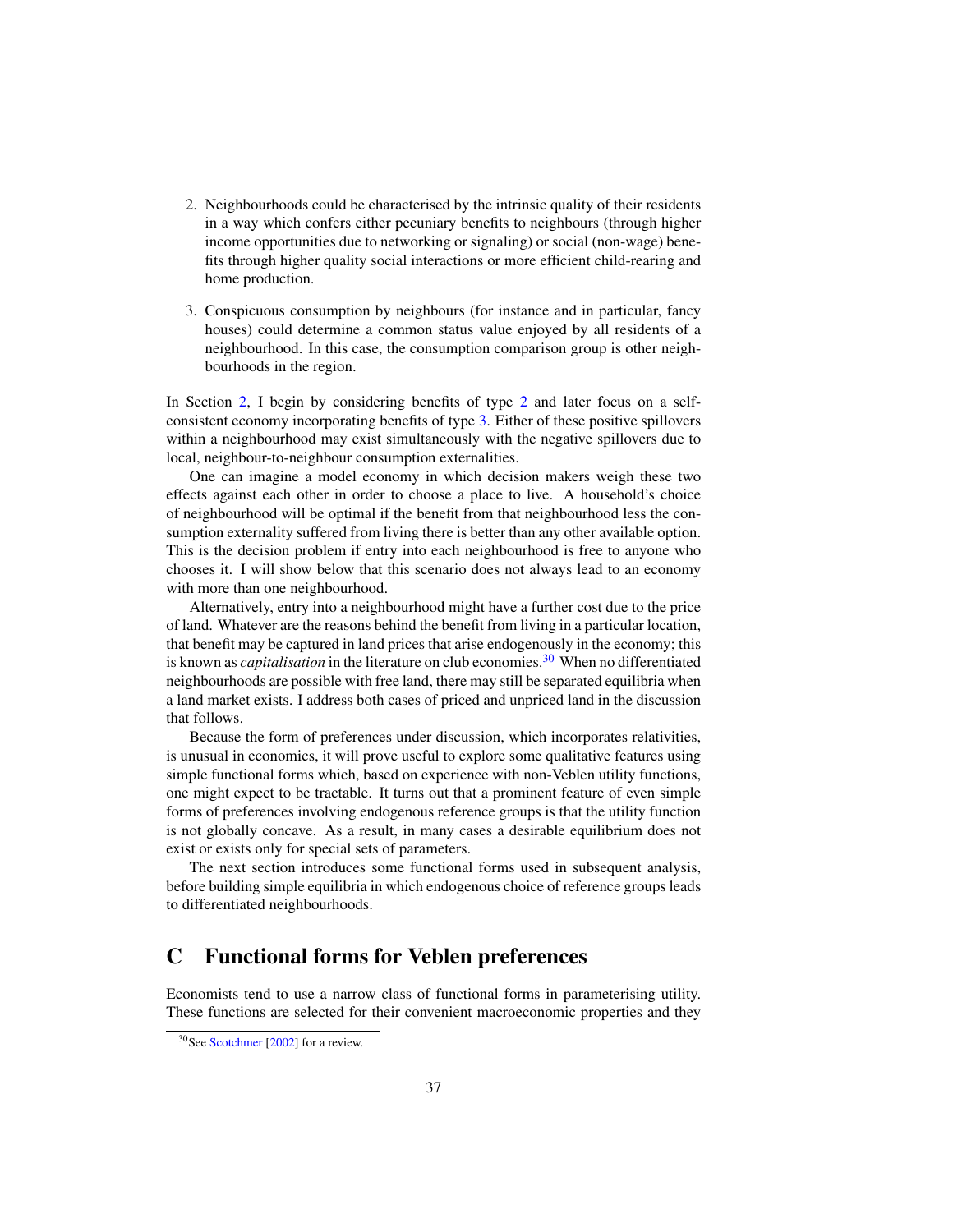typically have a domain restricted to positive values, which are appropriate for the study of preferences over absolute consumption levels. When describing preferences over relative consumption levels, these may be insufficient and new classes of functions which tend to be unfamiliar to consumption theory may be useful.

Clark and Oswald [1998] point out that utility which is concave in relative consumption leads to emulation, while comparison-convex utility leads to deviant behaviour. Tversky and Kahneman [1991]'s empirical findings on loss aversion might be rationale for expressing comparison utilities using a form of sigmoid curve, easily expressed using a hypertrigonometric form. The bounded extremes and slopes of such a function are also conducive to efficient numerical simulation. However, not being concave, sigmoid utility makes marginal analysis difficult.

Eaton and Eswaran [2006] consider two classes of comparison-concave utility. These are general concave increasing functions of either a difference or a ratio of own and average consumption levels. In the present work, I employ explicit forms for each of these two classes.

$$
H(h,\bar{h}) = \Lambda \log \left(1 + h/\bar{h}\right)
$$

and

$$
H(h,\bar{h}) = -\Lambda \exp\left(-\lambda \left[h - \bar{h}\right]\right)
$$

Both forms are increasing, comparison-concave, and continuous for any nonnegative  $h$  and positive  $\bar{h}$ . Both are relatively simple and likely to have analytic tractability.

## D Nonexistence of separating equilibrium for discrete types model

In Section D.1, I introduce a slightly simplified utility form in which *benefits* from neighbours' consumption enters directly into the utility function, without comparison to other neighbourhoods. Section D.2 analyses one functional form in this class of utility functions, showing that there can be no equilibrium in which types separate. Sections D.3-D.5 consider several variations on the story which play a role in the treatment of a continuum of agent types in Section 3.

#### D.1 Direct neighbourhood benefits

This section formalises the endogenous reference group choice problem outlined above, in which households derive benefit from their relative consumption of housing but their absolute consumption of neighbourhood quality. Preferences are defined over leisure  $x \geq 0$ , the conspicuous extravagance  $h \geq 0$  of one's house, and the average value  $\bar{h}$  of houses in one's choice of a neighbourhood.

Utility is, as before, additively separable into a leisure term  $F(\cdot)$ , a pure Veblen term  $H(\cdot)$  comparing own consumption with that of one's chosen peers, and a further absolute benefit  $N(\cdot)$  derived from the consumption level of one's chosen peers: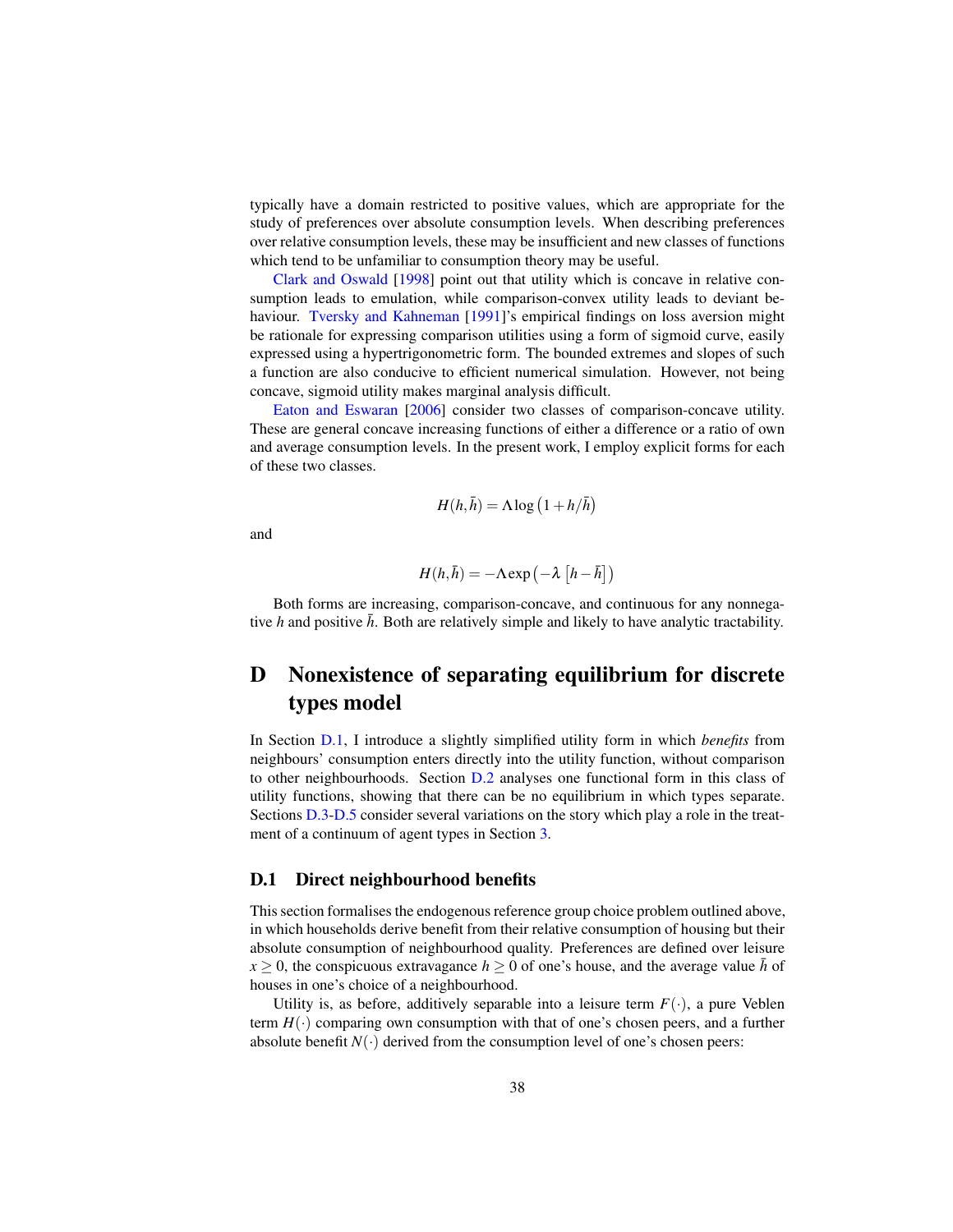$$
U = F(x) + H(h, \bar{h}) + N(\bar{h})\tag{36}
$$

The benefits represented by  $N(\cdot)$  are derived through one of the first two channels described in section Section B.3.

In maximising this utility function, an agent of type *w* is constrained by the budget

$$
w[1-x] \ge h
$$

Here  $F(\cdot)$ ,  $H(\cdot)$ , and  $N(\cdot)$  each obey standard convenient assumptions made concrete below. Given the optimality condition

$$
x = 1 - h/w \tag{37}
$$

the household's decision problem may be reduced to a nested choice of an optimal housing purchase  $h^*(\bar{h})$  for each possible neighbourhood  $\bar{h}$ , followed by a choice of optimal neighbourhood  $\bar{h}^*$ . Holding  $\bar{h}$  fixed,  $U(h)$  is concave and its global optimum is consistent with the first order condition

$$
F'(1 - \frac{h}{w}) = wH_h(h, \bar{h}) \quad \text{or} \quad h = 0 \tag{38}
$$

The indirect utility  $U(w, \bar{h})$  is then derived by substituting into the utility function (36) the housing choice  $h^*(\bar{h})$  which would be selected in a given neighbourhood with average consumption  $\bar{h}$ :

$$
U(w,\bar{h}) = U\left(w, h^*(\bar{h}), \bar{h}\right)
$$
\n(39)

If there is a discrete set of available neighbourhoods, each household must choose the one offering the highest utility in (39). However, in order to gain insight into the discrete choice optima, consider the case (treated further in Section 3) in which a continuum of neighbourhoods is available. Then (39) presents a continuous choice maximisation problem with no constraints on  $\bar{h}$ . Notice, however, that there is no guarantee that this optimisation over  $\bar{h}$  is also characterised by a concave objective function. The slope  $dU(w, \bar{h})/d\bar{h}$  may have a nonmonotonic dependence on  $\bar{h}$ , meaning that the global optimum may be difficult to find analytically. Moreover, a global maximum does not necessarily even exist, since  $U(\cdot)$  may be unbounded even subject to the budget constraint equation (37).

One may understand this by noting that in the scenario described above there is no direct cost to choosing one neighbourhood over another. Without a price for entry to a neighbourhood, for instance in the form of a market for land that is independent from the cost of constructing a house, it is possible for the benefit from having wealthier neighbours to outweigh the penalty from having a relatively less desirable house compared with the one next door.

With this caveat about existence in mind, I now define an equilibrium of interest in which endogenously chosen reference groups are consistent with households being sorted by type. To be more precise, consider a world with, as before, two types of household differentiated only by their endowed labour productivities,  $w_H > w_L$ , and two neighbourhoods into which individuals may move and build a house.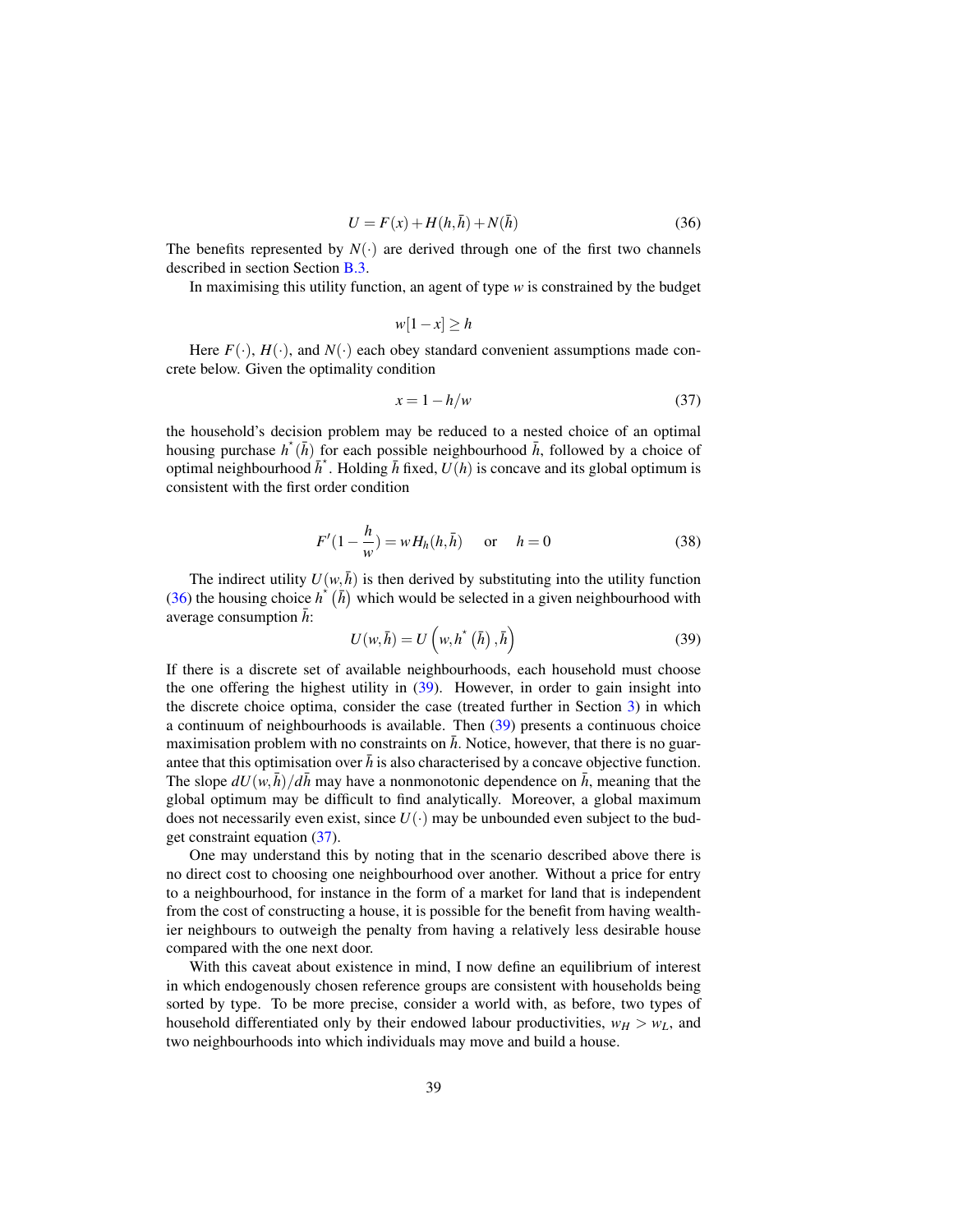**Definition** Then a *discrete separating Nash equilibrium* is a set of allocations  $\{h_L \equiv h(w_L),\}$  $\bar{h}_L \equiv \bar{h}(w_L)$ ,  $h_H \equiv h(w_H)$ ,  $\bar{h}_H \equiv \bar{h}(w_H)$  satisfying the necessary optimality conditions for each type *w*

$$
\begin{array}{rcl}\n\bar{h}(w) & = & \bar{h}^{\star}(w) \\
h(w) & = & h^{\star}(w, \bar{h}^{\star}(w))\n\end{array}
$$

and the consistency condition

$$
\bar{h}(w) = h(w) \tag{40}
$$

This last condition states that a neighbourhood's average consumption level  $\bar{h}$  is equal to the consumption choice *h* of its residents.

It turns out that this equilibrium, in which types sort themselves into distinct neighbourhoods, is not possible for some preferences such as the one described next.

#### D.2 "Log-log-log" preferences with two types

Consider the following particular case of utility given in equation (36):

$$
F(x) = \Phi \log(x)
$$
  
\n
$$
H(h, \bar{h}) = \Lambda \log \left(1 + \frac{h}{\bar{h}}\right)
$$
  
\n
$$
N(\bar{h}) = N \log(\bar{h})
$$

That is, let

$$
U(x, h, \bar{h}) = \Phi \log(x) + \Lambda \log\left(1 + \frac{h}{\bar{h}}\right) + N \log(\bar{h})
$$
\n(41)

The optimal choice of housing within a given neighbourhood takes the simple form

$$
h^*(w,\bar{h}) = \max\left\{0, \frac{\Lambda w - \Phi \bar{h}}{\Phi + \Lambda}\right\}
$$
 (42)

with the corresponding leisure choices<sup>31</sup> given by equation (37):

$$
x^{\star}(w,\bar{h}) = \Phi \frac{1 + \bar{h}/w}{\Phi + \Lambda}
$$
\n(43)

Equation (42) states that households will choose to consume less (and enjoy more leisure) when their neighbours consume more. This substitution effect between neighbours' consumption and own consumption is a counterintuitive effect for a Veblen good.

Substituting these values into equation (41) generates the indirect utility  $U(w, \bar{h})$ for each household type *w*. For interior solutions,

 $31$ Note that despite the superficial appearance of (41), the preferences do not conform to a Cobb-Douglas type, and the optimal allocation to leisure is not independent of others' allocations.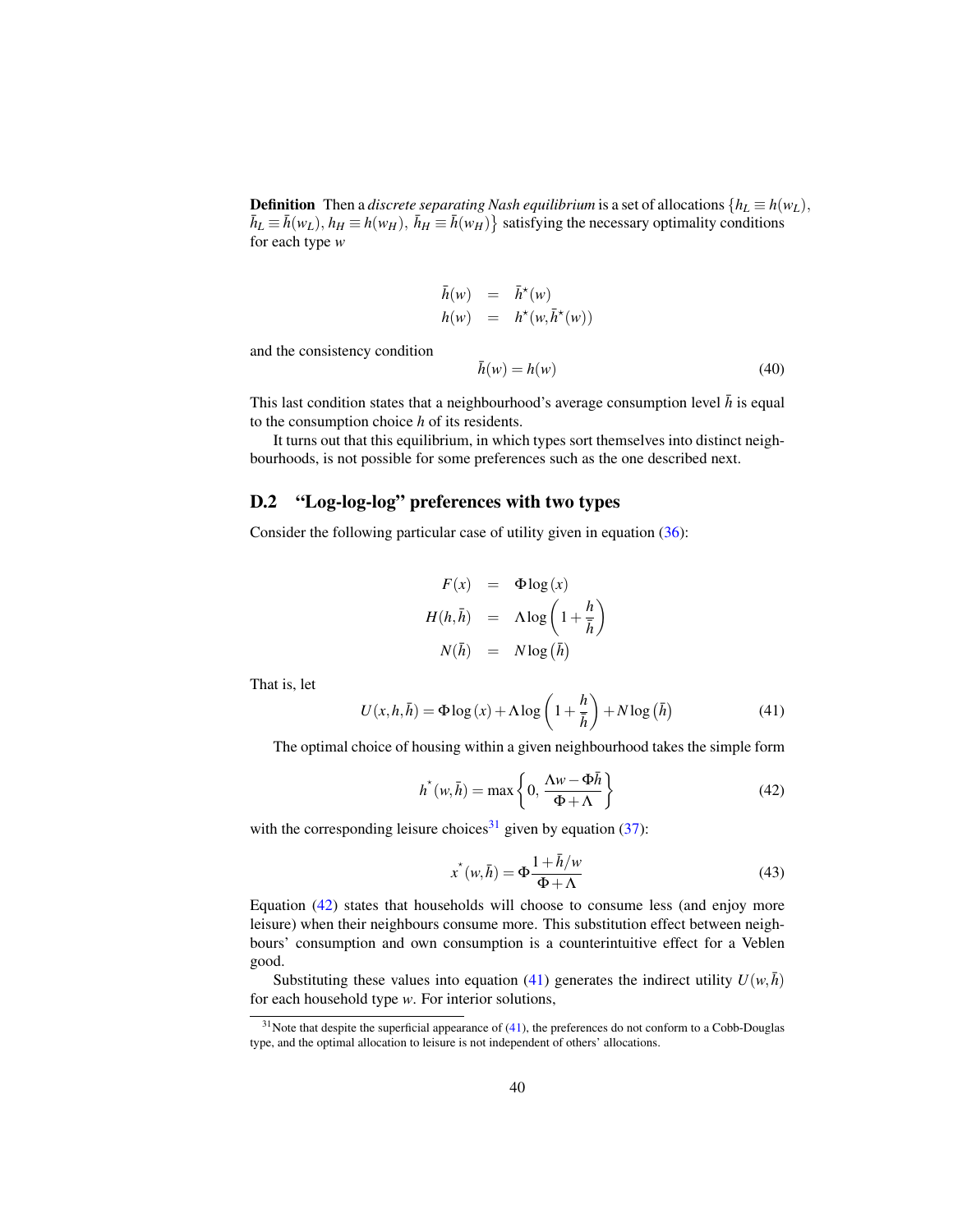$$
U(w,\bar{h}) = \log \left( \left[ \frac{\Phi}{\Phi + \Lambda} \right]^{\Phi} \left[ \frac{\Lambda}{\Phi + \Lambda} \right]^{\Lambda} \right) \tag{44}
$$

$$
+ \Phi \log \left( 1 + \frac{\bar{h}}{w} \right) + \Lambda \log \left( 1 + \frac{w}{\bar{h}} \right) + N \log \left( \bar{h} \right)
$$

The household's problem involves finding the best choice amongst two alternative neighbourhoods  $\bar{h}$  available in equilibrium. This goal, or finding a global optimum value  $\bar{h}^*(w)$  for this continuous equation, are both nontrivial tasks because  $U(w, \bar{h})$  is not concave. Moreover, I next show that a separating equilibrium cannot exist.

Proposition D.1. *When group entry (land) is costless and preferences are given by equation* (41)*, there is no discrete separating group Nash equilibrium with two types.*

A proof is given on page 46 in an Appendix. The only endogenous choice equilibrium is an unsorted one in which all households end up pooling in the same reference group, characterised by the average value of housing consumption. For instance, if productivities are high enough to avoid corner choices, there is a pooling equilibrium where  $\bar{h}$  is given by equation (50) with *w* replaced by its population average.

In order to understand this result more intuitively, it is useful to consider the continuous properties of equation (44) in further detail. A significant feature of the indirect utility  $U(w, \bar{h})$  is that it is in general neither monotonic nor concave in the choice of neighbourhood  $\bar{h}$ . The marginal utility of a shift in neighbourhood consumption is derived from equation (44):

$$
\frac{dU}{d\bar{h}} = \frac{1}{w + \bar{h}} \left[ \Phi + N + [N - \Lambda] \frac{w}{\bar{h}} \right]
$$
(45)

When neighbourhood benefits are valued highly enough in comparison with local relative consumption,  $N > \Lambda$  and  $U(w, \bar{h})$  is strictly increasing in  $\bar{h}$ . In that case, the lower type will always prefer to move up to the higher type's neighbourhood when the two are separated.

If instead  $\Lambda > N$ , utility is initially decreasing but eventually increasing with  $\bar{h}$ . According to equation (45), utility is in this case unbounded as  $\bar{h} \to 0$  and as  $\bar{h} \to \infty$ and has a minimum value *U*min at

$$
\bar{h}_{\min U} = \frac{\Lambda - N}{\Phi + N} w \tag{46}
$$

Because both  $\bar{h}_{eq}$  and  $\bar{h}_{minU}$  scale directly with *w*, households occupying their separating equilibrium neighbourhoods will always either both prefer any higher neighbourhood to their own or both prefer any lower neighbourhood to their own. Thus it is impossible for both types to fulfill the equilibrium requirements.

Figure 10 on page 43 shows the possible cases for preferences conforming to equation (41). The left panels show the dependence of the indirect utility on the neighbourhood location  $\bar{h}$  for the high type (red) and low type (green). The dependence is characterised by a minimum value which is proportional to the endowments *w*, in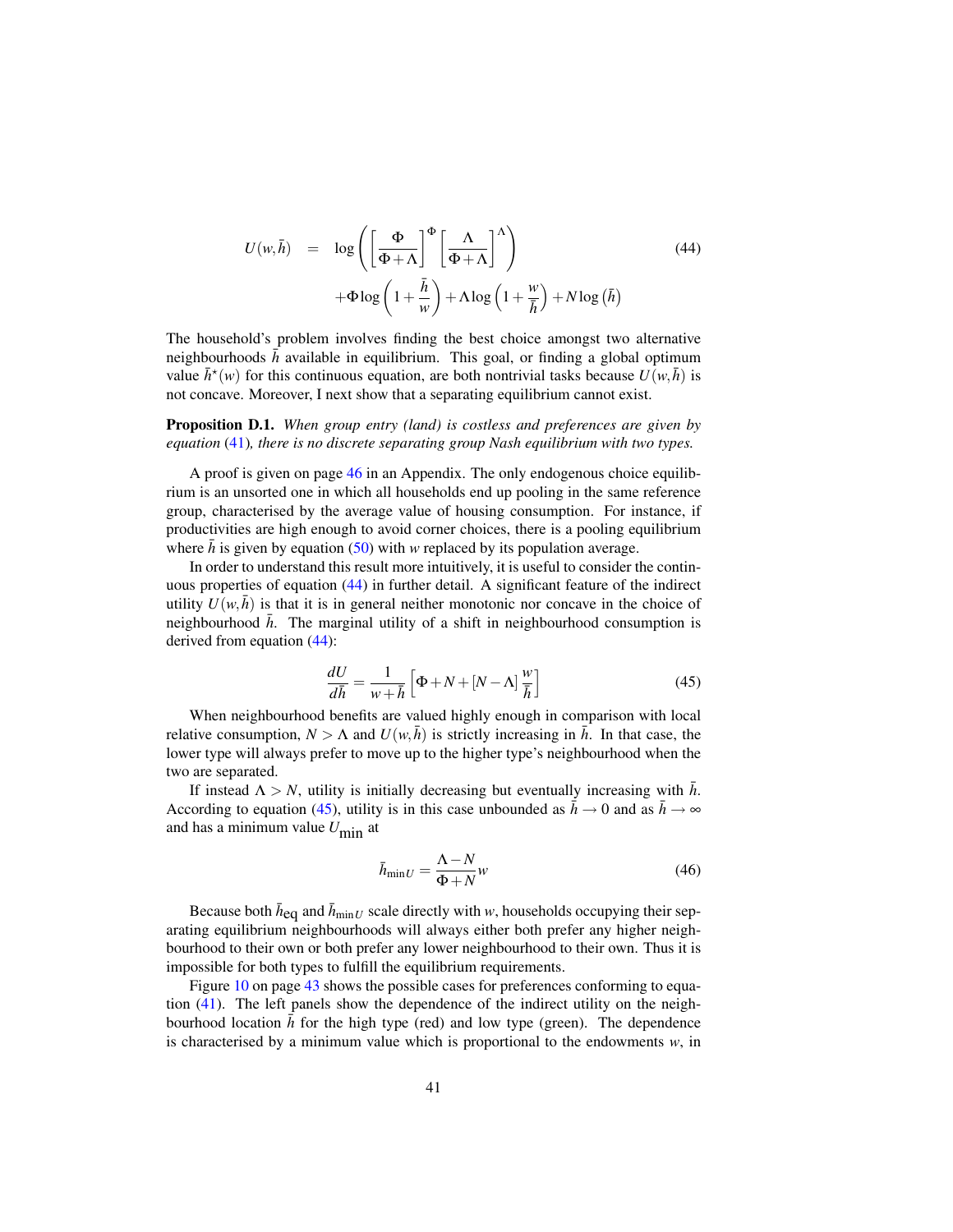accordance with equation (46). Marked on each plot as  $h_L$  and  $h_H$  are the values  $\bar{h}_{eq}$ for which a type's housing choice is consistent with that of its neighbours, *i.e.,* where  $h^*(\bar{h}) = \bar{h}$ . The right panels show indifference contours for  $U(h, \bar{h})$  for two values of *w*. The dashed lines indicate the optimum housing choice  $h^*(\bar{h})$  within each neighbourhood  $\bar{h}$ . The dotted line is the solution to  $h = \bar{h}$ , the blue squares show the values of  $\bar{h}_{eq}$ , and the red and green squares show each type's optimal choice of *h* in the *other* type's neighbourhood.

In (a), the left panel shows that  $\bar{h}_{eq}$  is to the left of  $\bar{h}_{minU}$  for both types. Hence both types prefer to move to a less affluent neighbourhood and, in accordance with equation  $(42)$  and equation  $(43)$ , to build a slightly smaller house and to consume less leisure. Because such a move is available to the high type, the  $\bar{h}_{eq}$  values do not constitute an equilibrium. The right hand panel shows that the optimal housing consumption  $h^*(\bar{h})$  passes near a saddle point in the utility function  $U(h, \bar{h})$ .

Figure 10(b) shows the opposite case, when  $\bar{h}_{eq}$  is greater than  $\bar{h}_{minU}$  and thus the low-type household prefers to move locations. Panels (c) are the same as (b) with the values of  $\Lambda$  and *N* reversed such that  $N > \Lambda$ . In this case,  $U(w, h)$  is increasing in *h* and a move to a higher expenditure neighbourhood is always beneficial.

#### D.3 Mixed strategies

For simplicity, equation (40) describes a pure strategy equilibrium. A less restrictive definition of equilibrium in which mixed strategies are allowed would require only that for each neighbourhood *j*,

$$
\bar{h}_n = \langle h \rangle_{\text{residents}(n)} \tag{47}
$$

where the average  $\langle \cdot \rangle$  is taken over all residents in the neighbourhood. This weaker condition will still not admit any separating outcome in which different types tend to live in different neighbourhoods. This is because for either type to be indifferent between two neighbourhoods, the neighbourhoods must have identical *h* and hence identical mixtures of the two types of household, resulting in a pooling equilibrium.

#### D.4 Neighbourhood benefits compared with other neighbourhoods

In equation (41), the functional form of  $N(\cdot)$  provides unbounded benefits from consumption of the public good *h* while  $H(\cdot)$  represents a bounded cost of Veblen comparison as  $\bar{h}$  becomes large. As a result, households will always prefer moving to a sufficiently high-consumption neighbourhood rather than remain in their own.

An alternate specification of preferences pertains to neighbourhood status benefits of type 3 on page 37 and is also more consistent with the empirical results outlined in Section 1. In this functional form, the neighbourhood consumption  $\bar{h}$  confers utility only through comparison to a yet broader average consumption,  $\bar{\bar{\hbar}}$ , which may be taken to be the average over all neighbourhoods. A new consistency condition states this additional relationship,

$$
\bar{\bar{h}}=\langle \bar{h}\rangle
$$

and the comparison between neighbourhoods is captured in the final term of the utility function,  $N(\bar{h}, \bar{\bar{h}})$ . For instance, a form similar to that analysed in Section D.2 is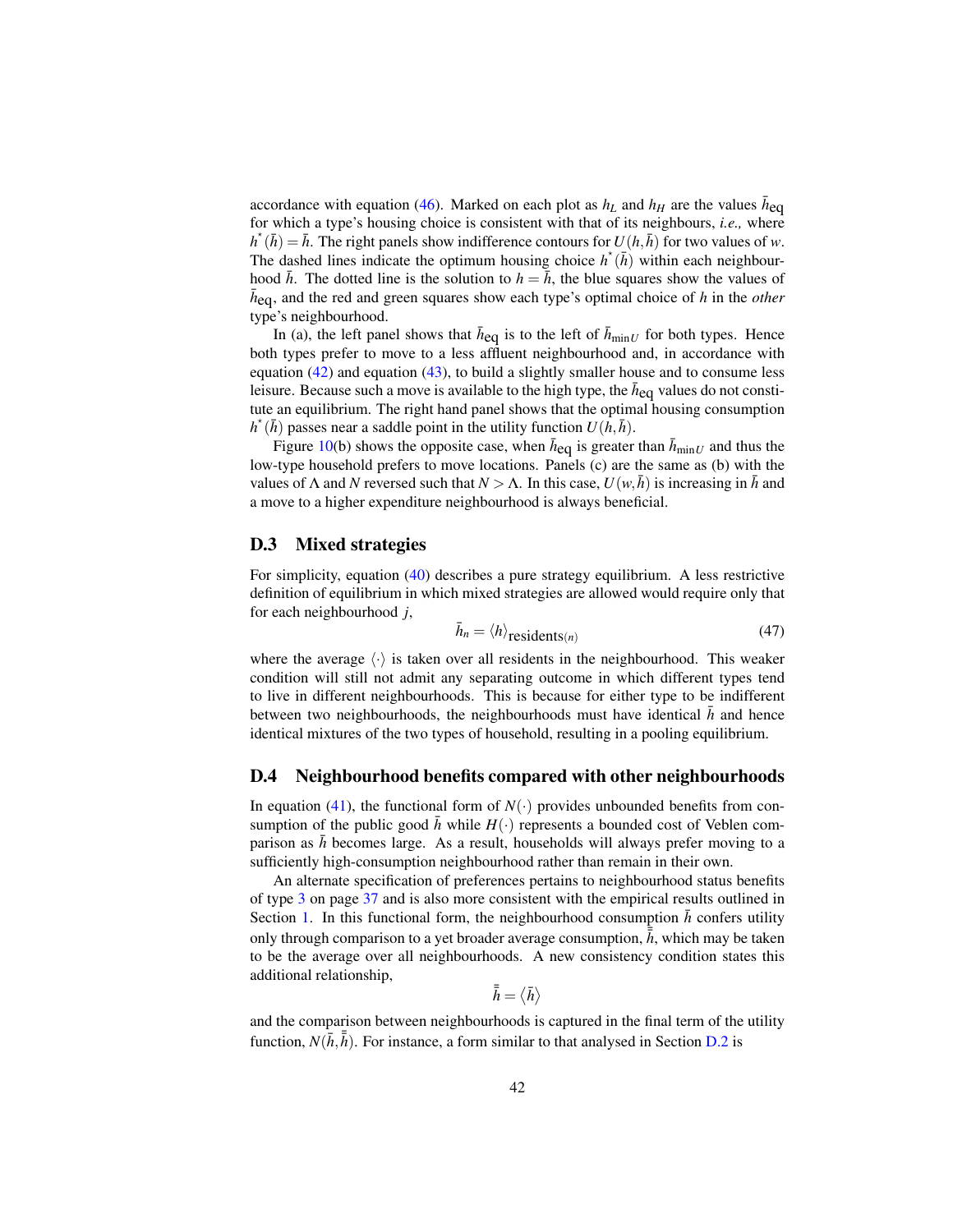

Figure 10: Non-existence of separating equilibrium. No separating equilibrium exists for "log-log-log" preferences given by equation (41). In all cases shown,  $w_L = 3$ and  $w_H = 6$ .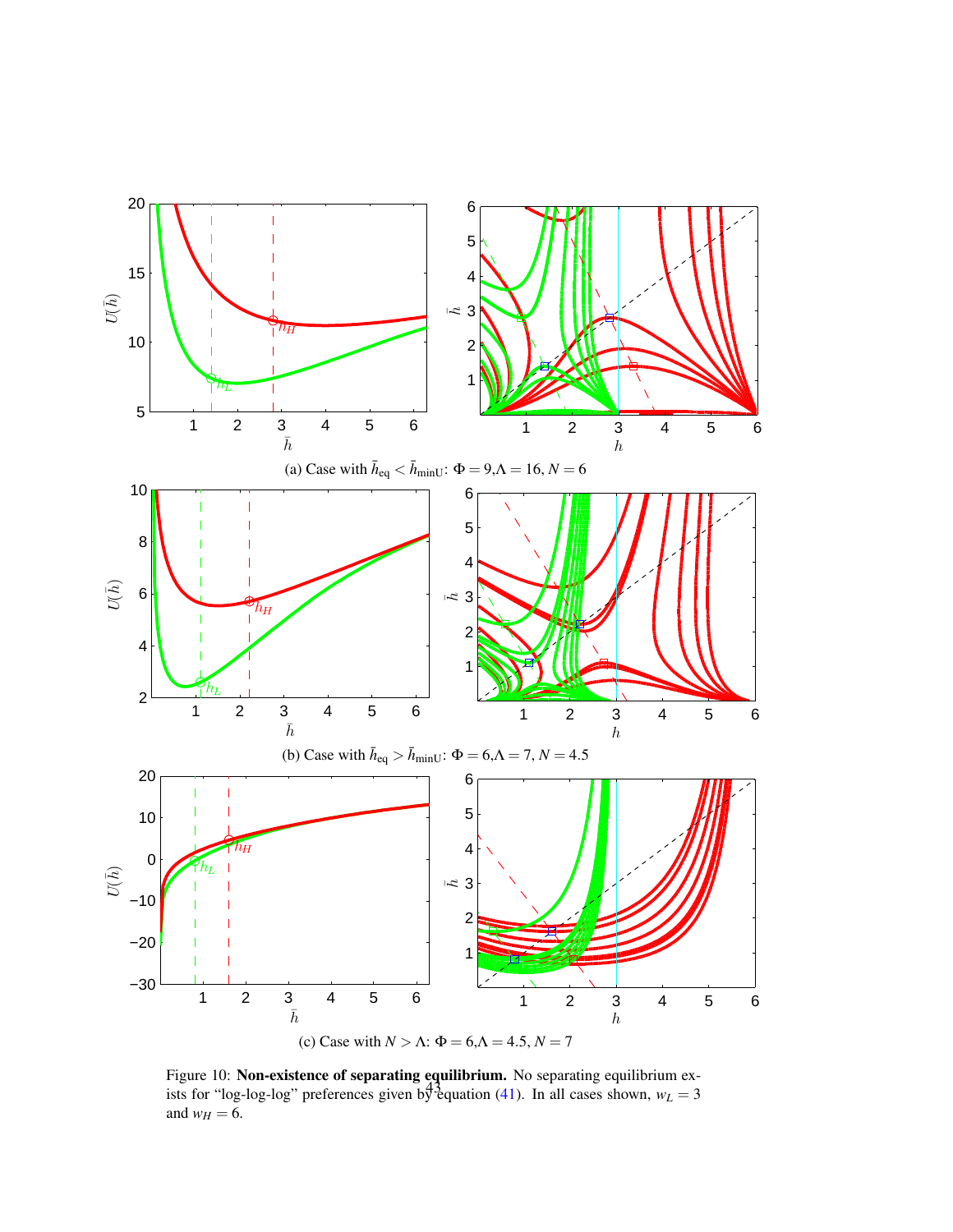$$
U(x, h, \bar{h}) = \Phi \log(x) + \Lambda \log\left(1 + \frac{h}{\bar{h}}\right) + N \log\left(1 + \frac{\bar{h}}{\bar{\bar{h}}}\right)
$$
(48)

This utility function provides a more natural limit to the benefit obtained in equilibrium from neighbourhood consumption when the number of neighbourhoods is finite. Nevertheless, it is shown on page  $47$  in Appendix E that there is still no separating equilibrium for households with these preferences. The proof is similar to the case of absolute benefits, above.

### D.5 "Log-log-exp" preferences with two types

In this section and the next, other convenient functional forms described in Section C are used to vary the qualitative assumptions on utility. Using the inverse exponential form for  $N(\cdot)$  imposes a bound on the benefits from living in an affluent neighbourhood, which may be a more defensible assumption and circumvents one apparent problem with the specification give in equation (41). For simplicity, consider again the case in which  $N(\cdot)$  depends only on absolute consumption of one's neighbours, but now with the following form:

$$
U(x, h, \bar{h}) = \Phi \log(x) + \Lambda \log\left(1 + \frac{h}{\bar{h}}\right) - N \exp\left(-\nu \bar{h}\right)
$$
(49)

Topologically this form is richer than equation (41), with multiple inflection points in the indirect utility  $U(w, \bar{h})$ . Numerical analysis indicates that it also is incompatible with a separating equilibrium. Figure 11 on page 45 shows some parameter sets for which in (a) both types prefer to switch neighbourhoods if assigned to their  $\bar{h}_{eq}$ , and in (b) the high type prefers to switch and the low type prefers to stay.

### E Proofs

**Proposition E.1.** (Decreasing leisure in economy with a continuum of types) *If*  $F(x)$ *is concave and either (a)*  $H(h,\bar{h})$  *takes the form*  $H = f(h-\bar{h})$  *or (b)*  $H(h,\bar{h})$  *takes* the form  $H = f\left(\frac{h}{\hbar}\right)$  and  $p = 0$ , then leisure x is decreasing in w amongst interior *equilibria.*

*Proof.* For interior equilibria,  $F'(x) = wH_h(h, \bar{h})$  and  $h = \bar{h} \forall w$ . When  $H = f(h - \bar{h}),$ taking a derivative gives

$$
\frac{dx}{dw} = \frac{f_0'}{F''} < 0
$$

$$
\frac{dx}{dw} = \frac{f_0'}{\bar{h}F''} \left[ 1 - \frac{d\bar{h}}{dw} \right]
$$

and if  $p(\bar{h}) = 0$ ,

For  $H = f\left(\frac{h}{\bar{h}}\right)$ ,

$$
\frac{d\bar{h}}{dw} = 1 - x - w\frac{dx}{dw}
$$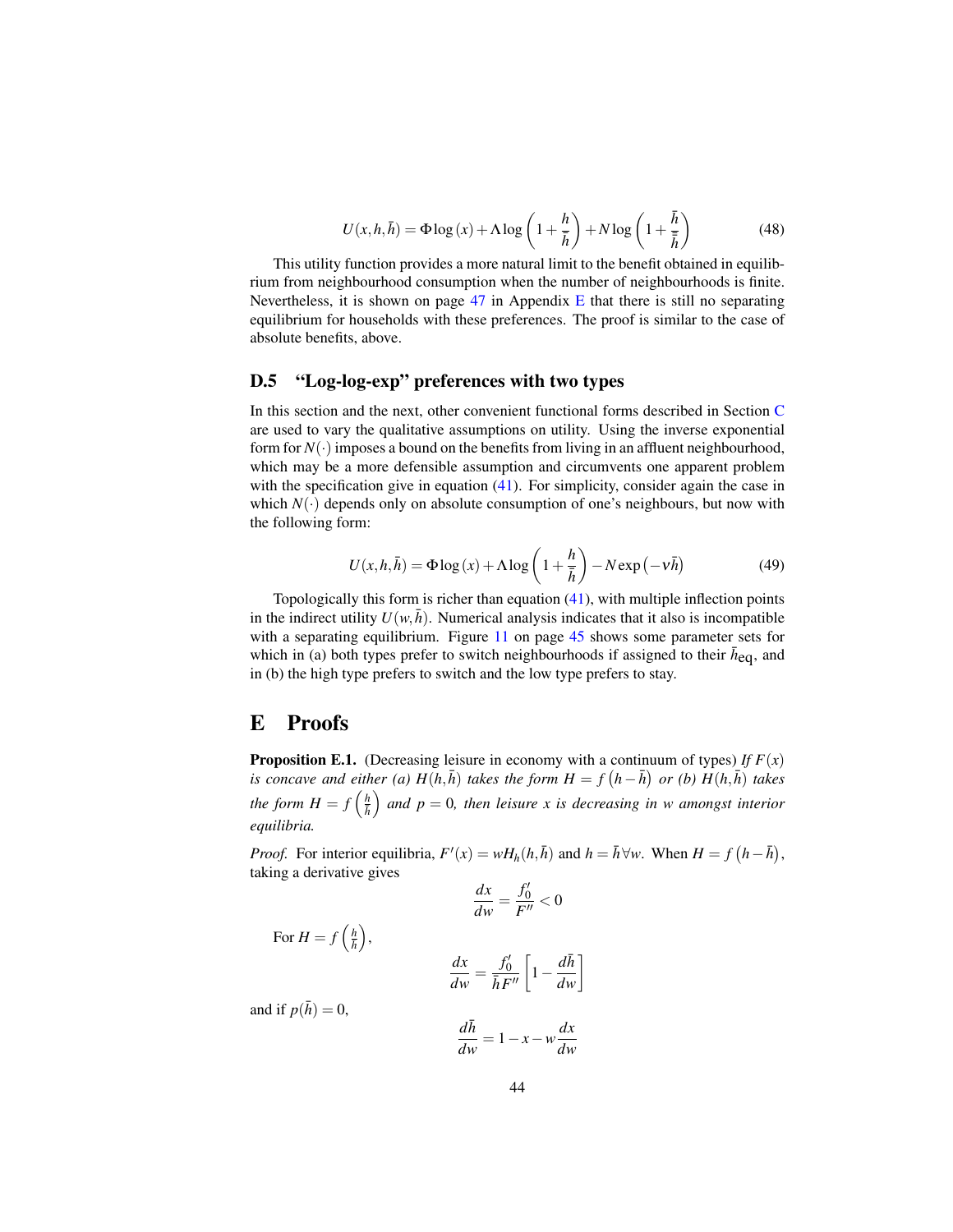

Figure 11: Non-existence of separating equilibrium. No separating equilibrium exists for "log-log-exp" preferences given by equation (49).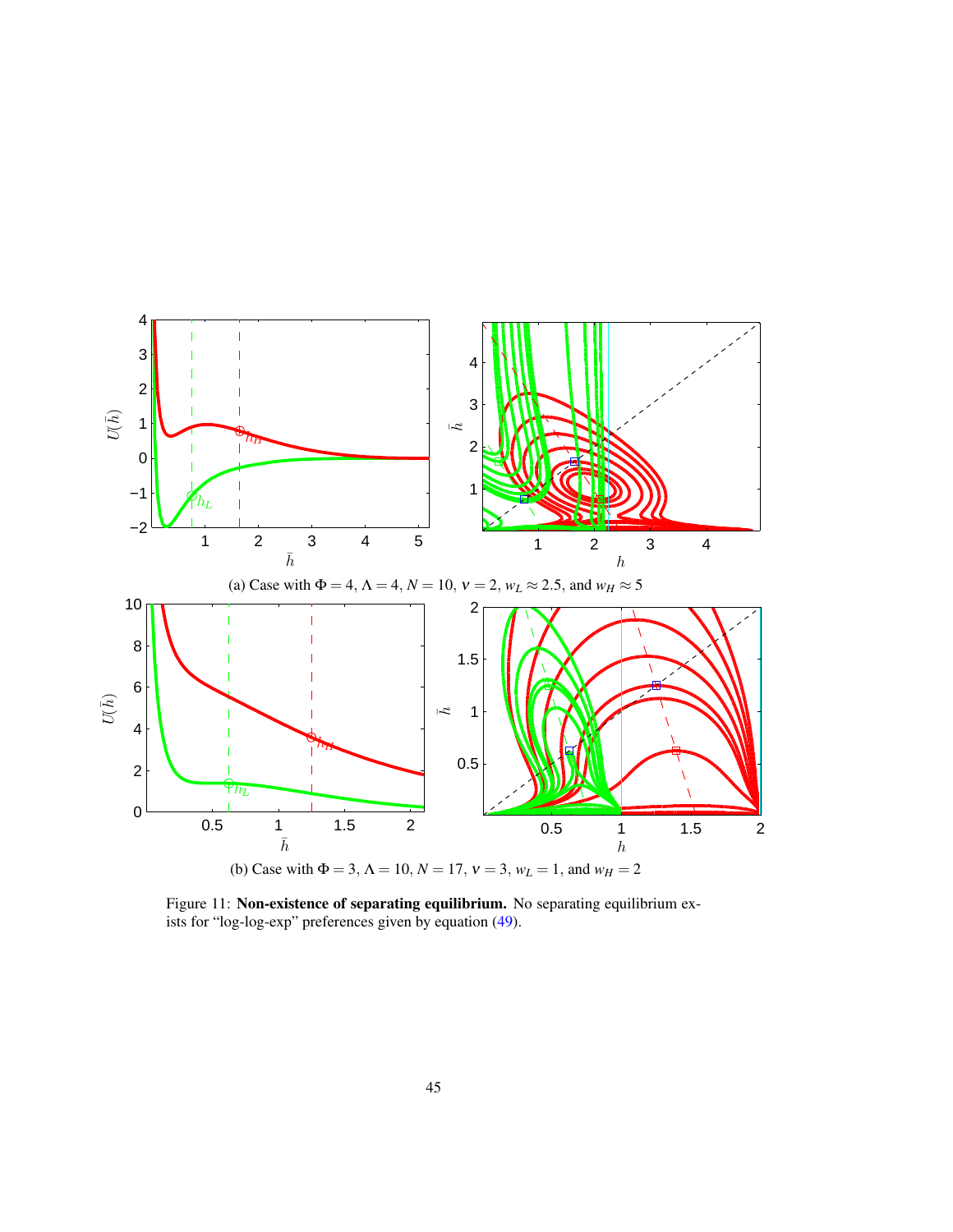Combining these expressions gives

$$
\frac{dx}{dw} = \frac{1 - x}{F'' - \frac{f'_0}{h}w^2} < 0
$$

#### Proposition D.1 on page 41.

*Proof.* According to equation (42) and equation (40), the interior equilibrium choices of type *w* can be written:

$$
h_{\text{eq}} = \bar{h}_{\text{eq}} = \frac{\Lambda}{2\Phi + \Lambda} w \tag{50}
$$

$$
x_{\text{eq}} = \frac{2\Phi}{2\Phi + \Lambda} \tag{51}
$$

This says that whenever a separating equilibrium exists, households of type *w* will always be seen to populate the same kind of neighbourhood, regardless of which other types also exist.

First, note that the equilibrium cannot include corner allocations. According to equation (42), the choice of *h* is interior whenever  $\bar{h} \leq \frac{\Lambda}{\Phi} w$ . Since  $\bar{h}_{eq}$  given in equation (50) always satisfies  $\bar{h}_{eq} \leq \frac{\Lambda}{\Phi} w$  and since, again according to equation (42),  $h^* > 0$ if  $\bar{h} = 0$ , allocations in the separating equilibrium must be interior.

Now, a sufficient condition for the existence of a separating equilibrium is that each type prefers to remain in its own neighbourhood. Formally, the net benefit ∆*U* from moving to the other available neighbourhood and choosing a new level of housing there must be negative for each type:

$$
\Delta U_L \equiv U(\mathbf{w}_L, \bar{h}_H) - U(\mathbf{w}_L, \bar{h}_L) \leq 0 \text{ and } (52)
$$

$$
\Delta U_H \equiv U\left(w_H, \bar{h}_L\right) - U\left(w_H, \bar{h}_H\right) \leq 0 \tag{53}
$$

where  $\bar{h}_L$  and  $\bar{h}_H$  are the equilibrium neighbourhood housing choices in equation (50). These conditions can be evaluated using equation (44) with the convenient notation  $\Theta \equiv \frac{w_H}{w_L} > 1$  and  $B \equiv h_{eq}/w = \frac{\Lambda}{2\Phi + \Lambda} < 1$ :

$$
\Delta U_L = \Phi \log \left( 1 + \frac{h_H}{w_L} \right) + \Lambda \log \left( 1 + \frac{w_L}{h_H} \right) + N \log (h_H)
$$

$$
-\Phi \log \left( 1 + \frac{h_L}{w_L} \right) - \Lambda \log \left( 1 + \frac{w_L}{h_L} \right) - N \log (h_L)
$$

$$
= \Phi \log \left( \frac{1 + B\Theta}{1 + B} \right) + \Lambda \log \left( \frac{1 + 1/B\Theta}{1 + 1/B} \right) + N \log (\Theta)
$$

$$
= \Phi \log \left( \frac{1 + B\Theta}{1 + B} \right) + \Lambda \log \left( \frac{1 + B\Theta}{\Theta} \right) + N \log (\Theta)
$$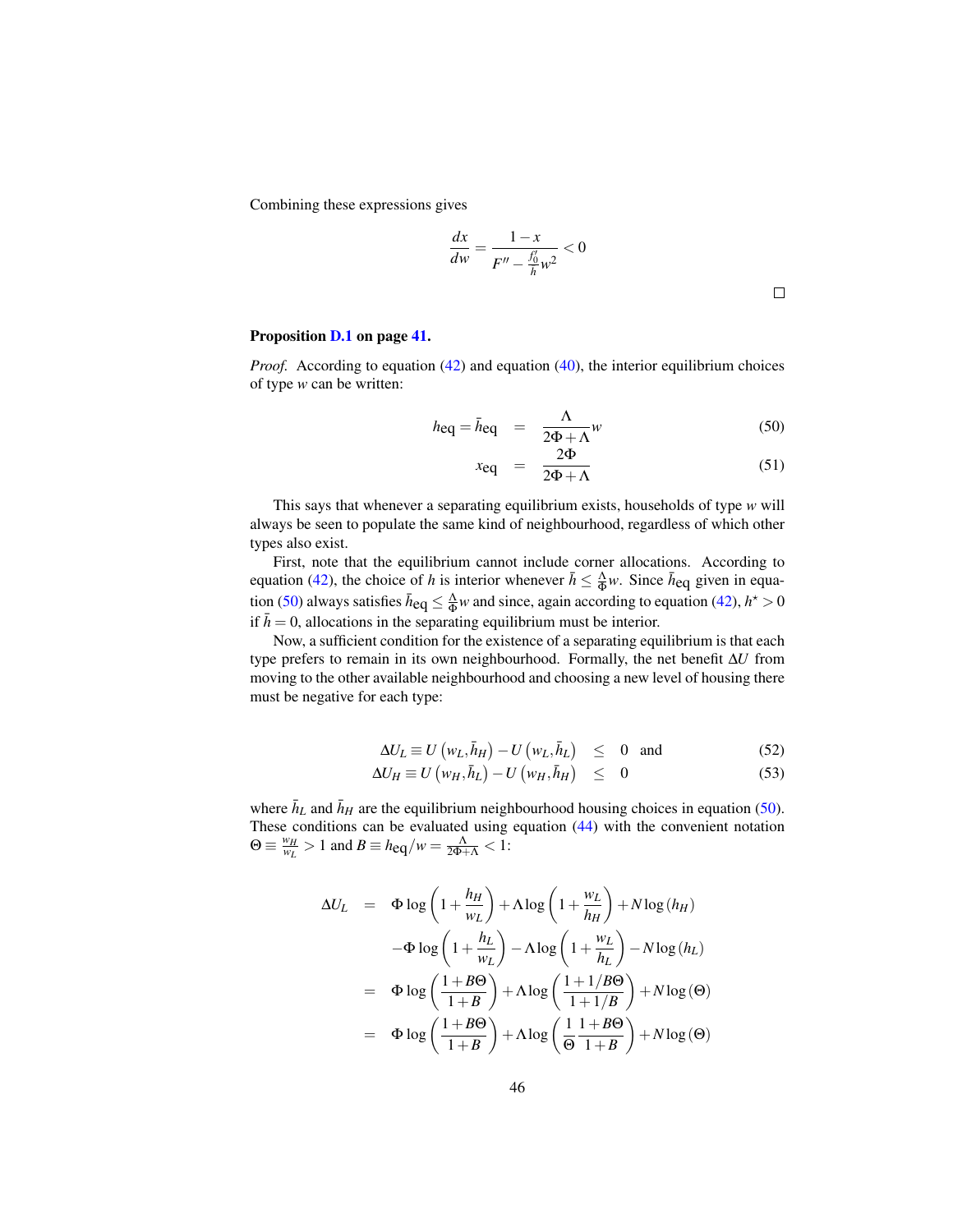$$
= [\Phi + \Lambda] \log \left( \frac{1 + B\Theta}{1 + B} \right) + [N - \Lambda] \log (\Theta) \tag{54}
$$

Similarly,

$$
\Delta U_H = \Phi \log \left( 1 + \frac{h_L}{w_H} \right) + \Lambda \log \left( 1 + \frac{w_H}{h_L} \right) + N \log (h_L)
$$
  

$$
-\Phi \log \left( 1 + \frac{h_H}{w_H} \right) - \Lambda \log \left( 1 + \frac{w_H}{h_H} \right) - N \log (h_H)
$$
  

$$
= \Phi \log \left( \frac{1 + B/\Theta}{1 + B} \right) + \Lambda \log \left( \frac{1 + \Theta/B}{1 + 1/B} \right) - N \log (\Theta)
$$
  

$$
= \Phi \log \left( \frac{1}{\Theta} \frac{B + \Theta}{1 + B} \right) + \Lambda \log \left( \frac{B + \Theta}{1 + B} \right) - N \log (\Theta)
$$
  

$$
= [\Phi + \Lambda] \log \left( \frac{B + \Theta}{1 + B} \right) - [N + \Phi] \log (\Theta)
$$

Note that the first term in equation (54) must be positive, since  $\Theta > 1$ . Whenever  $N > \Lambda$  the second term is also positive and  $\Delta U_L > 0$ , which means that the low type will always prefer to move up to the high types's neighbourhood. This makes the separating equilibrium impossible when  $N < \Lambda$ , *i.e.* for agents who value neighbourhood-level benefits sufficiently more than they value their status within a neighbourhood.

The two terms of  $\Delta U_H$  can also be unambiguously signed; the first is always positive and the second always negative. I now show that when the low types are content in their neighbourhood, the high types cannot be content in theirs.

A necessary equilibrium condition follows from combining the two inequalities in equation  $(52)$  and equation  $(53)$  into the weaker requirement that

$$
\Delta U_H + \Delta U_L \leq 0
$$

which becomes

$$
\Delta U_L + \Delta U_H = [\Phi + \Lambda] \log \left( \frac{1 + B\Theta}{1 + B} \right) + [N - \Lambda] \log (\Theta)
$$

$$
+ [\Phi + \Lambda] \log \left( \frac{B + \Theta}{1 + B} \right) - [N + \Phi] \log (\Theta)
$$

$$
= [\Phi + \Lambda] \log \left( \frac{1 + B\Theta}{1 + B} \frac{B + \Theta}{1 + B} \frac{1}{\Theta} \right)
$$

$$
= [\Phi + \Lambda] \log \left( \frac{\Theta \left[ 1 + B^2 \right] + \left[ \Theta + \frac{1}{\Theta} \right] B\Theta}{\Theta \left[ 1 + B^2 \right] + 2B\Theta} \right) \tag{55}
$$

Because  $\Theta + \frac{1}{\Theta} > 2$  for all  $\Theta > 1$ , the argument of log in equation (55) is always greater than 1; thus  $\Delta U_L + \Delta U_H > 0$ . Therefore, there is no separating equilibrium.

Proposition E.2. *When group entry (land) is costless and preferences are given by equation* (48)*, there is no discrete separating group Nash equilibrium with two types.*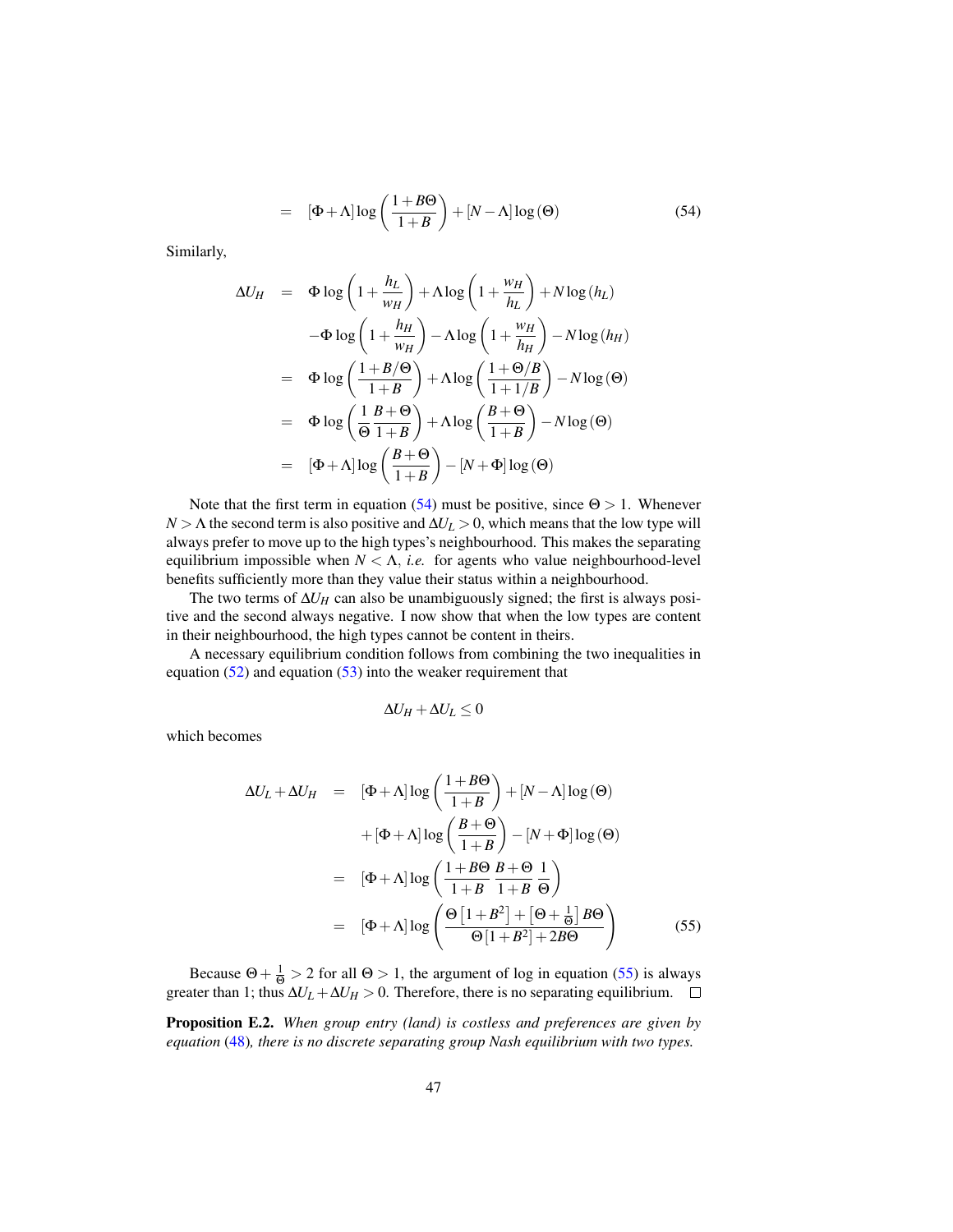*Proof.* The proof closely resembles that of Proposition D.1; differences are noted here.

Let the equilibrium neighbourhoods be  $h<sub>L</sub>$  and  $h<sub>H</sub>$  according to equation (50). The global reference level can then be expressed

$$
\bar{\bar{h}} = \Lambda \frac{w_L + w_H}{2\Lambda + 4\phi}
$$

The conditions for an equilibrium then become:

$$
\Delta U_L = [\Phi + \Lambda] \log \left( \frac{\Phi + \Lambda \frac{1}{2} [1 + \Theta]}{\Phi + \Lambda} \right) - \Lambda \log (\Theta) + N \log \left( \frac{1 + 3\Theta}{3 + \Theta} \right) \le 0
$$
  

$$
\Delta U_H = -[\Phi + \Lambda] \log \left( \frac{\Phi + \Lambda}{\Phi + \Lambda \frac{1}{2} [1 + \frac{1}{\Theta}]} \right) + \Lambda \log (\Theta) - N \log \left( \frac{1 + 3\Theta}{3 + \Theta} \right) \le 0
$$

Again, a weaker necessary condition that follows from combining these two inequalities,  $\Delta U_H \leq 0 \leq -\Delta U_L$ , is that

$$
\Delta U_H + \Delta U_L \leq 0
$$

$$
\Delta U_H + \Delta U_L = [\Phi + \Lambda] \log \left( \frac{\Phi + \Lambda \frac{1}{2} \left[ 1 + \frac{1}{\Theta} \right]}{\Phi + \Lambda} \frac{\Phi + \Lambda \frac{1}{2} \left[ 1 + \Theta \right]}{\Phi + \Lambda} \right)
$$
  
=  $[\Phi + \Lambda] \log \left( \frac{\Phi^2 + \Phi \Lambda \frac{1}{2} \left[ 2 + \Theta + \frac{1}{\Theta} \right] + \Lambda^2 \frac{1}{4} \left[ 2 + \frac{1}{\Theta} + \Theta \right]}{\Phi^2 + 2\Phi \Lambda + \Lambda^2} \right) \le 0$ 

Because  $\Theta + \frac{1}{\Theta} > 2$  for all  $\Theta > 1$ , the argument of log is always greater than 1 and therefore the above inequality is impossible. There is no separating equilibrium.  $\Box$ 

**Lemma E.3.** (A useful exponential form) *Let*  $\Psi(a,b) \equiv \frac{1}{b} - \frac{a}{e^{ab}}$ . *e ab*−1 *. Then for a and b* positive,  $\lim_{b\to 0} \Psi(a,b) = \frac{1}{2}a$  and  $\Psi(a,b)$  is always positive. For  $\Psi(-a,b) = \frac{1}{b}$  $\frac{a}{1-e^{-ab}}$  *and a and b positive,* lim<sub>*b*→0</sub> Ψ(−*a*,*b*) = − $\frac{1}{2}$ *a and* Ψ(−*a*,*b*) *is always negative.* Furthermore,  $\frac{d\Psi(a,b)}{da} > 0$ ,  $\frac{d\Psi(a,b)}{db} < 0$ ,  $\frac{d\Psi(-a,b)}{da} < 0$ ,  $\frac{d\Psi(-a,b)}{db} < 0$ .

*Proof.* For  $a > 0$ ,  $b > 0$ , the function  $b \cdot \Psi(a, b)$  is nonnegative iff  $ab \le e^{ab} - 1$ . For  $ab = 0$ , this is an equality. For  $ab > 0$ , the slope of the right hand side strictly dominates the slope of the left hand side. Therefore the inequality holds for all  $ab \ge 0$ . By similar reasoning, the inequality  $ab \geq 1 - e^{-ab}$  holds for all positive *ab*.

Using a Taylor expansion to find the limits,

$$
\Psi(a,b) = \frac{1}{b} - \frac{a}{ab + \frac{1}{2}a^2b^2 + \frac{1}{3!}a^3b^3 + \dots}
$$

$$
= \frac{b + \frac{1}{2}ab^2 + \frac{1}{3!}a^2b^3 + \dots - b}{b^2 + \frac{1}{2}ab^3 + \frac{1}{3!}a^2b^4 + \dots}
$$

$$
= \frac{\frac{1}{2}a + \frac{1}{3!}a^2b + \dots}{1 + \frac{1}{2}ab + \frac{1}{3!}a^2b^2 + \dots}
$$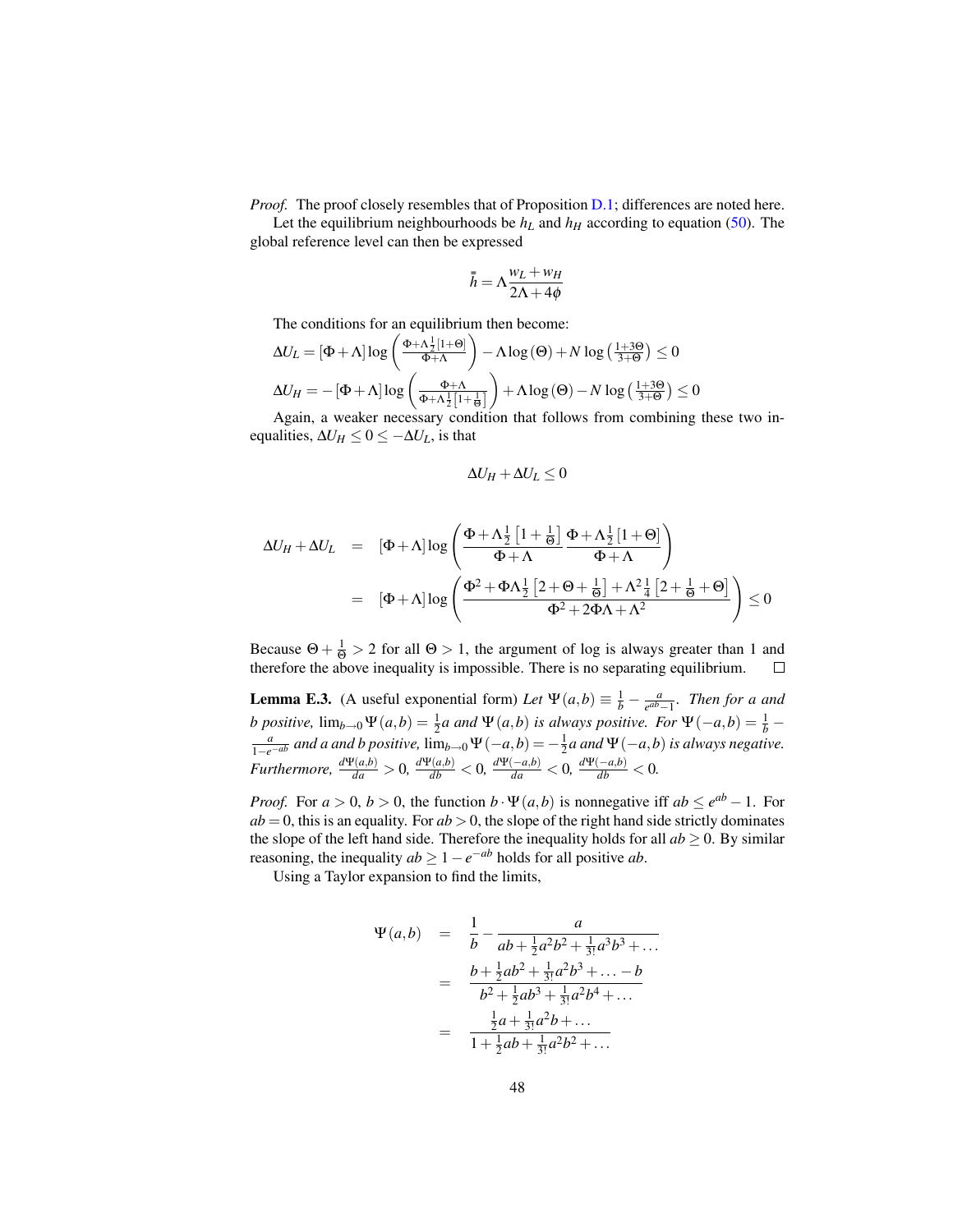$$
\rightarrow \begin{cases} 0 & \text{as } a \to 0 \\ \frac{1}{2}a & \text{as } b \to 0 \end{cases}
$$

A similar transformation finds the limits for  $\Psi(-a,b)$ . The above results can be used to sign the first derivatives as follows:

$$
\frac{d}{da}\Psi(a,b) = -\frac{1}{e^{ab}-1} + \frac{abe^{ab}}{[e^{ab}-1]^2}
$$

$$
= -\frac{1}{e^{ab}-1} \left[ 1 - \frac{ab}{1-e^{-ab}} \right]
$$

$$
= -\frac{1}{e^{ab}-1} \Psi(-ab, 1) > 0
$$

and

$$
\frac{d}{db}\Psi(a,b) = -\frac{1}{b^2} + \frac{a^2e^{ab}}{[e^{ab}-1]^2}
$$
\n
$$
= -\frac{1}{b^2} + \frac{a^2}{[e^{ab}-1][1-e^{-ab}]}
$$
\n
$$
= -\frac{1}{b^2} + \frac{a^2}{e^{ab}+e^{-ab}-2}
$$
\n
$$
= -\frac{1}{b^2} + \frac{a^2}{\frac{2a^2b^2}{2!} + \frac{2a^4b^4}{4!} + \frac{2a^6b^6}{6!} \dots} \frac{a^2}{e^{ab}+e^{-ab}-2}
$$
\n
$$
= -\frac{1}{b^2} \left[ 1 - \frac{1}{1 + \frac{2a^2b^2}{4!} + \frac{2a^4b^4}{6!} + \dots} \right] < 0
$$

For the modified function  $\Psi(-a,b)$ , both derivatives are negative:

$$
\frac{d}{da}\Psi(-a,b) = -\frac{1}{1-e^{-ab}} - \frac{abe^{-ab}}{[1-e^{-ab}]^2}
$$

$$
= -\frac{1}{1-e^{-ab}} \left[1 + \frac{ab}{e^{ab}-1}\right] < 0
$$

and

$$
\frac{d}{db}\Psi(-a,b) = -\frac{1}{b^2} \left[ 1 - \frac{1}{1 + \frac{2a^2b^2}{4!} + \frac{2a^4b^4}{6!} + \dots} \right] < 0
$$

It follows from these monotonic properties that  $\Psi(a,b) \in (0, \frac{1}{2}a)$  and  $\Psi(-a,b) \in$  $(-\frac{1}{2}a,0).$ 

 $\Box$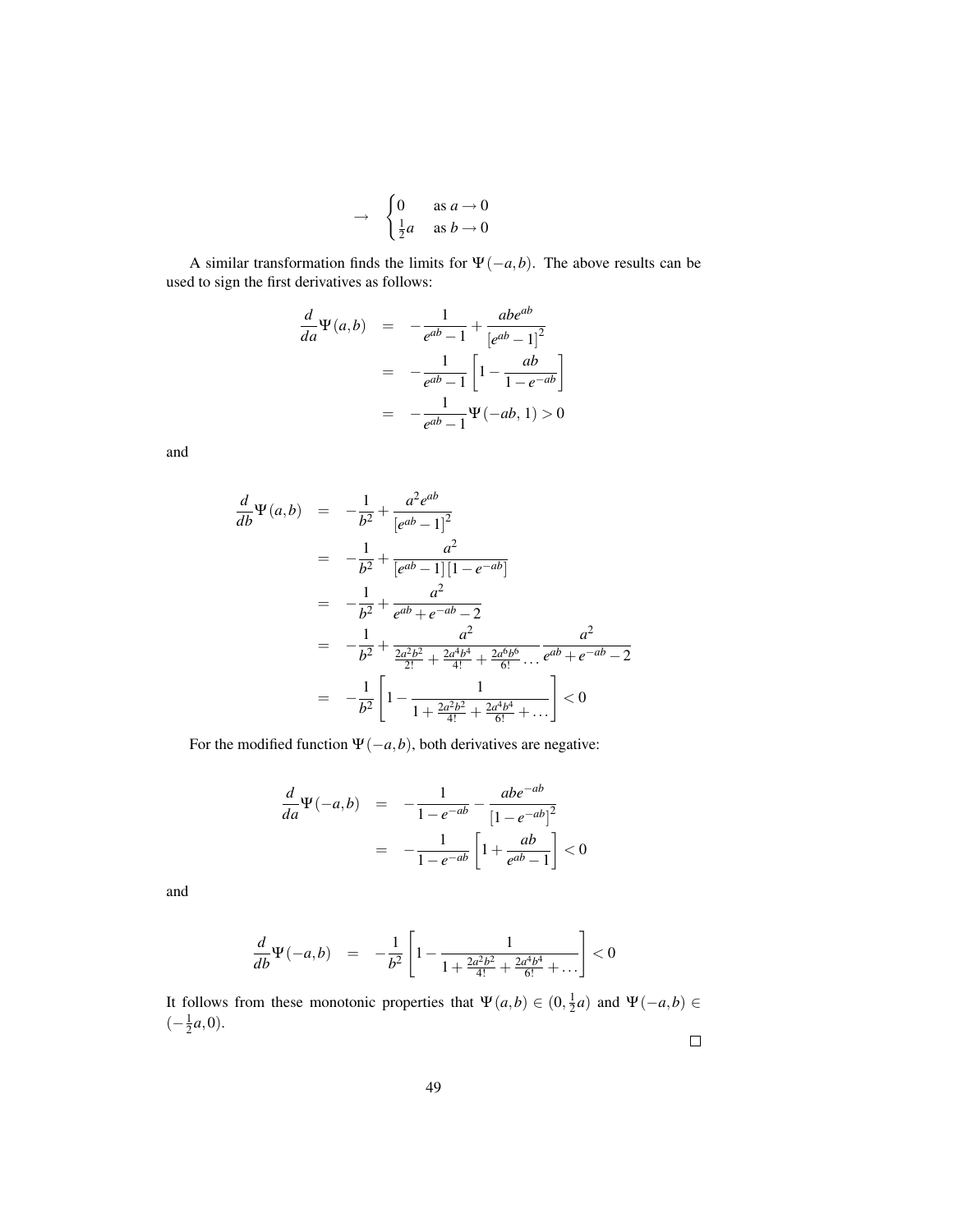## F Construction of equilibrium

This section outlines the steps taken to compute a separating equilibrium in the numerical examples to follow. Given exogenous parameters including the range of types  $w_L$ ,  $w_H$ , values for  $x(w)$ ,  $w_m = \max\{w_L, w_0\}$ ,  $\overline{\overline{h}}$ , and  $r - p_0$  can be directly computed from equations (19), (20), (25), and (26). From these, the remaining allocations  $\bar{h}(w)$ follow using (24). What remains is to calculate a price schedule  $p(\bar{h})$ .

In order to select a value of  $p_0$  sufficiently high to clear the market both for the most affluent desired neighbourhoods, *i.e.*,  $p(\bar{h}(w_H)) > 0$ , and for the least affluent neighbourhood, *i.e.*,  $p(\bar{h}_{\min}) \geq 0$ , limiting values of  $p_0$  for both conditions must be calculated and the higher of the two adopted. First, to ensure that there is a nonnegative price for the highest type, I impose  $\bar{h}_{\text{max}} = \bar{h}(w_H)$  and  $p(\bar{h}_{\text{max}}) = 0$  in (21), giving

$$
\bar{h}_{\text{max}} = r + w_H - w_0
$$

Then  $(23)$  can be evaluated at this upper limit in order to solve for  $p_0$ :

$$
0 = p(\bar{h}_{\max}) = p_0 - \bar{h}_{\max} + \frac{N}{\Lambda \lambda} \log \left( 1 + \frac{\bar{h}_{\max}}{\bar{h}} \right)
$$
  

$$
\frac{N}{\Lambda \lambda} \log \left( 1 + \frac{r + w_H - w_0}{\bar{h}} \right) = [r - p_0 + w_H - w_0]
$$
  

$$
1 + \frac{r + w_H - w_0}{\bar{h}} = \exp \left( \frac{\Lambda \lambda}{N} [r - p_0 + w_H - w_0] \right)
$$
  

$$
r = \bar{h} \left[ \exp \left( \frac{\Lambda \lambda}{N} [r - p_0 + w_H - w_0] \right) - 1 \right] + w_0 - w_H
$$

Hence,

$$
p_0 = r - [r - p_0]
$$
  
=  $\bar{h} \left[ exp \left( \frac{\Lambda \lambda}{N} [r - p_0 + w_H - w_0] \right) - 1 \right] + w_0 - w_H - [r - p_0]$  (56)

Since the value of  $[r - p_0]$  is already calculated in terms of exogenous parameters (56) provides a lower bound on the constant  $p_0$ . To calculate a second lower bound satisfying the condition  $p(\bar{h}_{\min}) = 0$ , note that the consumption level implied by this condition is  $\bar{h}_{\text{min}} = r$ . Thus, the minimum  $p_0$  can again be calculated in terms of  $[r - p_0]$ :

$$
0 = p(r)
$$
  
=  $p_0 - r + \frac{N}{\Lambda \lambda} \log \left(1 + \frac{r}{\overline{h}}\right)$   

$$
\frac{N}{\Lambda \lambda} \log \left(1 + \frac{r}{\overline{h}}\right) = r - p_0
$$
  

$$
1 + \frac{p_0 + [r - p_0]}{\overline{h}} = \exp \left([r - p_0] \frac{\Lambda \lambda}{N}\right)
$$